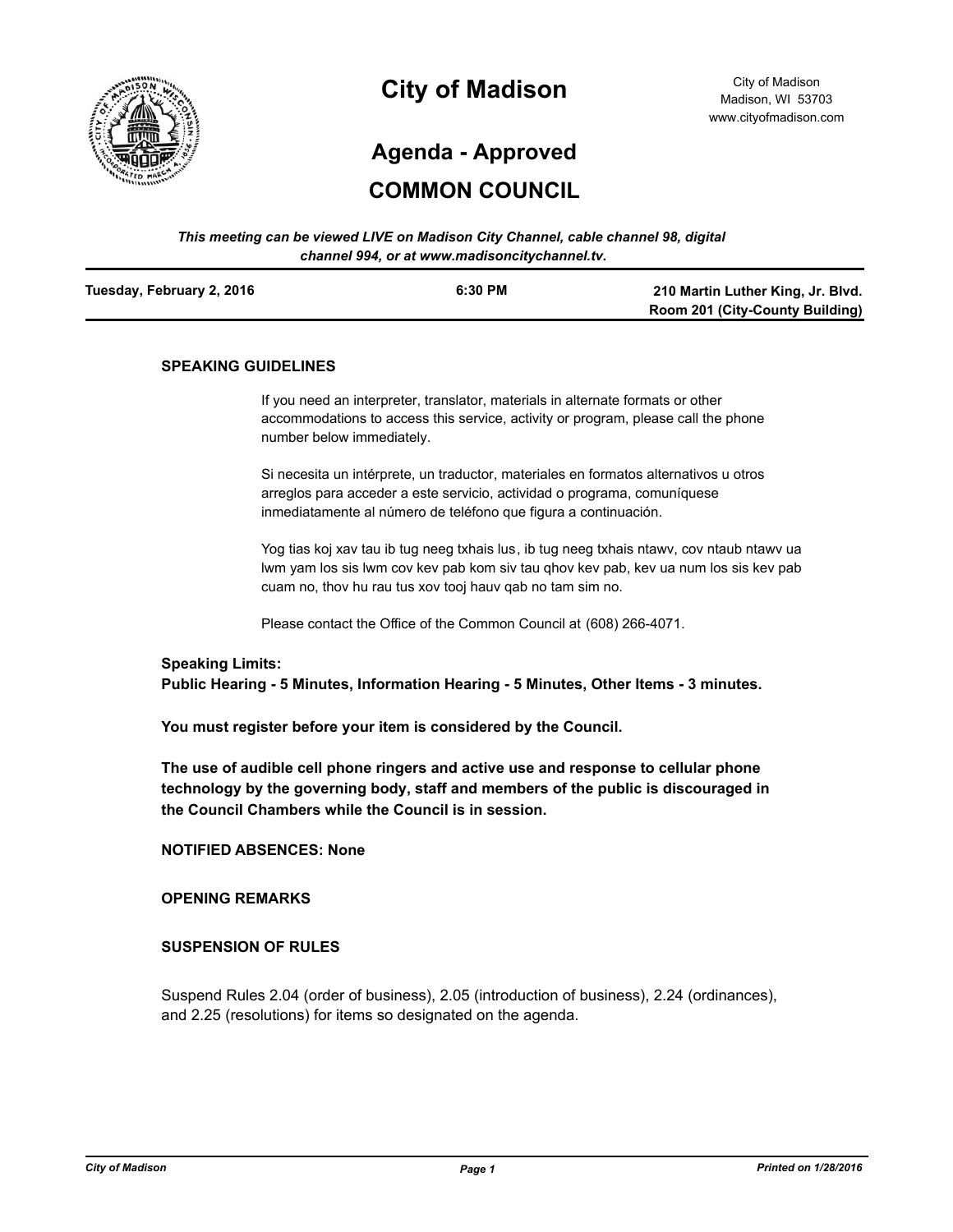## **HONORING RESOLUTIONS**

- **1. [35890](http://madison.legistar.com/gateway.aspx?m=l&id=/matter.aspx?key=38931)** Commending and thanking Alderperson Chris Schmidt for his dedicated service to his constituents in District 11 and the City of Madison.
	- *Sponsors:* Paul R. Soglin, Denise DeMarb, Maurice S. Cheeks, David Ahrens, Samba Baldeh, Shiva Bidar-Sielaff, Sheri Carter, Mark Clear, Sara Eskrich, Amanda Hall, Barbara Harrington-McKinney, Rebecca Kemble, Steve King, Larry Palm, Matthew J. Phair, Marsha A. Rummel, Paul E. Skidmore, Michael E. Verveer, Zach Wood and Ledell Zellers

## *Legislative History*

| 1/11/16                                                          | Council Office        | RECOMMEND TO COUNCIL TO ADOPT<br>UNDER SUSPENSION OF RULES 2.04,<br>2.05, 2.24, & 2.25 - MISC. ITEMS |  |
|------------------------------------------------------------------|-----------------------|------------------------------------------------------------------------------------------------------|--|
| 1/19/16                                                          | <b>COMMON COUNCIL</b> | Refer to a future Meeting to Adopt to the<br><b>COMMON COUNCIL</b>                                   |  |
|                                                                  | Adopt 2/2/2016        |                                                                                                      |  |
| Congratulating Lowell Flementary School on its 100th Anniversary |                       |                                                                                                      |  |

2.05, 2.24, & 2.25 - MISC. ITEMS

**2. [41585](http://madison.legistar.com/gateway.aspx?m=l&id=/matter.aspx?key=45975)** Congratulating Lowell Elementary School on its 100th Anniversary. *Sponsors:* Marsha A. Rummel *Legislative History*  1/27/16 Council Office RECOMMEND TO COUNCIL TO ADOPT UNDER SUSPENSION OF RULES 2.04,

# **PETITIONS AND COMMUNICATIONS**

**3. [41561](http://madison.legistar.com/gateway.aspx?m=l&id=/matter.aspx?key=45951)** Appeal of Plan Commission Decision on Conditional Use for 2230 W. Broadway, 14th Ald. Dist. (Legistar #40590) [Petition](http://madison.legistar.com/gateway.aspx?M=F&ID=a4922d51-013c-4172-ad1d-be6291747960.pdf) *Attachments:*

[Staff Memorandum](http://madison.legistar.com/gateway.aspx?M=F&ID=c5cc2d72-3242-4b57-ab04-c2f0fe7a0c4a.pdf)

[Original conditional use file.](https://madison.legistar.com/LegislationDetail.aspx?ID=2502864&GUID=95F1A9C7-39E9-4B0C-887E-FF590FC63F02&Options=ID|&Search=40590)

## *Legislative History*

1/26/16 Clerk's Office Referred for Introduction Common Council Public Hearing 3-1-2016

#### **EARLY PUBLIC COMMENT**

# **SPECIAL ORDER OF BUSINESS AT 6:45 PM**

# **PRESENTATION OF CONSENT AGENDA**

At this time, a consent agenda will be moved with the recommended action listed for each item EXCEPT: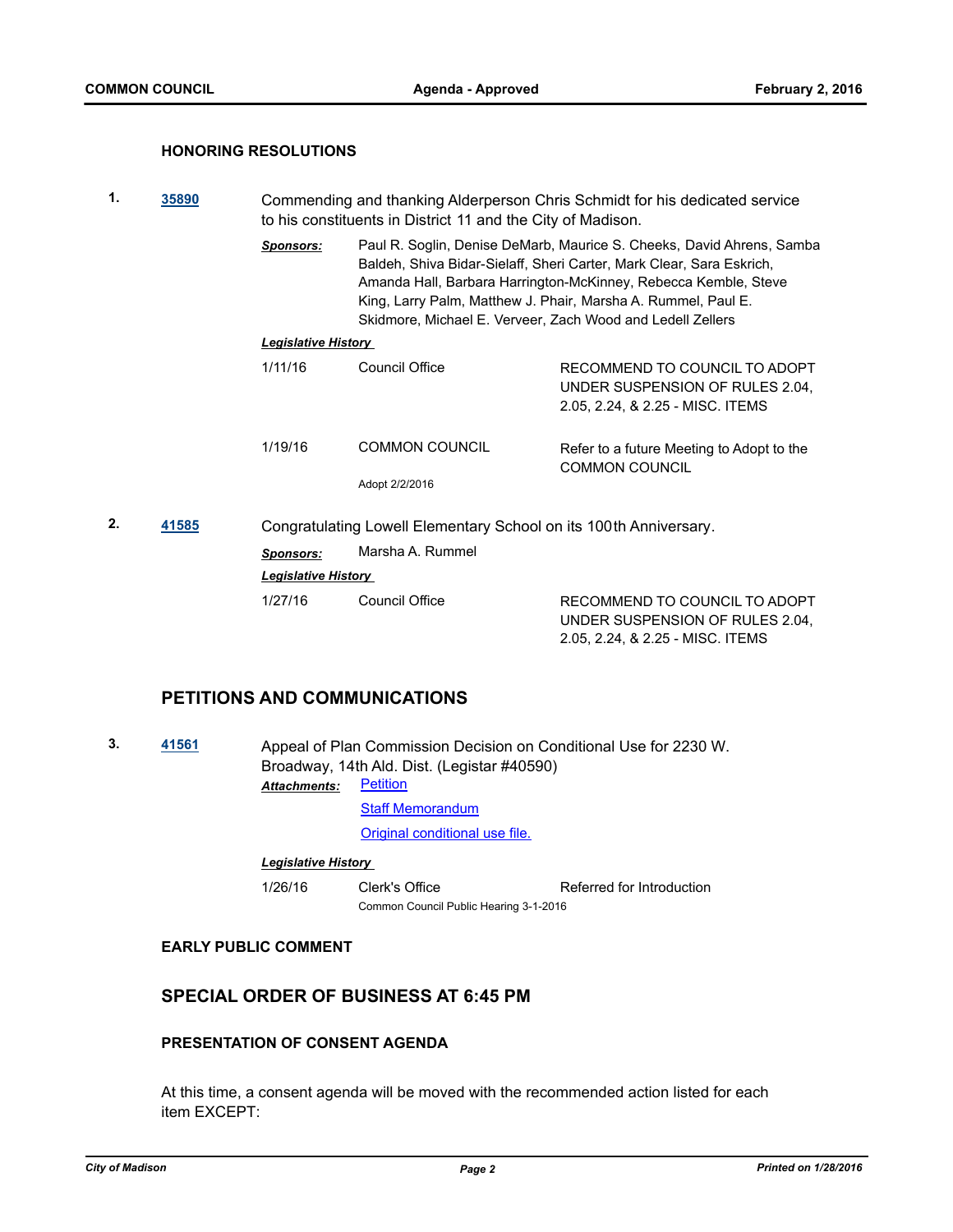1) items which have registrants wishing to speak. 2) items which require an extraordinary (roll call) vote and are not included on the consent agenda by unanimous consent. 3) items which alderperson(s) have separated out for discussion/debate purposes.

# **RECESSED PUBLIC HEARINGS - BEGIN AT 6:45 PM**

## **REPORT OF ALCOHOL REVIEW COMMITTEE**

**4. [41269](http://madison.legistar.com/gateway.aspx?m=l&id=/matter.aspx?key=45703)** Public Hearing - New License Coffee House Holdings, Inc • dba Starbucks #2425 1 E Main St • Agent: Ryan Bartelak • Estimated Capacity: 39 Class B Combination Liquor & Beer • 2% alcohol, 93% food, 5% other Aldermanic District 4 (Alder Verveer) • Police Sector 405 [LICLIB-2015-00995.pdf](http://madison.legistar.com/gateway.aspx?M=F&ID=81b2c1ca-4efe-44e0-ae45-5c4fa961e208.pdf) *Attachments:*

[Starbucks Memo Lawyer Response.txt](http://madison.legistar.com/gateway.aspx?M=F&ID=f6432c31-9b46-4474-b65c-477cb0c94455.txt)

#### *Legislative History*

| 1/5/16  | Clerk's Office<br>Alcohol License Review Committee Public Hearing | Referred for Introduction                                                                                |
|---------|-------------------------------------------------------------------|----------------------------------------------------------------------------------------------------------|
| 1/19/16 | COMMON COUNCIL                                                    | Referred for Public Hearing to the ALCOHOL<br>LICENSE REVIEW COMMITTEE                                   |
| 1/20/16 | ALCOHOL LICENSE<br><b>REVIEW COMMITTEE</b>                        | RECOMMEND TO COUNCIL TO RE-REFER<br>- RECESSED PUBLIC HEARING to the<br>ALCOHOL LICENSE REVIEW COMMITTEE |

#### **REPORT OF PLAN COMMISSION**

**5. [39894](http://madison.legistar.com/gateway.aspx?m=l&id=/matter.aspx?key=43441)** Creating Section 28.022 - 00187 of the Madison General Ordinances to amend a Planned Development District to approve an Amended General Development Plan at properties located at 6001-6033 Gemini Drive, 3rd Aldermanic District, and creating Section 28.022 - 00188 to amend a Planned Development District to approve a Specific Implementation Plan.

| <b>Sponsors:</b><br>Attachments: | <b>Planning Division</b><br>Maps&Plans.pdf |
|----------------------------------|--------------------------------------------|
|                                  | Plans cont.pdf                             |
|                                  | <b>Staff Comments.pdf</b>                  |
|                                  | Comments.pdf                               |
|                                  | Link Plat File 41154                       |
|                                  | Link UDC File 39063                        |
|                                  | Christopher comments 012516.pdf            |
|                                  | Sustainabiltiy Integration.pdf             |
| Leaislative Historv              |                                            |

8/25/15 Attorney's Office Referred for Introduction Plan Commission, Plan Commission 10/5/15, Common Council 10/20/15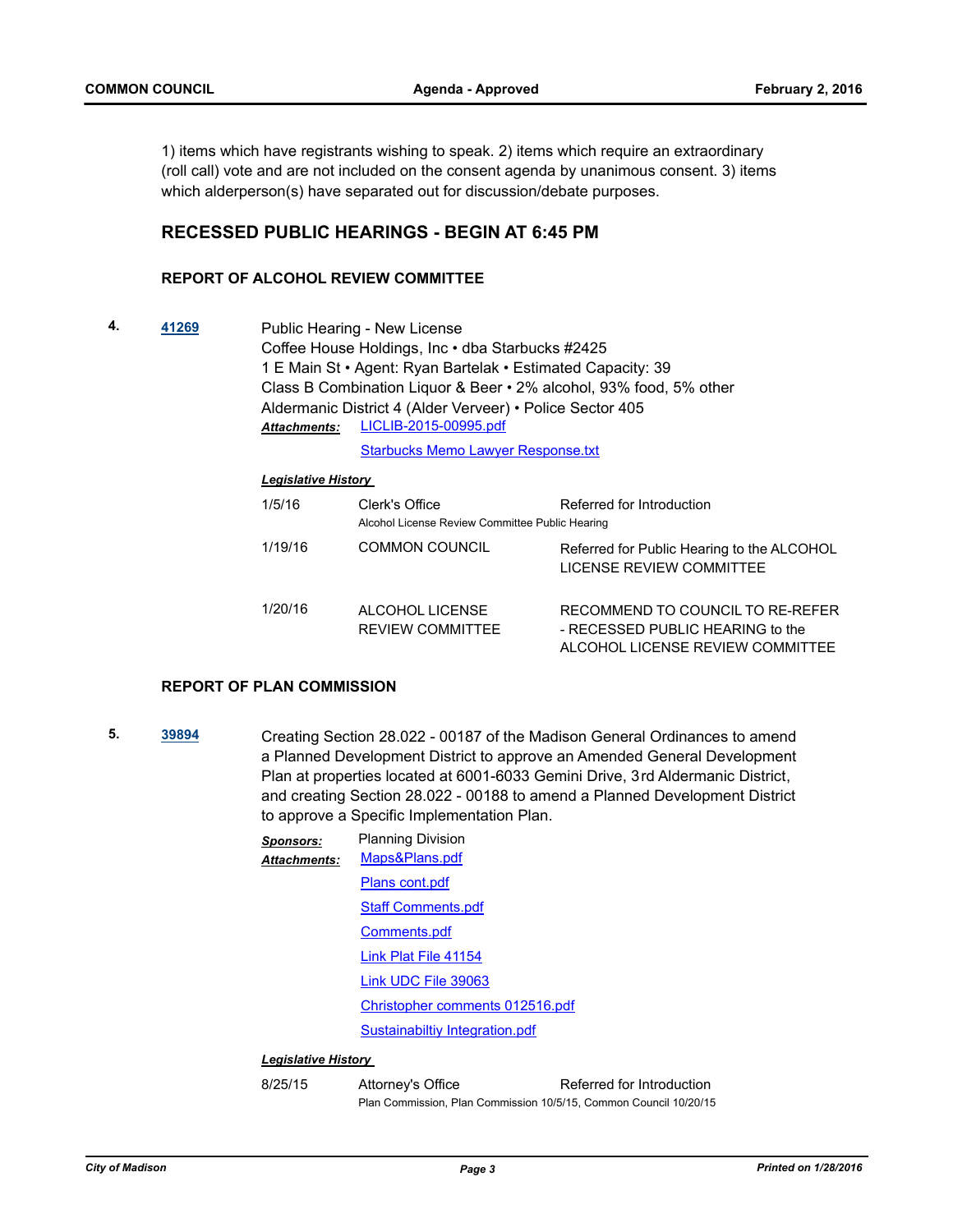|    |       | 9/1/15                                                | <b>COMMON COUNCIL</b>                                                                   | Referred to the PLAN COMMISSION                                                                                                                                                                                                                                                                                                                                            |
|----|-------|-------------------------------------------------------|-----------------------------------------------------------------------------------------|----------------------------------------------------------------------------------------------------------------------------------------------------------------------------------------------------------------------------------------------------------------------------------------------------------------------------------------------------------------------------|
|    |       | 10/19/15                                              | <b>PLAN COMMISSION</b>                                                                  | RECOMMEND TO COUNCIL TO RE-REFER<br>- RECESSED PUBLIC HEARING to the<br><b>PLAN COMMISSION</b>                                                                                                                                                                                                                                                                             |
|    |       |                                                       | applicant.                                                                              | On a motion by Rewey, seconded by Ald. Zellers, the Plan Commission recommended<br>re-referral of this matter to a future Plan Commission meeting at the request of the                                                                                                                                                                                                    |
|    |       | 11/3/15                                               | <b>COMMON COUNCIL</b>                                                                   | Re-refer for Recessed Public Hearing to the<br><b>PLAN COMMISSION</b>                                                                                                                                                                                                                                                                                                      |
|    |       | 1/25/16                                               | <b>PLAN COMMISSION</b>                                                                  | RECOMMEND TO COUNCIL TO ADOPT<br>WITH CONDITIONS - RECESSED PUBLIC<br><b>HEARING</b>                                                                                                                                                                                                                                                                                       |
|    |       |                                                       | Commission materials and the following conditions:                                      | On a motion by Cantrell, seconded by Rewey, the Plan Commission found that the<br>standards were met and recommended approval of the amended planned development to<br>the Common Council subject to the comments and conditions contained in the Plan                                                                                                                     |
|    |       |                                                       | project as possible.                                                                    | - That condition 1 of the staff report be revised to require that the sustainability items in<br>the "Implement" section of the January 25, 2016 Compass Group be implemented through<br>the final plans for the project as approved by the Planning Division Director, and that as<br>many of the items in the "Investigate" section of that memo be implemented with the |
|    |       |                                                       | - That the bike parking for the B Block be better distributed across the site.          |                                                                                                                                                                                                                                                                                                                                                                            |
|    |       | Drive during the final approval of the project plans. | - That the applicant investigate with City staff a raised pedestrian crossing of Gemini |                                                                                                                                                                                                                                                                                                                                                                            |
|    |       |                                                       | The motion to recommend approval of the project passed by voice vote/ other.            |                                                                                                                                                                                                                                                                                                                                                                            |
| 6. | 40958 |                                                       | Development District to approve a Specific Implementation Plan.                         | Creating Section 28.022 - 00214 of the Madison General Ordinances to amend<br>a Planned Development District at property located at 841 Jupiter Drive and 818<br>North Star Drive, 3rd Aldermanic District to approve an Amended General<br>Development Plan, and creating Section 28.022 - 00215 to amend a Planned                                                       |
|    |       | <u>Sponsors:</u>                                      | <b>Planning Division</b><br>Maps&Plans.pdf                                              |                                                                                                                                                                                                                                                                                                                                                                            |
|    |       | Attachments:                                          | <b>Bike Stall Request.pdf</b>                                                           |                                                                                                                                                                                                                                                                                                                                                                            |
|    |       |                                                       | <b>Staff Comments.pdf</b>                                                               |                                                                                                                                                                                                                                                                                                                                                                            |
|    |       |                                                       | <b>UDC Comments.pdf</b>                                                                 |                                                                                                                                                                                                                                                                                                                                                                            |
|    |       |                                                       | Link UDC File 40142                                                                     |                                                                                                                                                                                                                                                                                                                                                                            |
|    |       | <b>Legislative History</b>                            |                                                                                         |                                                                                                                                                                                                                                                                                                                                                                            |
|    |       | 11/23/15                                              | Attorney's Office                                                                       | Referred for Introduction                                                                                                                                                                                                                                                                                                                                                  |
|    |       |                                                       | Plan Commission Public Hearing 1/11/16, Common Council 1/19/16                          |                                                                                                                                                                                                                                                                                                                                                                            |
|    |       | 12/1/15                                               | <b>COMMON COUNCIL</b>                                                                   | Refer For Public Hearing to the PLAN<br><b>COMMISSION</b>                                                                                                                                                                                                                                                                                                                  |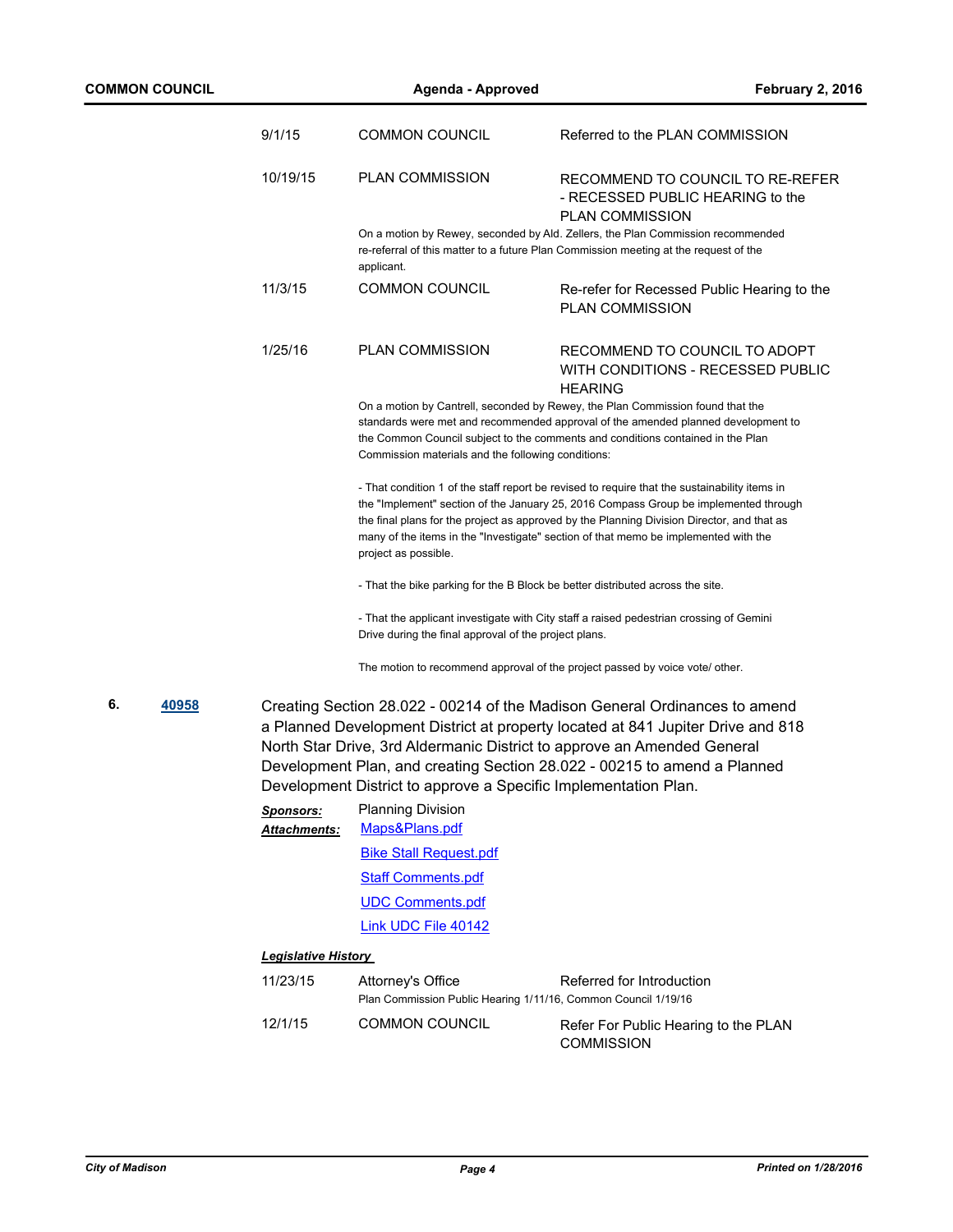| 1/11/16 | <b>PLAN COMMISSION</b>                                                                                                                                                                                                                                                                                       | RECOMMEND TO COUNCIL TO RE-REFER<br>- PUBLIC HEARING to the PLAN<br><b>COMMISSION</b>                                                                                                                                                                                               |  |  |
|---------|--------------------------------------------------------------------------------------------------------------------------------------------------------------------------------------------------------------------------------------------------------------------------------------------------------------|-------------------------------------------------------------------------------------------------------------------------------------------------------------------------------------------------------------------------------------------------------------------------------------|--|--|
|         | Council) at the request of the applicant and staff by voice vote / other.                                                                                                                                                                                                                                    | On a motion by Rewey, seconded by Ald. King, the Plan Commission recommended<br>re-referral of the planned development to January 25, 2016 (February 2, 2016 Common                                                                                                                 |  |  |
| 1/19/16 | <b>COMMON COUNCIL</b>                                                                                                                                                                                                                                                                                        | Re-refer for Recessed Public Hearing to the<br><b>PLAN COMMISSION</b>                                                                                                                                                                                                               |  |  |
| 1/25/16 | <b>PLAN COMMISSION</b>                                                                                                                                                                                                                                                                                       | RECOMMEND TO COUNCIL TO ADOPT<br>WITH CONDITIONS - RECESSED PUBLIC<br><b>HEARING</b>                                                                                                                                                                                                |  |  |
|         | On a motion by Rewey, seconded by Ald. King, the Plan Commission found that the<br>standards were met and recommended approval of the amended planned development to<br>the Common Council subject to the comments and conditions contained in the Plan<br>Commission materials and the following condition: |                                                                                                                                                                                                                                                                                     |  |  |
|         | parking be waived.                                                                                                                                                                                                                                                                                           | - That a waiver to Section 28.141(11)(f) be granted to allow up to 75% of bicycle parking<br>for the project to be structured parking, vertical parking or wall mount parking, and for the<br>requirement in that sub-section that a 5-foot access aisle be provided for wall mount |  |  |
|         | The motion was originally seconded by Cantrell, who later rescinded his second.                                                                                                                                                                                                                              |                                                                                                                                                                                                                                                                                     |  |  |
|         |                                                                                                                                                                                                                                                                                                              | The motion to recommend approval with conditions passed on the following 6-2 vote:<br>AYE: Ald. King, Ald. Zellers, Rewey, Heifetz, Berger, Polewski; NAY: Cantrell, Sheppard;                                                                                                      |  |  |
|         |                                                                                                                                                                                                                                                                                                              |                                                                                                                                                                                                                                                                                     |  |  |

NON-VOTING: Opin, Bendada; EXCUSED: Ald. Carter.

# **PUBLIC HEARINGS - BEGIN AT 6:45 PM**

## **REPORT OF ALCOHOL LICENSE REVIEW COMMITTEE**

| 7.<br>41273 |  | Public Hearing - New License                                |
|-------------|--|-------------------------------------------------------------|
|             |  | Indian Kitchens, Inc · dba Tandoori House                   |
|             |  | 6713 Odana Rd • Agent: Anwar Zaidi • Estimated Capacity: 99 |
|             |  | Class B Combination Liquor & Beer • 5% alcohol, 95% food    |
|             |  | Aldermanic District 19 (Alder Clear) • Police Sector 113    |
|             |  | Attachments: LICLIB-2015-01024.pdf                          |

| 1/5/16  | Clerk's Office<br>Alcohol License Review Committee Public Hearing | Referred for Introduction                                              |
|---------|-------------------------------------------------------------------|------------------------------------------------------------------------|
| 1/19/16 | <b>COMMON COUNCIL</b>                                             | Referred for Public Hearing to the ALCOHOL<br>LICENSE REVIEW COMMITTEE |
| 1/20/16 | ALCOHOL LICENSE<br><b>REVIEW COMMITTEE</b>                        | RECOMMEND TO COUNCIL TO GRANT -<br>PUBLIC HEARING                      |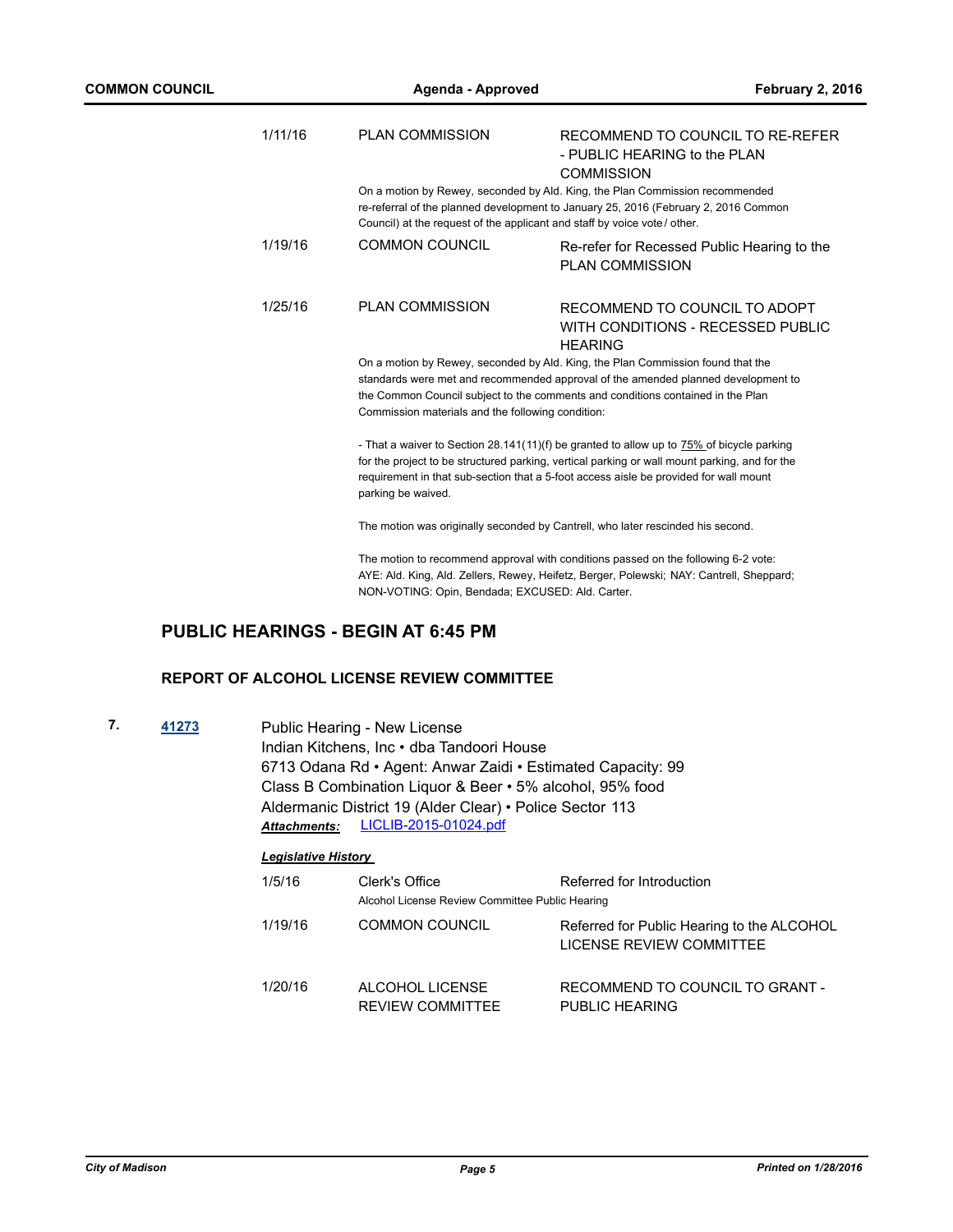| 8.<br>41276<br>Public Hearing - New License |       |                                                                          |                                                                                                |                                                                             |  |
|---------------------------------------------|-------|--------------------------------------------------------------------------|------------------------------------------------------------------------------------------------|-----------------------------------------------------------------------------|--|
|                                             |       | Dahmen Enterprises LLC · dba Dahmen's at Hawk's Landing                  |                                                                                                |                                                                             |  |
|                                             |       | 88 Hawk's Landing Circle . Agent: Tyler Dahmen . Estimated Capacity: 374 |                                                                                                |                                                                             |  |
|                                             |       |                                                                          | Class B Combination Liquor & Beer • 28% alcohol, 68% food, 4% other                            |                                                                             |  |
|                                             |       | Attachments:                                                             | Aldermanic District 1 (Alder Harrington-McKinney) • Police Sector 135<br>LICLIB-2015-01031.pdf |                                                                             |  |
|                                             |       |                                                                          | 012016 ALRC Memo Dahmens D 1.pdf                                                               |                                                                             |  |
|                                             |       | <b>Legislative History</b>                                               |                                                                                                |                                                                             |  |
|                                             |       | 1/5/16                                                                   | Clerk's Office                                                                                 | Referred for Introduction                                                   |  |
|                                             |       |                                                                          | Alcohol License Review Committee Public Hearing                                                |                                                                             |  |
|                                             |       | 1/19/16                                                                  | <b>COMMON COUNCIL</b>                                                                          | Referred for Public Hearing to the ALCOHOL                                  |  |
|                                             |       |                                                                          |                                                                                                | LICENSE REVIEW COMMITTEE                                                    |  |
|                                             |       | 1/20/16                                                                  | ALCOHOL LICENSE                                                                                | RECOMMEND TO COUNCIL TO GRANT -                                             |  |
|                                             |       |                                                                          | <b>REVIEW COMMITTEE</b>                                                                        | PUBLIC HEARING                                                              |  |
| 9.                                          | 41277 |                                                                          | Public Hearing - New License                                                                   |                                                                             |  |
|                                             |       |                                                                          | Field Table LLC • dba Field Table                                                              |                                                                             |  |
|                                             |       |                                                                          |                                                                                                | 10 W Mifflin St · Agent: Patricia Davis · Estimated Capacity: 108 inside/40 |  |
|                                             |       | outside                                                                  |                                                                                                |                                                                             |  |
|                                             |       | Class B Combination Liquor & Beer • 20% alcohol, 80% food                |                                                                                                |                                                                             |  |
|                                             |       | Attachments:                                                             | Aldermanic District 4 (Alder Verveer) • Police Sector 406<br>LICLIB-2015-00001.pdf             |                                                                             |  |
|                                             |       | <b>Legislative History</b>                                               |                                                                                                |                                                                             |  |
|                                             |       | 1/5/16                                                                   | Clerk's Office                                                                                 | Referred for Introduction                                                   |  |
|                                             |       |                                                                          | Alcohol License Review Committee Public Hearing                                                |                                                                             |  |
|                                             |       | 1/19/16                                                                  | <b>COMMON COUNCIL</b>                                                                          | Referred for Public Hearing to the ALCOHOL                                  |  |
|                                             |       |                                                                          |                                                                                                | <b>LICENSE REVIEW COMMITTEE</b>                                             |  |
|                                             |       |                                                                          |                                                                                                |                                                                             |  |
|                                             |       | 1/20/16                                                                  | ALCOHOL LICENSE                                                                                | RECOMMEND TO COUNCIL TO GRANT -                                             |  |
|                                             |       |                                                                          | <b>REVIEW COMMITTEE</b>                                                                        | <b>PUBLIC HEARING</b>                                                       |  |
| 10.                                         | 41279 |                                                                          | Public Hearing - New License                                                                   |                                                                             |  |
|                                             |       |                                                                          | Kavanaugh Inc · dba Kavanaugh Catering                                                         |                                                                             |  |
|                                             |       |                                                                          |                                                                                                | 301 Wisconsin Ave • Agent: John Kavanaugh • Estimated Capacity: 1000-2000   |  |
|                                             |       |                                                                          | Class B Combination Liquor & Beer . 10% alcohol, 90% food                                      |                                                                             |  |
|                                             |       |                                                                          | Aldermanic District 2 (Alder Zellers) • Police Sector 406                                      |                                                                             |  |
|                                             |       | Attachments:                                                             | LICLIB-2016-00002.pdf                                                                          |                                                                             |  |
|                                             |       |                                                                          | Masonic center alder approval.htm<br>Masonic center alder approval 2.htm                       |                                                                             |  |
|                                             |       | <b>Legislative History</b>                                               |                                                                                                |                                                                             |  |
|                                             |       | 1/5/16                                                                   | Clerk's Office                                                                                 | Referred for Introduction                                                   |  |
|                                             |       |                                                                          | Alcohol License Review Committee Public Hearing                                                |                                                                             |  |
|                                             |       | 1/19/16                                                                  | <b>COMMON COUNCIL</b>                                                                          | Referred for Public Hearing to the ALCOHOL<br>LICENSE REVIEW COMMITTEE      |  |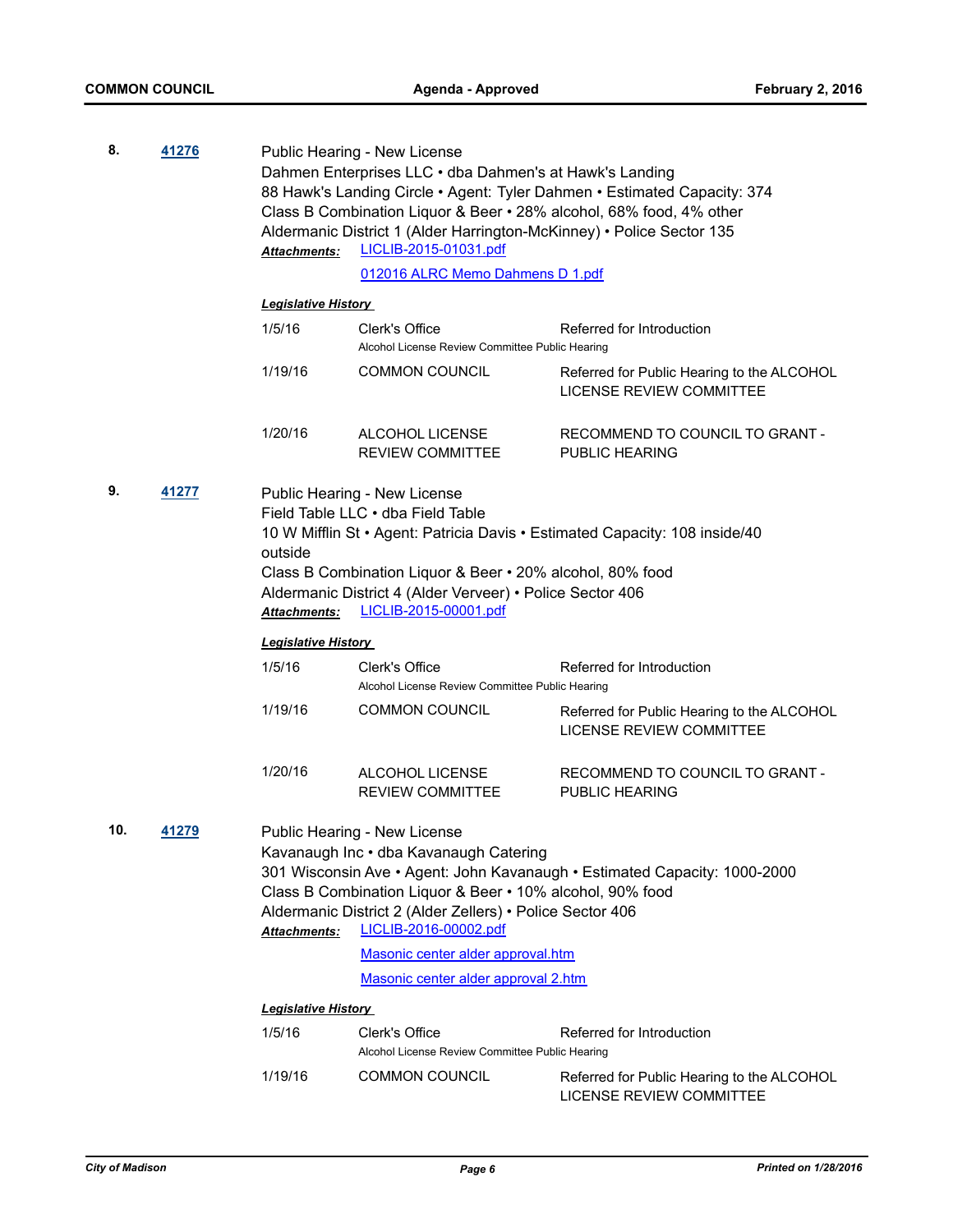|     |       | 1/20/16                                                                                                                                                                                                                                                                                          | ALCOHOL LICENSE<br><b>REVIEW COMMITTEE</b>                                                    | RECOMMEND TO COUNCIL TO GRANT -<br>PUBLIC HEARING                                               |
|-----|-------|--------------------------------------------------------------------------------------------------------------------------------------------------------------------------------------------------------------------------------------------------------------------------------------------------|-----------------------------------------------------------------------------------------------|-------------------------------------------------------------------------------------------------|
| 11. | 41280 | Public Hearing - New License<br>Lucas D Rodriguez · dba Estacion Inka<br>604 University Ave • Agent: Lucas Rodiguez • Estimated Capacity: 16<br>Class B Beer • 5% alcohol, 95% food<br>Aldermanic District 4 (Alder Verveer) • Police Sector 403<br>LICLIB-2016-00003.pdf<br><b>Attachments:</b> |                                                                                               |                                                                                                 |
|     |       | <b>Legislative History</b>                                                                                                                                                                                                                                                                       |                                                                                               |                                                                                                 |
|     |       | 1/5/16                                                                                                                                                                                                                                                                                           | ALCOHOL LICENSE<br><b>REVIEW COMMITTEE</b><br>Alcohol License Review Committee Public Hearing | Referred for Introduction                                                                       |
|     |       | 1/19/16                                                                                                                                                                                                                                                                                          | <b>COMMON COUNCIL</b>                                                                         | Referred for Public Hearing to the ALCOHOL<br><b>LICENSE REVIEW COMMITTEE</b>                   |
|     |       | 1/20/16                                                                                                                                                                                                                                                                                          | ALCOHOL LICENSE<br><b>REVIEW COMMITTEE</b>                                                    | RECOMMEND TO COUNCIL TO RE-REFER<br>- PUBLIC HEARING to the ALCOHOL<br>LICENSE REVIEW COMMITTEE |

## **REPORT OF PLAN COMMISSION**

**12. [41182](http://madison.legistar.com/gateway.aspx?m=l&id=/matter.aspx?key=45619)** Creating Section 28.022-00218 of the Madison General Ordinances to change the zoning of property located at 9025 Mid Town Road, 1st Aldermanic District, from A (Agricultural) District to SR-C1 (Suburban Residential-Consistent 1) District.

| <b>Sponsors:</b>    | <b>Planning Division</b>  |
|---------------------|---------------------------|
| <b>Attachments:</b> | Maps&Plans.pdf            |
|                     | <b>Staff Comments.pdf</b> |
|                     | Comments.pdf              |

| 12/21/15 | Attorney's Office                                                                                                                                                                                                                                                                                                                                             | Referred for Introduction<br>Plan Commission, Plan Commission Public Hearing 1/25/16, Common Council 2/2/2016 |  |
|----------|---------------------------------------------------------------------------------------------------------------------------------------------------------------------------------------------------------------------------------------------------------------------------------------------------------------------------------------------------------------|---------------------------------------------------------------------------------------------------------------|--|
| 1/5/16   | <b>COMMON COUNCIL</b>                                                                                                                                                                                                                                                                                                                                         | Refer For Public Hearing to the PLAN<br><b>COMMISSION</b>                                                     |  |
| 1/25/16  | <b>PLAN COMMISSION</b>                                                                                                                                                                                                                                                                                                                                        | RECOMMEND TO COUNCIL TO ADOPT<br>WITH CONDITIONS - PUBLIC HEARING                                             |  |
|          | On a motion by Rewey, seconded by Cantrell, the Plan Commission found that the<br>standards were met and recommended approval of the zoning map amendment (ID<br>41182) to the Common Council, and approved the demolition permit and conditional use (ID<br>41013) all subject to the comments and conditions contained in the Plan Commission<br>materials. |                                                                                                               |  |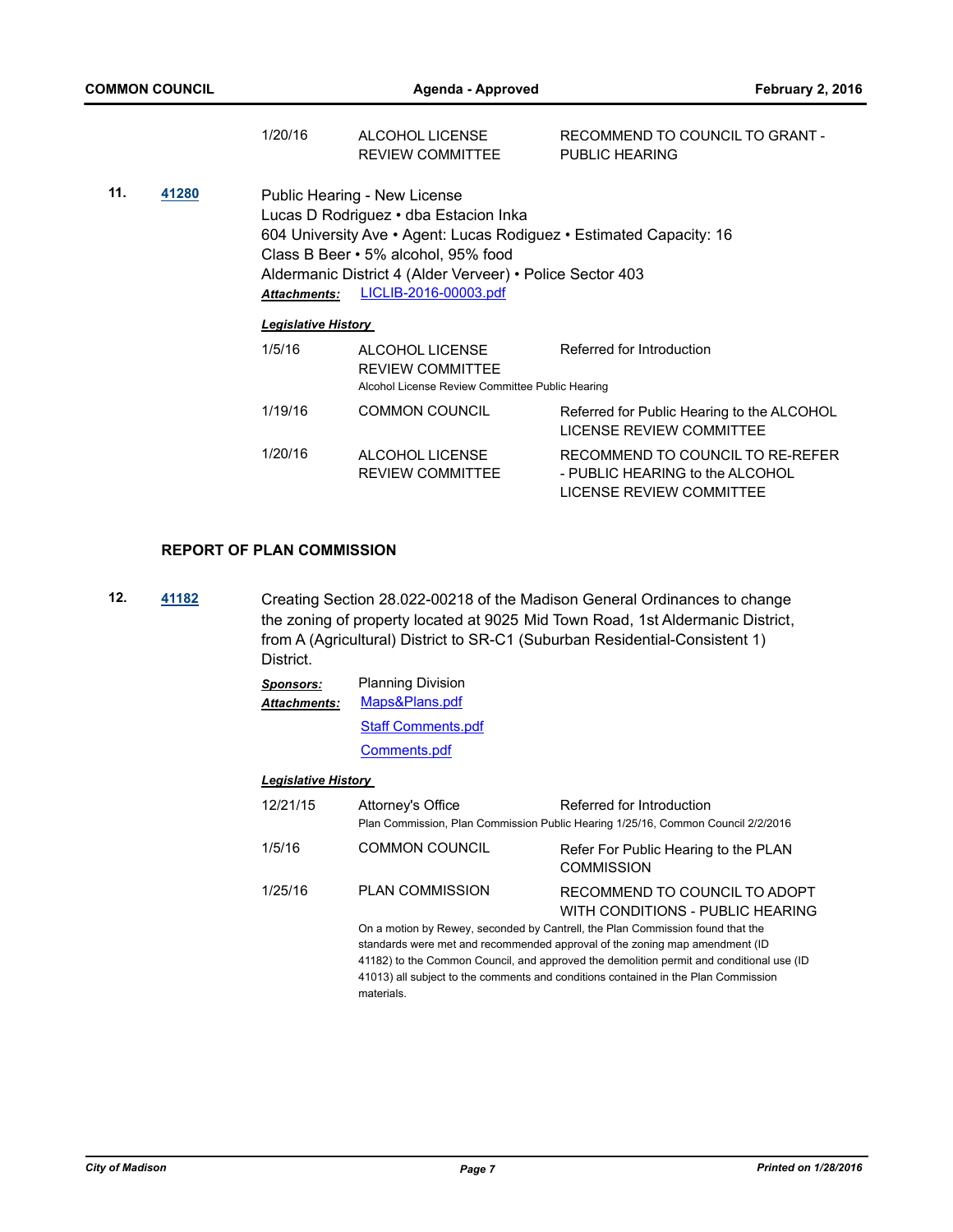| 13. | 41183 | Creating Section 28.022-00217 of the Madison General Ordinances to change the zoning<br>of property located at 1801 East Washington Avenue, 6th Aldermanic District, from IL<br>(Industrial Limited) District to TE (Traditional Employment) District. |                                                                                                                                                                                                                                                                                 |                                                                                                                                                                                                                                         |  |
|-----|-------|--------------------------------------------------------------------------------------------------------------------------------------------------------------------------------------------------------------------------------------------------------|---------------------------------------------------------------------------------------------------------------------------------------------------------------------------------------------------------------------------------------------------------------------------------|-----------------------------------------------------------------------------------------------------------------------------------------------------------------------------------------------------------------------------------------|--|
|     |       | <b>Sponsors:</b>                                                                                                                                                                                                                                       | <b>Planning Division</b>                                                                                                                                                                                                                                                        |                                                                                                                                                                                                                                         |  |
|     |       | Legislative History                                                                                                                                                                                                                                    |                                                                                                                                                                                                                                                                                 |                                                                                                                                                                                                                                         |  |
|     |       | 12/21/15                                                                                                                                                                                                                                               | Attorney's Office                                                                                                                                                                                                                                                               | Referred for Introduction<br>Plan Commission; Public Hearings: Plan Commission 1/25/16, Common Council 2/2/16                                                                                                                           |  |
|     |       | 1/5/16                                                                                                                                                                                                                                                 | <b>COMMON COUNCIL</b>                                                                                                                                                                                                                                                           | Refer For Public Hearing to the PLAN<br><b>COMMISSION</b>                                                                                                                                                                               |  |
|     |       | 1/25/16                                                                                                                                                                                                                                                | <b>PLAN COMMISSION</b>                                                                                                                                                                                                                                                          | RECOMMEND TO COUNCIL TO RE-REFER<br>- PUBLIC HEARING to the PLAN<br><b>COMMISSION</b>                                                                                                                                                   |  |
|     |       |                                                                                                                                                                                                                                                        | On a motion by Cantrell, seconded by Ald. Zellers, the Plan Commission recommended<br>that the zoning map amendment (ID 41183) and demolition permit and conditional use (ID<br>41011) be referred to a future meeting at the request of the applicant by voice vote/<br>other. |                                                                                                                                                                                                                                         |  |
| 14. | 41185 |                                                                                                                                                                                                                                                        |                                                                                                                                                                                                                                                                                 | Creating Section 28.022-00216 of the Madison General Ordinances to change<br>the zoning of property located at 6510 Watts Road, 19th Aldermanic District,<br>from CC (Commercial Center) District to SE (Suburban Employment) District. |  |
|     |       | <b>Sponsors:</b>                                                                                                                                                                                                                                       | <b>Planning Division</b>                                                                                                                                                                                                                                                        |                                                                                                                                                                                                                                         |  |
|     |       | <b>Legislative History</b>                                                                                                                                                                                                                             |                                                                                                                                                                                                                                                                                 |                                                                                                                                                                                                                                         |  |
|     |       | 12/21/15                                                                                                                                                                                                                                               | Attorney's Office                                                                                                                                                                                                                                                               | Referred for Introduction<br>Plan Commission; Public Hearings: Plan Commission 1/25/16, Common Council 2/2/16                                                                                                                           |  |
|     |       | 1/5/16                                                                                                                                                                                                                                                 | <b>COMMON COUNCIL</b>                                                                                                                                                                                                                                                           | Refer For Public Hearing to the PLAN<br><b>COMMISSION</b>                                                                                                                                                                               |  |
|     |       | 1/25/16                                                                                                                                                                                                                                                | <b>PLAN COMMISSION</b>                                                                                                                                                                                                                                                          | RECOMMEND TO COUNCIL TO PLACE ON<br>FILE WITHOUT PREJUDICE -PUBLIC<br><b>HEARING</b>                                                                                                                                                    |  |
|     |       |                                                                                                                                                                                                                                                        | applicant by voice vote/ other.                                                                                                                                                                                                                                                 | On a motion by Cantrell, seconded by Ald. Zellers, the Plan Commission recommended<br>that the zoning map amendment be placed on file without prejudice at the request of the                                                           |  |

# **END OF PUBLIC HEARINGS**

# **BUSINESS PRESENTED BY THE MAYOR**

**15. [41418](http://madison.legistar.com/gateway.aspx?m=l&id=/matter.aspx?key=45826)** Report of the Mayor submitting citizen committee appointments (introduction 1-19-2016; action 2-2-2016).

| Sponsors:                  | Paul R. Soglin                     |                                                                      |
|----------------------------|------------------------------------|----------------------------------------------------------------------|
| <b>Legislative History</b> |                                    |                                                                      |
| 1/13/16                    | Mayor's Office<br>Confirm 2-2-2016 | Referred for Introduction                                            |
| 1/19/16                    | <b>COMMON COUNCIL</b>              | Refer to a future Meeting to Confirm to the<br><b>COMMON COUNCIL</b> |
|                            | Confirm 2/2/2016.                  |                                                                      |
|                            |                                    |                                                                      |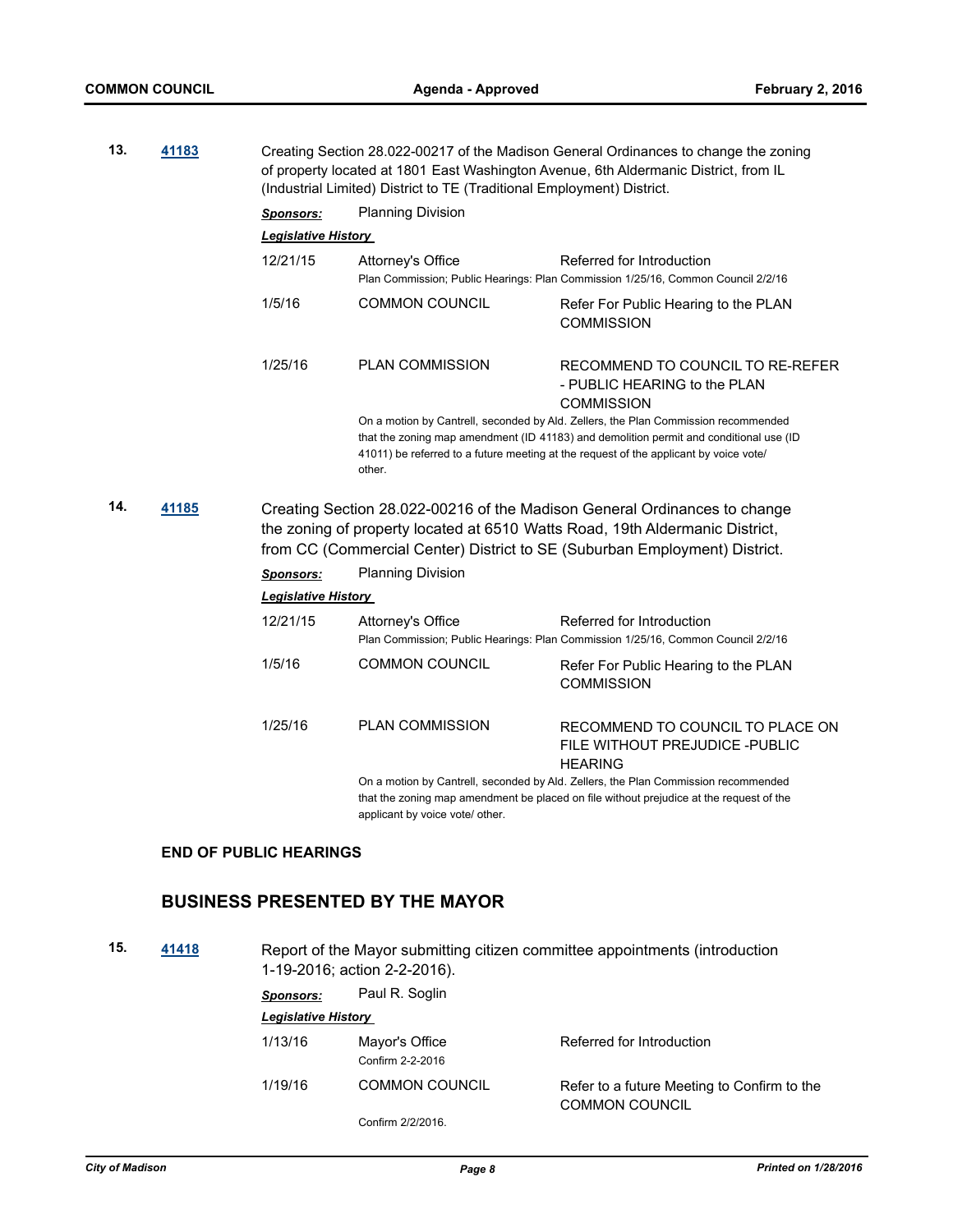| 16. | 41536 | Report dated February 2, 2016 re: Board, Committee, Commission, Ad Hoc<br>Committee and Subcommittee Members who have not filed the Statement of<br>Interests Form.<br><b>Legislative History</b> |                                     |                                                                  |  |
|-----|-------|---------------------------------------------------------------------------------------------------------------------------------------------------------------------------------------------------|-------------------------------------|------------------------------------------------------------------|--|
|     |       |                                                                                                                                                                                                   |                                     |                                                                  |  |
|     |       | 1/25/16                                                                                                                                                                                           | Clerk's Office                      | Referred for Introduction                                        |  |
| 17. | 41576 | Report of the Mayor submitting citizen committee appointments (introduction<br>2-2-2016; action 2-23-2016).                                                                                       |                                     |                                                                  |  |
|     |       | Sponsors:                                                                                                                                                                                         | Paul R. Soglin                      |                                                                  |  |
|     |       | <b>Legislative History</b>                                                                                                                                                                        |                                     |                                                                  |  |
|     |       | 1/27/16                                                                                                                                                                                           | Mayor's Office<br>Confirm 2-23-2016 | Referred for Introduction                                        |  |
|     |       |                                                                                                                                                                                                   |                                     | <b>BUSINESS PRESENTED BY THE PRESIDENT OF THE COMMON COUNCIL</b> |  |

| 18. | 39340 |                                                                                                  | Council on January 19, 2016, to correct name of Lessor.                          | Amending RES-16-00052, Legislative File No. 40970 authorizing the execution<br>of a lease to provide office space for Metro Transit adopted by the Common |  |
|-----|-------|--------------------------------------------------------------------------------------------------|----------------------------------------------------------------------------------|-----------------------------------------------------------------------------------------------------------------------------------------------------------|--|
|     |       | <b>Sponsors:</b>                                                                                 | Denise DeMarb                                                                    |                                                                                                                                                           |  |
|     |       | <b>Legislative History</b>                                                                       |                                                                                  |                                                                                                                                                           |  |
|     |       | 1/26/16                                                                                          | Economic Development<br>Division                                                 | RECOMMEND TO COUNCIL TO ADOPT<br>UNDER SUSPENSION OF RULES 2.04,<br>2.05, 2.24, & 2.25 - MISC. ITEMS                                                      |  |
| 19. | 39746 | Appointment to the Common Council Organizational Committee - 2016.<br><b>Legislative History</b> |                                                                                  |                                                                                                                                                           |  |
|     |       | 1/27/16                                                                                          | Council Office                                                                   | RECOMMEND TO COUNCIL TO CONFIRM                                                                                                                           |  |
| 20. | 41083 | Council appointment.                                                                             |                                                                                  | Authorizing the filling of the vacant District 11 Aldermanic seat by Common                                                                               |  |
|     |       | <b>Sponsors:</b>                                                                                 | Denise DeMarb and Maurice S. Cheeks                                              |                                                                                                                                                           |  |
|     |       | Legislative History                                                                              |                                                                                  |                                                                                                                                                           |  |
|     |       | 1/11/16                                                                                          | Council Office<br>Common Council Organizational Committee, Common Council 2/2/16 | Referred for Introduction                                                                                                                                 |  |
|     |       | 1/19/16                                                                                          | <b>COMMON COUNCIL</b>                                                            | Referred to the COMMON COUNCIL<br>ORGANIZATIONAL COMMITTEE                                                                                                |  |
|     |       |                                                                                                  | Additional referral to Common Council 2/2/16                                     |                                                                                                                                                           |  |

**NOTE: CCOC is meeting on 2/2/16 and will make recommendation from the floor on Legislative File No. 41083.**

# **REPORTS OF OFFICERS**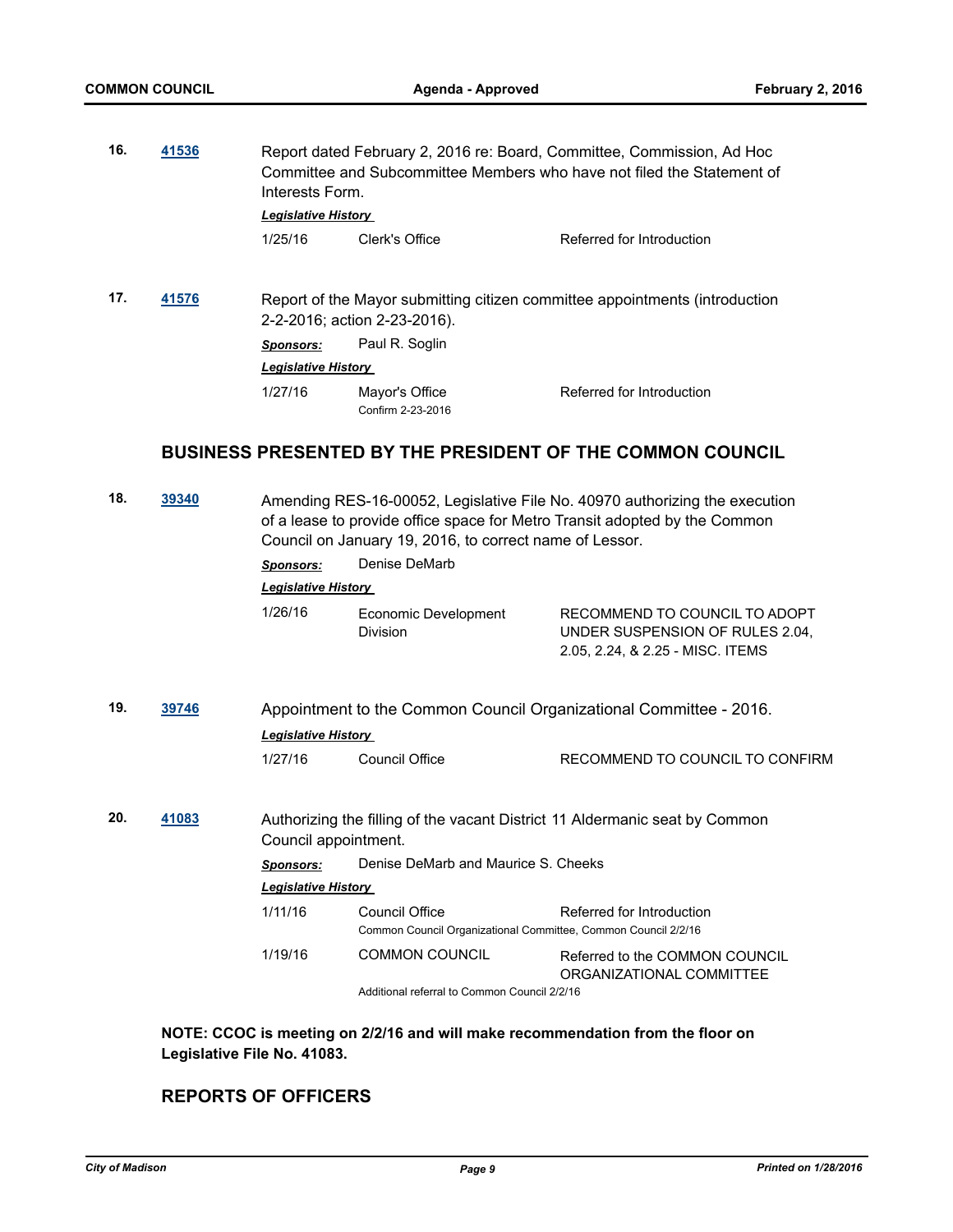### **REPORT OF ALCOHOL LICENSE REVIEW COMMITTEE**

**21. [41157](http://madison.legistar.com/gateway.aspx?m=l&id=/matter.aspx?key=45594)** Operator License Application Lawrence Wilson

#### *Legislative History*

| 1/20/16 | ALCOHOL LICENSE  | RECOMMEND TO COUNCIL TO GRANT - |
|---------|------------------|---------------------------------|
|         | REVIEW COMMITTEE | REPORT OF OFFICER               |

**22. [41285](http://madison.legistar.com/gateway.aspx?m=l&id=/matter.aspx?key=45719)** Change of Licensed Conditions Jellysideup LLC • dba Oliver's • Capacity: 93 2540 University Ave • Agent: Robert Harriman Class B Combination Liquor & Beer • 33% alcohol, 67% food Aldermanic District 5 (Alder Bidar-Sielaff) • Police Sector 301 Request to amend condition #1 to stay open until midnight on Thursday and to stay open until 1:00 am Friday and Saturday. No change of hours Sunday through Wednesday.

## *Attachments:* [Change of Conditions - Jellysideup.pdf](http://madison.legistar.com/gateway.aspx?M=F&ID=f18c8958-1195-4783-9453-633864ca77ac.pdf)

#### *Legislative History*

1/20/16 ALCOHOL LICENSE REVIEW COMMITTEE RECOMMEND TO COUNCIL TO GRANT WITH CONDITIONS - REPORT OF **OFFICER** Condition #1 is amended to allow establishment to stay open until midnight on Thursday and to stay open until 1:00 am Friday and Saturday. No change of hours Sunday through Wednesday. Condition added: The establishment shall serve food at all times.

**23. [41288](http://madison.legistar.com/gateway.aspx?m=l&id=/matter.aspx?key=45722)** Business Name Change King Arthur LLC • Current dba: Capital Tap Haus 107 State St Class B Combination Liquor & Beer Aldermanic District 4 (Alder Verveer) New dba: Wisconsin Brewing Tap Haus

| 1/20/16 | ALCOHOL LICENSE  | RECOMMEND TO COUNCIL TO GRANT - |
|---------|------------------|---------------------------------|
|         | REVIEW COMMITTEE | REPORT OF OFFICER               |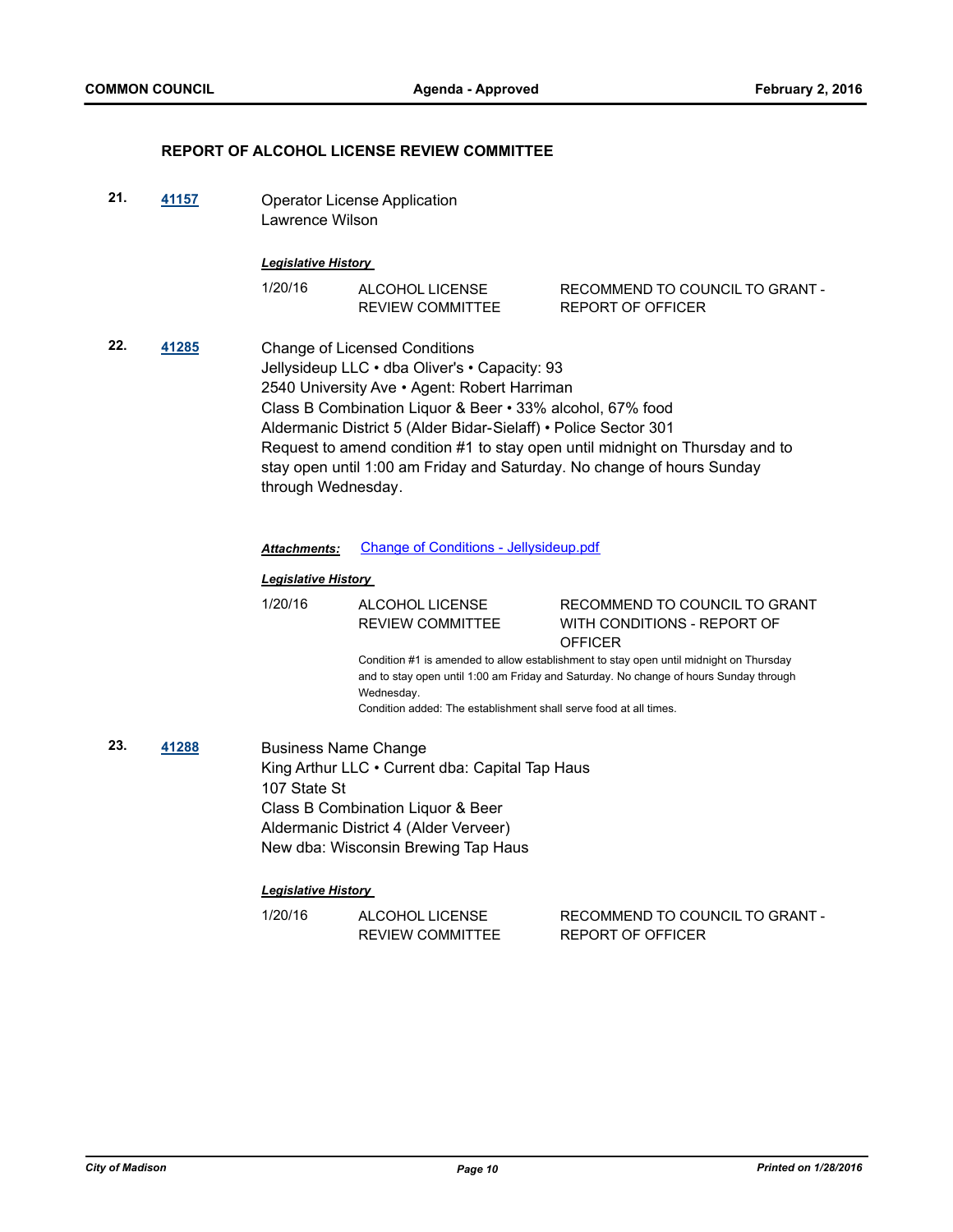| 24. | <u>41289</u>                                                                                                                                                                          | <b>Entity Reorganization</b><br>Two Pinners LLC . dba Cheba Hut<br>453 W Gilman St<br>Class B Combination Liquor & Beer<br>Aldermanic District 4 (Alder Verveer)<br>1 new officer                                         |                                                   |                                                                                                                                                                   |
|-----|---------------------------------------------------------------------------------------------------------------------------------------------------------------------------------------|---------------------------------------------------------------------------------------------------------------------------------------------------------------------------------------------------------------------------|---------------------------------------------------|-------------------------------------------------------------------------------------------------------------------------------------------------------------------|
|     |                                                                                                                                                                                       | <b>Legislative History</b>                                                                                                                                                                                                |                                                   |                                                                                                                                                                   |
|     |                                                                                                                                                                                       | 1/20/16                                                                                                                                                                                                                   | ALCOHOL LICENSE<br><b>REVIEW COMMITTEE</b>        | RECOMMEND TO COUNCIL TO GRANT -<br><b>REPORT OF OFFICER</b>                                                                                                       |
| 25. | 41290<br>Change of Agent<br>Two Pinners LLC · dba Cheba Hut · 453 W Gilman St<br>New Agent: John Morris<br>Class B Combination Liquor & Beer<br>Aldermanic District 4 (Alder Verveer) |                                                                                                                                                                                                                           |                                                   |                                                                                                                                                                   |
|     |                                                                                                                                                                                       | <b>Legislative History</b>                                                                                                                                                                                                |                                                   |                                                                                                                                                                   |
|     |                                                                                                                                                                                       | 1/20/16                                                                                                                                                                                                                   | ALCOHOL LICENSE<br><b>REVIEW COMMITTEE</b>        | RECOMMEND TO COUNCIL TO GRANT -<br><b>REPORT OF OFFICER</b>                                                                                                       |
| 26. | 41291                                                                                                                                                                                 | Change of Agent<br>Quantum Leap Restaurants Inc · dba TGI Fridays · 2502 East Springs Dr<br>New Agent: John Hartnell<br>Class B Combination Liquor & Beer<br>Aldermanic District 17 (Alder Baldeh)<br>Legislative History |                                                   |                                                                                                                                                                   |
|     |                                                                                                                                                                                       |                                                                                                                                                                                                                           |                                                   |                                                                                                                                                                   |
|     |                                                                                                                                                                                       | 1/20/16                                                                                                                                                                                                                   | <b>ALCOHOL LICENSE</b><br><b>REVIEW COMMITTEE</b> | RECOMMEND TO COUNCIL TO GRANT -<br><b>REPORT OF OFFICER</b>                                                                                                       |
|     |                                                                                                                                                                                       | <b>REPORT OF BOARD OF ESTIMATES</b>                                                                                                                                                                                       |                                                   |                                                                                                                                                                   |
| 27. | 41172                                                                                                                                                                                 |                                                                                                                                                                                                                           |                                                   | Authorizing the Madison Parking Utility to issue a Request for Proposals (RFP)<br>for architectural and engineering consigent required to decise an engravimately |

for architectural and engineering services required to design an approximately 650-stall parking facility on the south east corner of the intersection of East Main Street and South Livingston Street.

*Sponsors:* Marsha A. Rummel and Ledell Zellers

| 12/21/15 | Economic Development<br>Division | Referred for Introduction<br>Board of Estimates, Transit and Parking Commission, Economic Development Committee.          |
|----------|----------------------------------|---------------------------------------------------------------------------------------------------------------------------|
| 1/5/16   | <b>COMMON COUNCIL</b>            | Refer to the BOARD OF ESTIMATES<br>Additional referrals to Transit and Parking Commission, Economic Development Committee |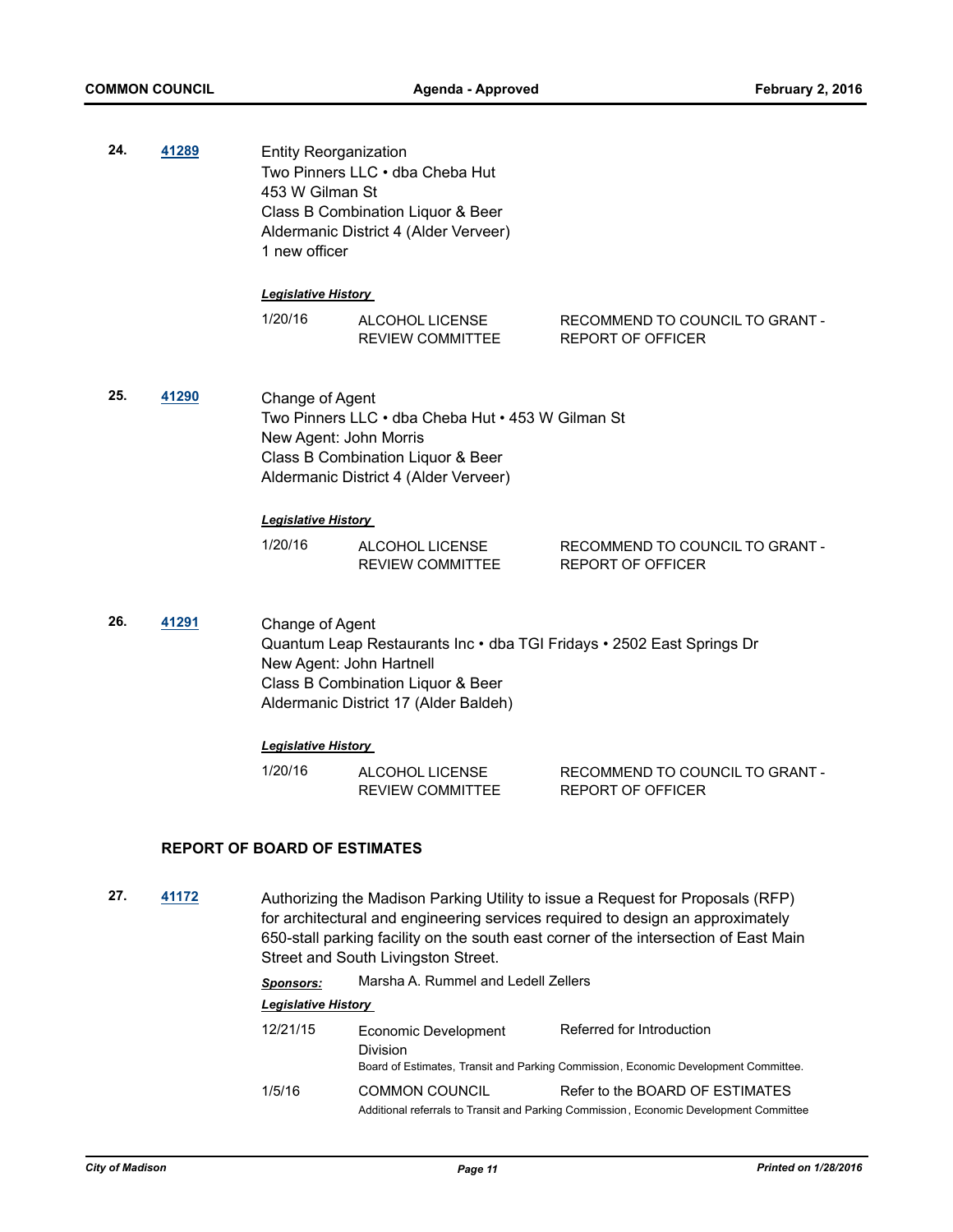|     |       | 1/5/16                           | <b>BOARD OF ESTIMATES</b>                                                              | Refer to the TRANSIT AND PARKING<br><b>COMMISSION</b>                                                                                                                                                                                  |
|-----|-------|----------------------------------|----------------------------------------------------------------------------------------|----------------------------------------------------------------------------------------------------------------------------------------------------------------------------------------------------------------------------------------|
|     |       | 1/5/16                           | <b>BOARD OF ESTIMATES</b>                                                              | Refer to the ECONOMIC DEVELOPMENT<br><b>COMMITTEE</b>                                                                                                                                                                                  |
|     |       | 1/13/16                          | <b>TRANSIT AND PARKING</b><br><b>COMMISSION</b>                                        | Return to Lead with the Following<br>Recommendation(s) to the BOARD OF<br><b>ESTIMATES</b>                                                                                                                                             |
|     |       |                                  | Bigelow/Lloyd made a motion to approve the resolution, with                            | recommendations for additional language to be incorporated as follows:                                                                                                                                                                 |
|     |       |                                  | and,                                                                                   | 1) To add the following language at the end of the first Be it Resolved<br>clause, as follows:  via TIF; and that the draft RFP will be presented for<br>comment to the Transit and Parking Commission prior to its issuance:          |
|     |       |                                  | follows:                                                                               | 2) To add a second Resolved clause before the final Resolved clause, as                                                                                                                                                                |
|     |       |                                  | appearance and financing issues; and,                                                  | Be it Further Resolved, that the Transit and Parking Commission/Parking<br>Utility be afforded an opportunity to provide meaningful input on design.                                                                                   |
|     |       |                                  | The motion passed by voice vote/other.                                                 |                                                                                                                                                                                                                                        |
|     |       | 1/25/16                          | <b>BOARD OF ESTIMATES</b>                                                              | RECOMMEND TO COUNCIL WITH THE<br>FOLLOWING RECOMMENDATIONS -<br><b>REPORT OF OFFICER</b>                                                                                                                                               |
|     |       |                                  | voice vote/other.                                                                      | A motion was made by DeMarb, seconded by Cheeks, to RECOMMEND TO COUNCIL WITH<br>THE FOLLOWING RECOMMENDATIONS - ADOPT WITH THE AMENDMENTS PROPOSED BY<br>THE TRANSIT AND PARKING COMMISSION - REPORT OF OFFICER. The motion passed by |
| 28. | 41235 | proposal release.                |                                                                                        | Approving the Worker Cooperative Fund program guidelines and request for                                                                                                                                                               |
|     |       | <b>Sponsors:</b><br>Attachments: | Rebecca Kemble and Paul R. Soglin                                                      | <b>DRAFT Worker Cooperative Fund Program Guidelines RFP.pdf</b>                                                                                                                                                                        |
|     |       | <b>Legislative History</b>       |                                                                                        |                                                                                                                                                                                                                                        |
|     |       | 12/23/15                         | Economic Development<br>Division<br>Board of Estimates, Economic Development Committee | Referred for Introduction                                                                                                                                                                                                              |
|     |       | 1/5/16                           | <b>COMMON COUNCIL</b><br>Additional referral to Economic Development Committee         | Refer to the BOARD OF ESTIMATES                                                                                                                                                                                                        |
|     |       | 1/5/16                           | <b>BOARD OF ESTIMATES</b>                                                              | Refer to the ECONOMIC DEVELOPMENT<br><b>COMMITTEE</b>                                                                                                                                                                                  |

**COMMON COUNCIL Agenda - Approved February 2, 2016**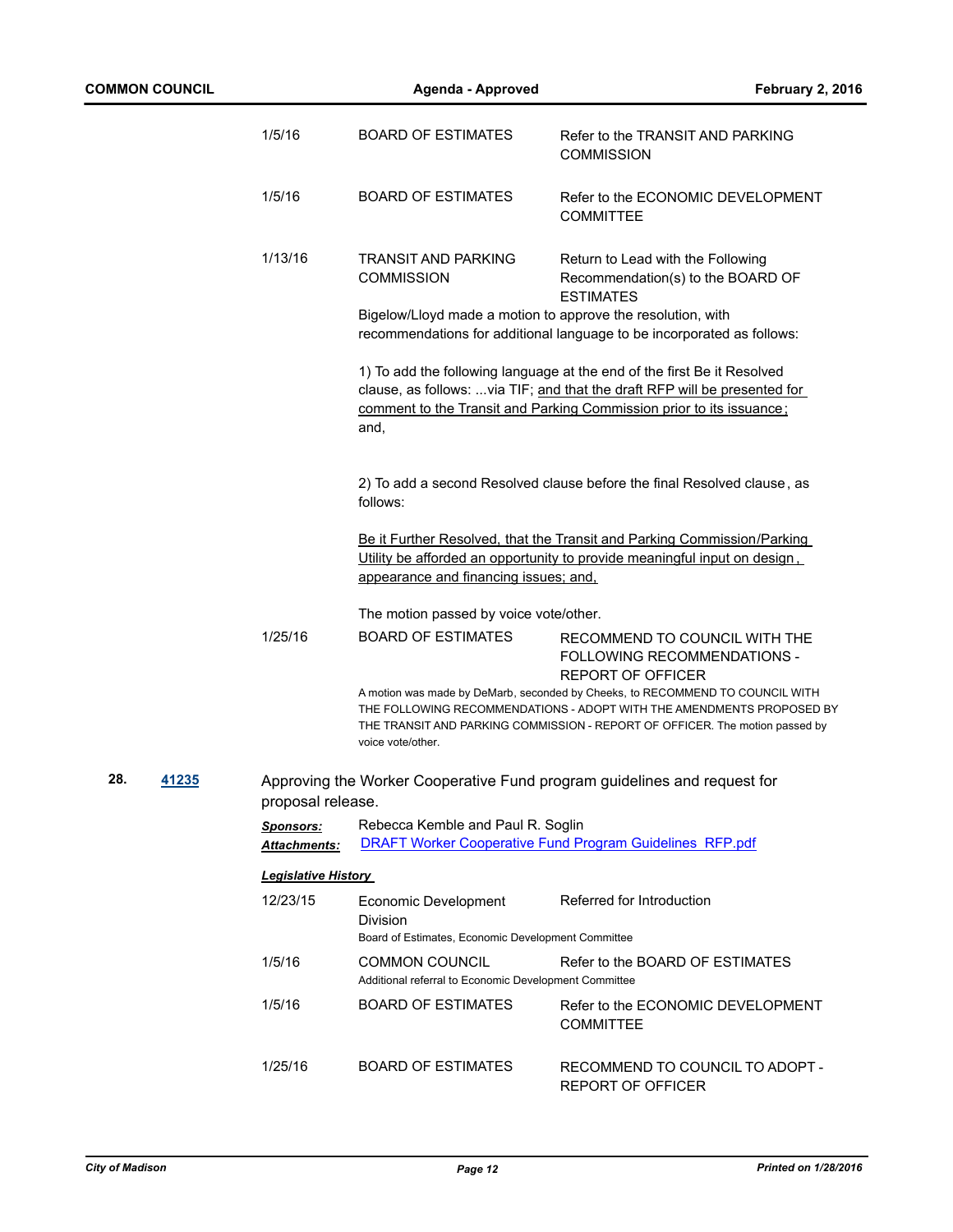| 29.<br>41282 |       | Authorizing the Mayor and City Clerk to enter into an agreement with the Capital<br>Area Regional Planning Commission (CARPC) for the Madison Area<br>Transportation Planning Board (MATPB) to provide transportation planning<br>services to CARPC in calendar year 2016. |                                                                                                  |                                                                            |  |
|--------------|-------|----------------------------------------------------------------------------------------------------------------------------------------------------------------------------------------------------------------------------------------------------------------------------|--------------------------------------------------------------------------------------------------|----------------------------------------------------------------------------|--|
|              |       | <b>Sponsors:</b><br><b>Attachments:</b>                                                                                                                                                                                                                                    | Chris Schmidt, Steve King and Mark Clear<br>2016 CARPC AND CITY AGREEMENT.pdf                    |                                                                            |  |
|              |       | <b>Legislative History</b>                                                                                                                                                                                                                                                 |                                                                                                  |                                                                            |  |
|              |       | 1/5/16                                                                                                                                                                                                                                                                     | Department of Planning and<br>Community and Economic<br>Development<br><b>Board of Estimates</b> | Referred for Introduction                                                  |  |
|              |       | 1/19/16                                                                                                                                                                                                                                                                    | <b>COMMON COUNCIL</b>                                                                            | Referred to the BOARD OF ESTIMATES                                         |  |
|              |       | 1/25/16                                                                                                                                                                                                                                                                    | <b>BOARD OF ESTIMATES</b>                                                                        | RECOMMEND TO COUNCIL TO ADOPT -<br><b>REPORT OF OFFICER</b>                |  |
| 30.          | 41396 | Recreating a vacant 1.0 FTE Clerk Typist 2 position (#441) as a 1.0 FTE<br>Custodial Worker 2 (CG15, R03A, Class E007) in the Library budget.                                                                                                                              |                                                                                                  |                                                                            |  |
|              |       | Sponsors:<br>Attachments:                                                                                                                                                                                                                                                  | Paul R. Soglin<br><b>BOE Memo Clerk Typist to Custodian Library 1-2016.pdf</b>                   |                                                                            |  |
|              |       | <b>Legislative History</b>                                                                                                                                                                                                                                                 |                                                                                                  |                                                                            |  |
|              |       | 1/11/16                                                                                                                                                                                                                                                                    | <b>Human Resources</b><br>Department<br>Board of Estimates January 25, 2016                      | Referred for Introduction                                                  |  |
|              |       | 1/19/16                                                                                                                                                                                                                                                                    | <b>COMMON COUNCIL</b>                                                                            | Referred to the BOARD OF ESTIMATES                                         |  |
|              |       | 1/25/16                                                                                                                                                                                                                                                                    | <b>BOARD OF ESTIMATES</b>                                                                        | RECOMMEND TO COUNCIL TO ADOPT -<br><b>REPORT OF OFFICER</b>                |  |
| 31.          | 41401 |                                                                                                                                                                                                                                                                            | Condominium and Ratifying Prior Action                                                           | Authorizing the Release of the Mortgage on Unit 6 of the University Square |  |
|              |       | <b>Sponsors:</b>                                                                                                                                                                                                                                                           | Zach Wood                                                                                        |                                                                            |  |
|              |       | Legislative History                                                                                                                                                                                                                                                        |                                                                                                  |                                                                            |  |
|              |       | 1/11/16                                                                                                                                                                                                                                                                    | Attorney's Office<br><b>Board of Estimates</b>                                                   | Referred for Introduction                                                  |  |
|              |       | 1/19/16                                                                                                                                                                                                                                                                    | <b>COMMON COUNCIL</b>                                                                            | Referred to the BOARD OF ESTIMATES                                         |  |
|              |       | 1/25/16                                                                                                                                                                                                                                                                    | <b>BOARD OF ESTIMATES</b>                                                                        | RECOMMEND TO COUNCIL TO ADOPT -<br>REPORT OF OFFICER                       |  |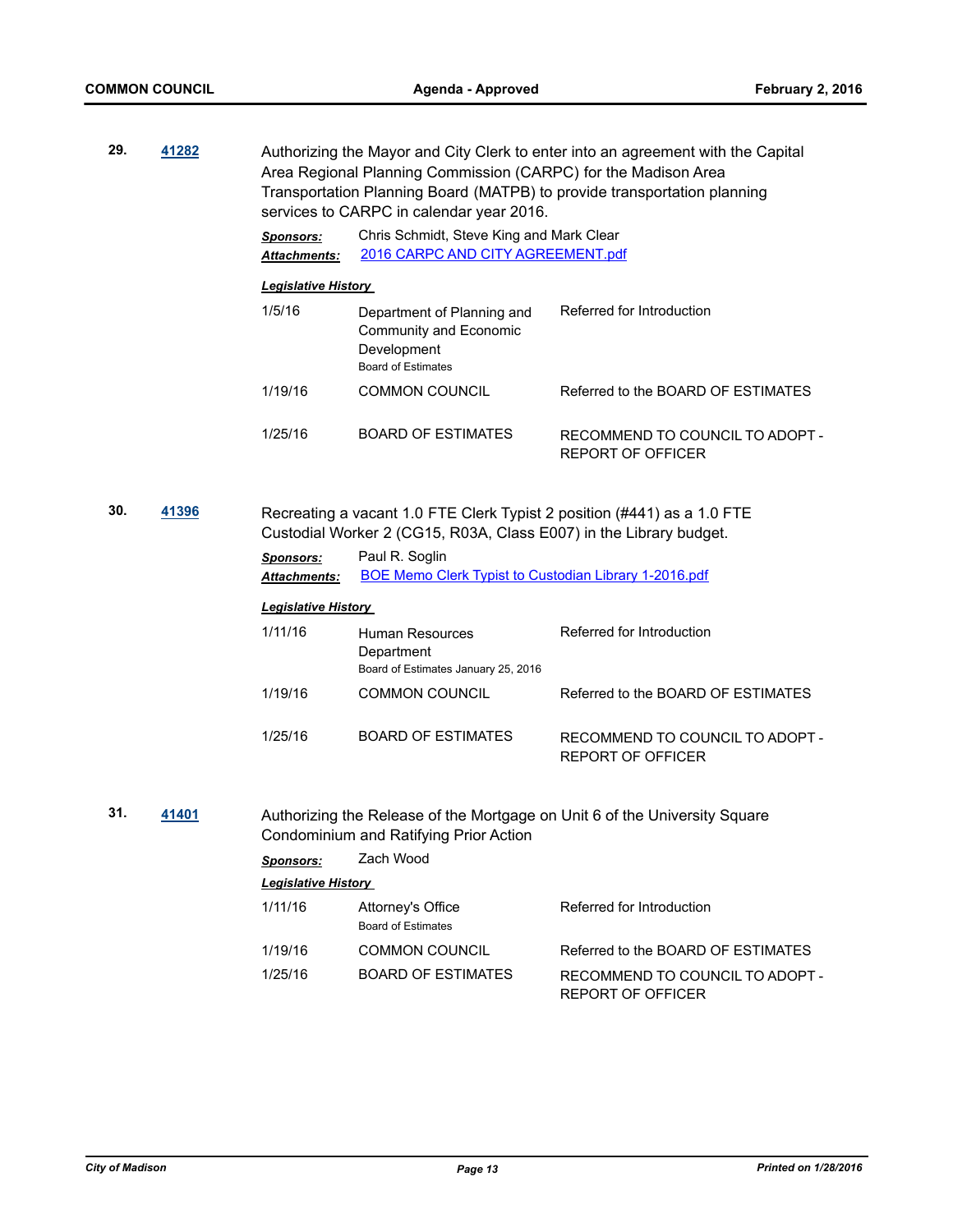| 41413 | SUBSTITUTE Delete position #4596 of a 0.50 FTE Account Clerk 2 and<br>recreate it as a 0.60 FTE Account Clerk 2 Accountant 2 position in the<br><b>Engineering Operating Budget.</b> |                                                   |                                                      |  |
|-------|--------------------------------------------------------------------------------------------------------------------------------------------------------------------------------------|---------------------------------------------------|------------------------------------------------------|--|
|       | Sponsors:<br><b>Attachments:</b>                                                                                                                                                     | Paul R. Soglin<br>41413 - Version1.pdf            |                                                      |  |
|       |                                                                                                                                                                                      |                                                   |                                                      |  |
|       | 1/12/16                                                                                                                                                                              | <b>Engineering Division</b><br>Board of Estimates | Referred for Introduction                            |  |
|       | 1/19/16                                                                                                                                                                              | <b>COMMON COUNCIL</b>                             | Referred to the BOARD OF ESTIMATES                   |  |
|       | 1/25/16                                                                                                                                                                              | <b>BOARD OF ESTIMATES</b>                         | RECOMMEND TO COUNCIL TO ADOPT -<br>REPORT OF OFFICER |  |
|       |                                                                                                                                                                                      |                                                   | <b>Legislative History</b>                           |  |

**33. [41417](http://madison.legistar.com/gateway.aspx?m=l&id=/matter.aspx?key=45825)** Authorizing the execution of a lease at 30 West Mifflin Street for the temporary relocation of a portion of the City employees currently located in the Madison

|      | Municipal Building during the building's renovations. |                                                                                  |                                                      |  |
|------|-------------------------------------------------------|----------------------------------------------------------------------------------|------------------------------------------------------|--|
|      | <b>Sponsors:</b>                                      | Michael E. Verveer                                                               |                                                      |  |
|      | <b>Legislative History</b>                            |                                                                                  |                                                      |  |
|      | 1/13/16                                               | Economic Development<br><b>Division</b><br><b>Board of Estimates</b>             | Referred for Introduction                            |  |
|      | 1/19/16                                               | <b>COMMON COUNCIL</b>                                                            | Referred to the BOARD OF ESTIMATES                   |  |
|      | 1/25/16                                               | BOARD OF ESTIMATES                                                               | RECOMMEND TO COUNCIL TO ADOPT -<br>REPORT OF OFFICER |  |
| 1419 |                                                       | Authorizing the execution of a lease at 126 S. Hamilton Street for the temporary |                                                      |  |

**34. [41419](http://madison.legistar.com/gateway.aspx?m=l&id=/matter.aspx?key=45827)** Authorizing the execution of a lease at 126 S. Hamilton Street for the temporary relocation of a portion of the City employees currently located in the Madison Municipal Building during the building's renovations.

*Sponsors:* Michael E. Verveer

| 1/13/16 | Economic Development<br><b>Division</b><br>Board of Estimates | Referred for Introduction                            |
|---------|---------------------------------------------------------------|------------------------------------------------------|
| 1/19/16 | <b>COMMON COUNCIL</b>                                         | Referred to the BOARD OF ESTIMATES                   |
| 1/25/16 | <b>BOARD OF ESTIMATES</b>                                     | RECOMMEND TO COUNCIL TO ADOPT -<br>REPORT OF OFFICER |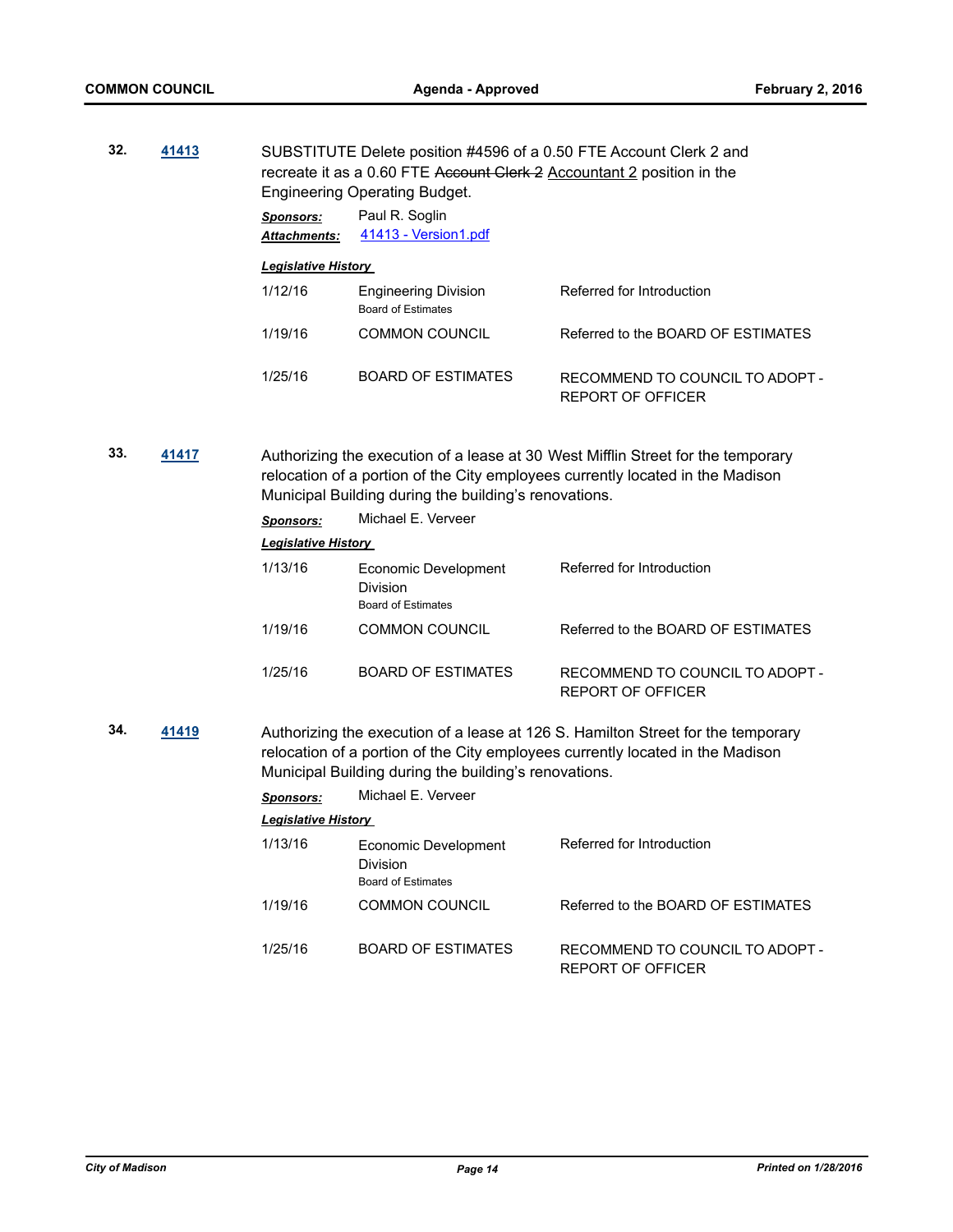#### **REPORT OF BOARD OF PUBLIC WORKS**

**35. [40409](http://madison.legistar.com/gateway.aspx?m=l&id=/matter.aspx?key=43908)** 2nd SUBSITUTE Authorizing the Mayor and City Clerk to enter into an agreement with RNL Design Inc. to provide professional architectural and engineering design services for Fleet Services Nakoosa Trail Fleet/Fire/Radio Shop Facility in the amount of \$2,141,242.

| Sponsors:           | Paul E. Skidmore      |  |
|---------------------|-----------------------|--|
| <b>Attachments:</b> | 40409 - Version 1.pdf |  |
|                     | 40409 - Version 2.pdf |  |

#### *Legislative History*

| 10/12/15 | <b>Engineering Division</b><br>Board of Public Works | Referred for Introduction                       |
|----------|------------------------------------------------------|-------------------------------------------------|
| 10/20/15 | <b>COMMON COUNCIL</b>                                | Refer to the BOARD OF PUBLIC WORKS              |
| 11/4/15  | <b>BOARD OF PUBLIC</b><br><b>WORKS</b>               | Refer to the BOARD OF PUBLIC WORKS              |
| 11/18/15 | <b>BOARD OF PUBLIC</b><br><b>WORKS</b>               | Refer to the BOARD OF PUBLIC WORKS              |
| 12/16/15 | BOARD OF PUBLIC<br><b>WORKS</b>                      | Referred to the BOARD OF PUBLIC<br><b>WORKS</b> |
| 1/6/16   | <b>BOARD OF PUBLIC</b><br><b>WORKS</b>               | Refer to the BOARD OF PUBLIC WORKS              |
| 1/20/16  | BOARD OF PUBLIC                                      | RECOMMEND TO COUNCIL TO ADOPT -                 |

REPORT OF OFFICER

**36. [41100](http://madison.legistar.com/gateway.aspx?m=l&id=/matter.aspx?key=44538)** Authorizing the execution of a Release of a Permanent Easement for Public Sidewalk and Bus Pad Purposes at Madison Area Technical College, located at 1702 Wright Street.

> *Sponsors:* Larry Palm *Attachments:* [3924 Exhibit A.pdf](http://madison.legistar.com/gateway.aspx?M=F&ID=0d6030f3-0b93-4d19-ae40-8187f7e9f204.pdf)

**WORKS** 

#### *Legislative History*

12/7/15 Economic Development Division Referred for Introduction Board of Public Works, Plan Commission 1/5/16 COMMON COUNCIL Refer to the BOARD OF PUBLIC WORKS Additional referral to Plan Commission 1/5/16 BOARD OF PUBLIC WORKS Refer to the PLAN COMMISSION 1/11/16 PLAN COMMISSION Return to Lead with the Recommendation for Approval to the BOARD OF PUBLIC **WORKS**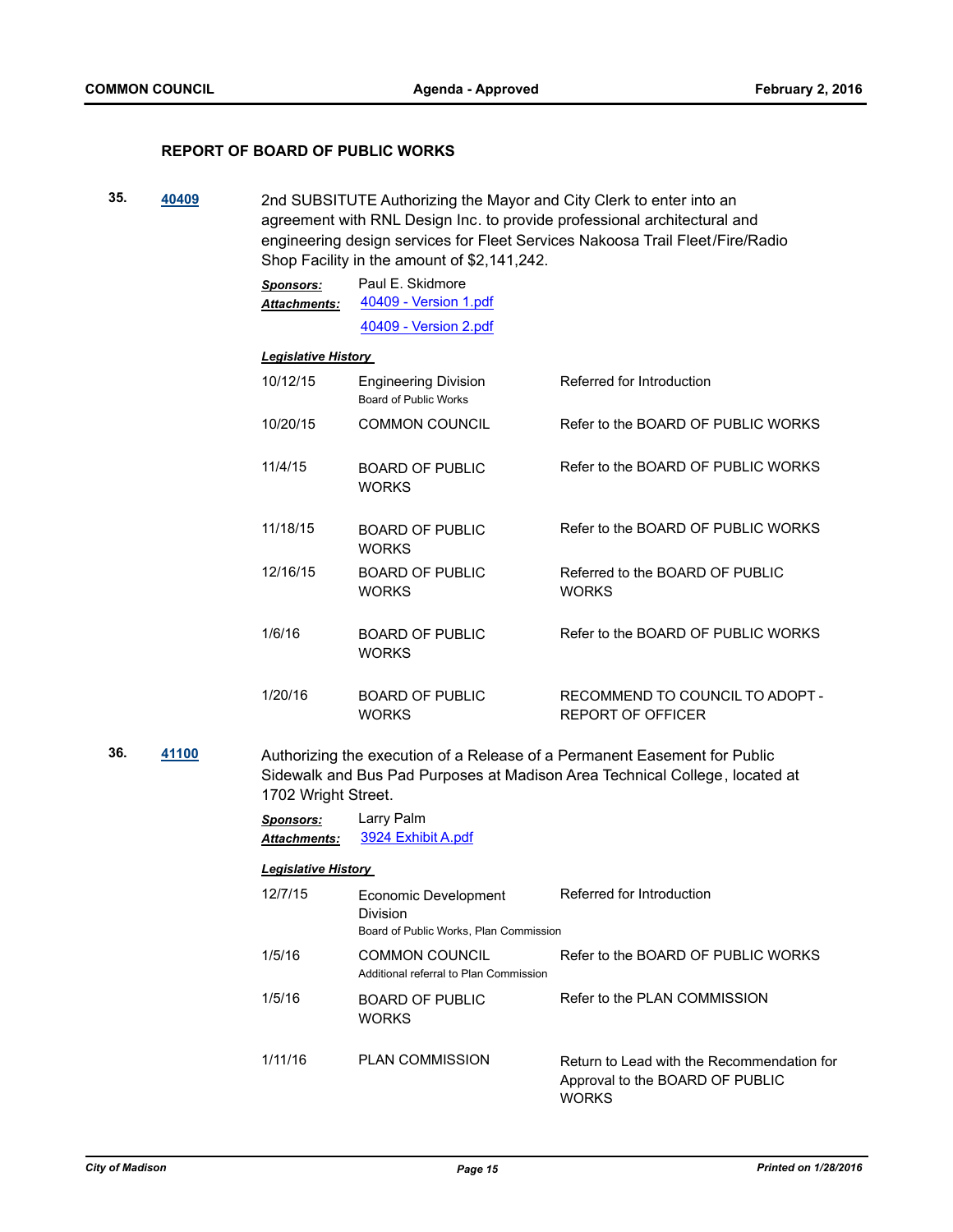|     |       | 1/20/16                                 | <b>BOARD OF PUBLIC</b><br><b>WORKS</b>                                                                                                                                                                               | RECOMMEND TO COUNCIL TO ADOPT -<br><b>REPORT OF OFFICER</b>                                                |  |  |
|-----|-------|-----------------------------------------|----------------------------------------------------------------------------------------------------------------------------------------------------------------------------------------------------------------------|------------------------------------------------------------------------------------------------------------|--|--|
| 37. | 41125 | <b>Sponsors:</b><br>Attachments:        | Sidewalks in the 2nd and 6th Aldermanic Districts.<br><b>BOARD OF PUBLIC WORKS</b><br>ald dist 02 incl w ordered.pdf<br>ald dist 06 incl w ordered.pdf<br>D2 Sidewalk Repair List.pdf<br>D6 Sidewalk Repair List.pdf | Ordering Property Owners to Repair or Replace Substandard and Defective                                    |  |  |
|     |       | <b>Legislative History</b>              |                                                                                                                                                                                                                      |                                                                                                            |  |  |
|     |       | 12/9/15                                 | <b>Engineering Division</b>                                                                                                                                                                                          | Refer to the BOARD OF PUBLIC WORKS                                                                         |  |  |
|     |       | 12/16/15                                | <b>BOARD OF PUBLIC</b><br><b>WORKS</b>                                                                                                                                                                               | Refer to the BOARD OF PUBLIC WORKS                                                                         |  |  |
|     |       | 1/20/16                                 | <b>BOARD OF PUBLIC</b><br><b>WORKS</b>                                                                                                                                                                               | RECOMMEND TO COUNCIL TO ADOPT<br>UNDER SUSPENSION OF RULES 2.04,<br>2.05, 2.24, & 2.25 - REPORT OF OFFICER |  |  |
| 38. | 41173 |                                         | Authorizing the City of Madison to accept ownership from the State of<br>and the Verona Road Frontage Road public rights-of-way.                                                                                     | Wisconsin of three art installations located in the W. Beltline Frontage Road                              |  |  |
|     |       | <b>Sponsors:</b><br><b>Attachments:</b> | Maurice S. Cheeks<br>10905 Exhibit A-Location Map.pdf                                                                                                                                                                |                                                                                                            |  |  |
|     |       |                                         | 10905 EXHIBIT B.pdf                                                                                                                                                                                                  |                                                                                                            |  |  |
|     |       |                                         | 10905 EXHIBIT C.pdf                                                                                                                                                                                                  |                                                                                                            |  |  |
|     |       |                                         | 10905 EXHIBIT D.pdf                                                                                                                                                                                                  |                                                                                                            |  |  |
|     |       | <u> Legislative History</u>             |                                                                                                                                                                                                                      |                                                                                                            |  |  |
|     |       | 12/21/15                                | Economic Development<br>Division<br>Board of Public Works, Plan Commission                                                                                                                                           | Referred for Introduction                                                                                  |  |  |
|     |       | 1/5/16                                  | <b>COMMON COUNCIL</b><br>Additional referral to Plan Commission                                                                                                                                                      | Refer to the BOARD OF PUBLIC WORKS                                                                         |  |  |
|     |       | 1/5/16                                  | <b>BOARD OF PUBLIC</b><br><b>WORKS</b>                                                                                                                                                                               | Refer to the PLAN COMMISSION                                                                               |  |  |
|     |       | 1/11/16                                 | <b>PLAN COMMISSION</b>                                                                                                                                                                                               | Return to Lead with the Recommendation for<br>Approval to the BOARD OF PUBLIC<br><b>WORKS</b>              |  |  |
|     |       | 1/20/16                                 | <b>BOARD OF PUBLIC</b><br><b>WORKS</b>                                                                                                                                                                               | RECOMMEND TO COUNCIL TO ADOPT -<br>REPORT OF OFFICER                                                       |  |  |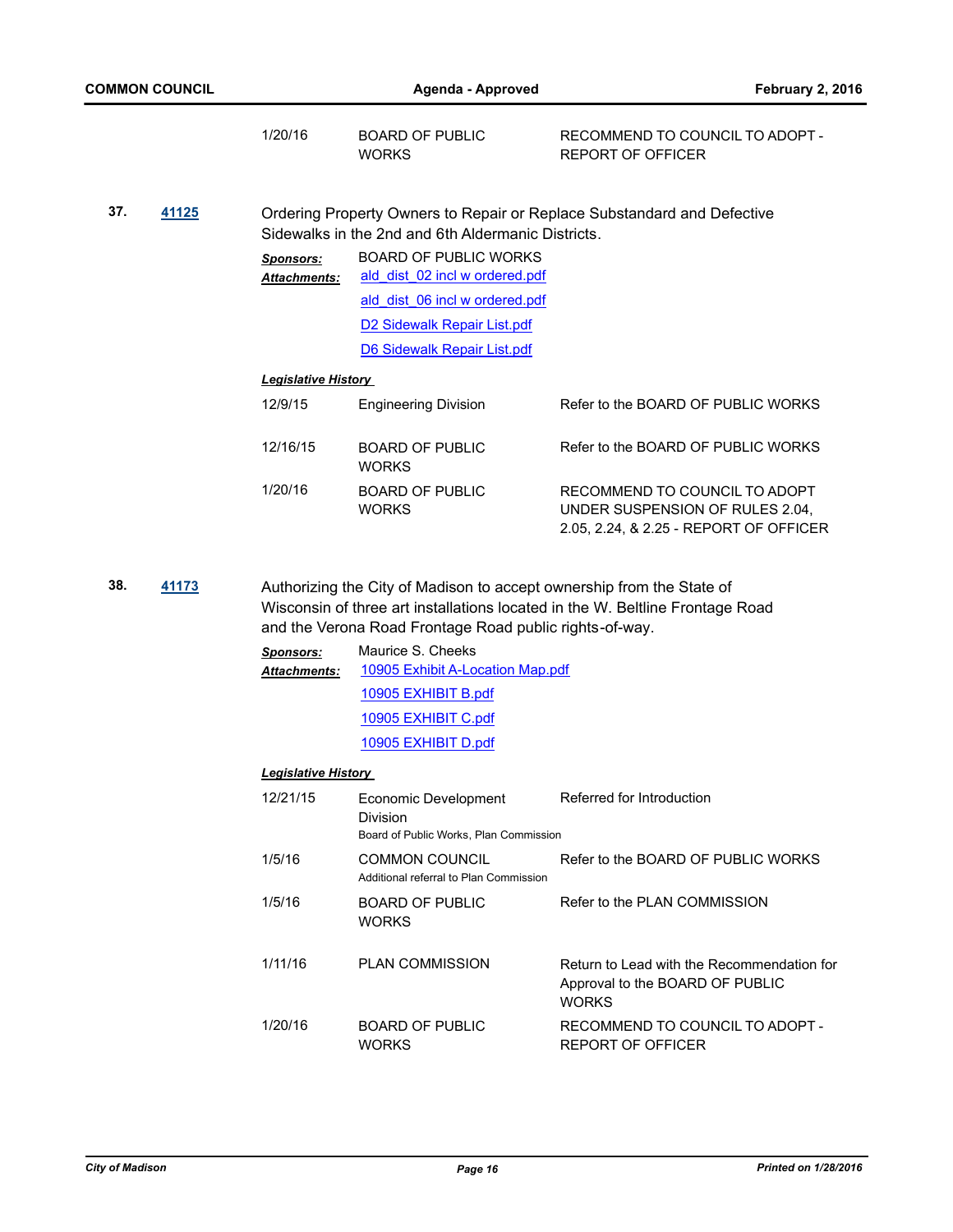| 39. | 41187 | protection required.             | To petition the State of Wisconsin Commissioner of Railroads to make a<br>determination on construction of a new roadway and pedestrian crossing of the<br>rail corridor at City View Drive and make a determination of the crossing |                                                                                                                                                              |  |
|-----|-------|----------------------------------|--------------------------------------------------------------------------------------------------------------------------------------------------------------------------------------------------------------------------------------|--------------------------------------------------------------------------------------------------------------------------------------------------------------|--|
|     |       | <b>Sponsors:</b>                 | Samba Baldeh                                                                                                                                                                                                                         |                                                                                                                                                              |  |
|     |       | Attachments:                     | <b>Project Location.pdf</b>                                                                                                                                                                                                          |                                                                                                                                                              |  |
|     |       |                                  | 10429EN-Overview 1-13-2016.pdf                                                                                                                                                                                                       |                                                                                                                                                              |  |
|     |       | <b>Legislative History</b>       |                                                                                                                                                                                                                                      |                                                                                                                                                              |  |
|     |       | 12/21/15                         | <b>Engineering Division</b><br>Board of Public Works (1/20/16)                                                                                                                                                                       | Referred for Introduction                                                                                                                                    |  |
|     |       | 1/5/16                           | <b>COMMON COUNCIL</b>                                                                                                                                                                                                                | Refer to the BOARD OF PUBLIC WORKS                                                                                                                           |  |
|     |       | 1/20/16                          | <b>BOARD OF PUBLIC</b><br><b>WORKS</b>                                                                                                                                                                                               | RECOMMEND TO COUNCIL TO ADOPT -<br>REPORT OF OFFICER                                                                                                         |  |
| 40. | 41296 |                                  | Declaring the City of Madison's intention to exercise its police powers<br>& 12th Aldermanic Districts)                                                                                                                              | establishing the Fordem Avenue Resurfacing Assessment District - 2016. (2nd                                                                                  |  |
|     |       | <b>Sponsors:</b>                 | <b>BOARD OF PUBLIC WORKS</b>                                                                                                                                                                                                         |                                                                                                                                                              |  |
|     |       | <b>Legislative History</b>       |                                                                                                                                                                                                                                      |                                                                                                                                                              |  |
|     |       | 1/6/16                           | <b>Engineering Division</b>                                                                                                                                                                                                          | Refer to the BOARD OF PUBLIC WORKS                                                                                                                           |  |
|     |       | 1/20/16                          | <b>BOARD OF PUBLIC</b><br><b>WORKS</b>                                                                                                                                                                                               | RECOMMEND TO COUNCIL TO ADOPT<br>UNDER SUSPENSION OF RULES 2.04,<br>2.05, 2.24, & 2.25 - REPORT OF OFFICER                                                   |  |
| 41. | 41392 |                                  | Declaring the City of Madison's intention to exercise its police powers                                                                                                                                                              | establishing the North Lake Street Resurfacing Assessment District - 2016.                                                                                   |  |
|     |       | <b>Sponsors:</b>                 | <b>BOARD OF PUBLIC WORKS</b>                                                                                                                                                                                                         |                                                                                                                                                              |  |
|     |       | <b>Legislative History</b>       |                                                                                                                                                                                                                                      |                                                                                                                                                              |  |
|     |       | 1/11/16                          | <b>Engineering Division</b>                                                                                                                                                                                                          | Refer to the BOARD OF PUBLIC WORKS                                                                                                                           |  |
|     |       | 1/20/16                          | <b>BOARD OF PUBLIC</b><br><b>WORKS</b>                                                                                                                                                                                               | RECOMMEND TO COUNCIL TO ADOPT<br>UNDER SUSPENSION OF RULES 2.04,<br>2.05, 2.24, & 2.25 - REPORT OF OFFICER                                                   |  |
| 42. | 41394 | Landscaping.                     |                                                                                                                                                                                                                                      | Approving plans and specifications and authorizing the Board of Public Works<br>to advertise and receive bids for 2016 Fall Parks Division and Water Utility |  |
|     |       | <b>Sponsors:</b><br>Attachments: | <b>BOARD OF PUBLIC WORKS</b><br>1 11 2016 DRAFT 7669 plans.pdf                                                                                                                                                                       |                                                                                                                                                              |  |
|     |       | <b>Legislative History</b>       |                                                                                                                                                                                                                                      |                                                                                                                                                              |  |
|     |       | 1/11/16                          | <b>Engineering Division</b>                                                                                                                                                                                                          | Refer to the BOARD OF PUBLIC WORKS                                                                                                                           |  |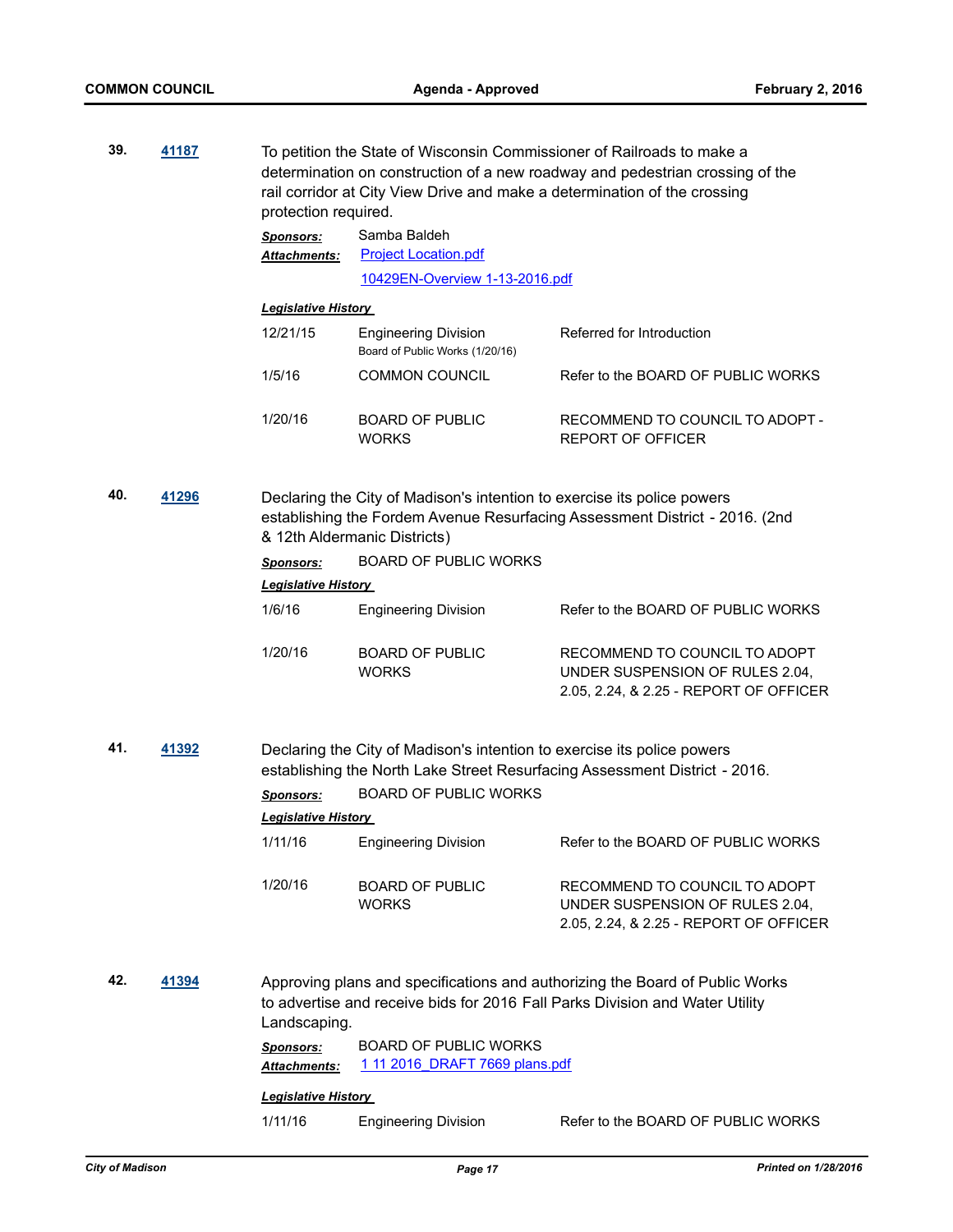|              | <b>COMMON COUNCIL</b> |                                          | Agenda - Approved                                                       | <b>February 2, 2016</b>                                                                                                                                     |
|--------------|-----------------------|------------------------------------------|-------------------------------------------------------------------------|-------------------------------------------------------------------------------------------------------------------------------------------------------------|
|              |                       | 1/20/16                                  | <b>BOARD OF PUBLIC</b><br><b>WORKS</b>                                  | RECOMMEND TO COUNCIL TO ADOPT<br>UNDER SUSPENSION OF RULES 2.04,<br>2.05, 2.24, & 2.25 - REPORT OF OFFICER                                                  |
| 43.<br>41395 |                       | Management.                              |                                                                         | Approving plans and specifications and authorizing the Board of Public Works<br>to advertise and receive bids for 2016 Spring Parks Division Rain Garden    |
|              |                       | <b>Sponsors:</b>                         | <b>BOARD OF PUBLIC WORKS</b>                                            |                                                                                                                                                             |
|              |                       | <b>Legislative History</b>               |                                                                         |                                                                                                                                                             |
|              |                       | 1/12/16                                  | <b>Engineering Division</b>                                             | Refer to the BOARD OF PUBLIC WORKS                                                                                                                          |
|              |                       | 1/20/16                                  | <b>BOARD OF PUBLIC</b><br><b>WORKS</b>                                  | RECOMMEND TO COUNCIL TO ADOPT<br>UNDER SUSPENSION OF RULES 2.04,<br>2.05, 2.24, & 2.25 - REPORT OF OFFICER                                                  |
| 44.          | 41414                 | 1. (7th & 14th ADs)                      |                                                                         | Approving plans and specifications and authorizing the Board of Public Works<br>to advertise and receive bids for 2016 Park Playground Improvements - Group |
|              |                       | <b>Sponsors:</b><br><u> Attachments:</u> | <b>BOARD OF PUBLIC WORKS</b><br><b>Aldo Leopold Park Playground.pdf</b> |                                                                                                                                                             |
|              |                       |                                          | <b>Midland Park Playground.pdf</b>                                      |                                                                                                                                                             |
|              |                       |                                          | Raymond Ridge Park Playground.pdf                                       |                                                                                                                                                             |
|              |                       |                                          | <b>Rimrock Park Playground.pdf</b>                                      |                                                                                                                                                             |
|              |                       |                                          | <b>Waunona Park Playground.pdf</b>                                      |                                                                                                                                                             |
|              |                       | <b>Legislative History</b>               |                                                                         |                                                                                                                                                             |
|              |                       | 1/12/16                                  | <b>Engineering Division</b>                                             | Refer to the BOARD OF PUBLIC WORKS                                                                                                                          |
|              |                       | 1/20/16                                  | <b>BOARD OF PUBLIC</b><br><b>WORKS</b>                                  | RECOMMEND TO COUNCIL TO ADOPT<br>UNDER SUSPENSION OF RULES 2.04,<br>2.05, 2.24, & 2.25 - REPORT OF OFFICER                                                  |
| 45.          | 41415                 |                                          | to advertise and receive bids for 2016 Dog Park Improvements.           | Approving plans and specifications and authorizing the Board of Public Works                                                                                |
|              |                       | <b>Sponsors:</b>                         | <b>BOARD OF PUBLIC WORKS</b>                                            |                                                                                                                                                             |
|              |                       | Attachments:                             |                                                                         | Quann SouthEntranceImprovements2D-2 3 SITE PLAN-000.pdf                                                                                                     |
|              |                       | <b>Legislative History</b>               |                                                                         |                                                                                                                                                             |
|              |                       | 1/13/16                                  | <b>Engineering Division</b>                                             | Refer to the BOARD OF PUBLIC WORKS                                                                                                                          |
|              |                       | 1/20/16                                  | <b>BOARD OF PUBLIC</b><br><b>WORKS</b>                                  | RECOMMEND TO COUNCIL TO ADOPT<br>UNDER SUSPENSION OF RULES 2.04,<br>2.05, 2.24, & 2.25 - REPORT OF OFFICER                                                  |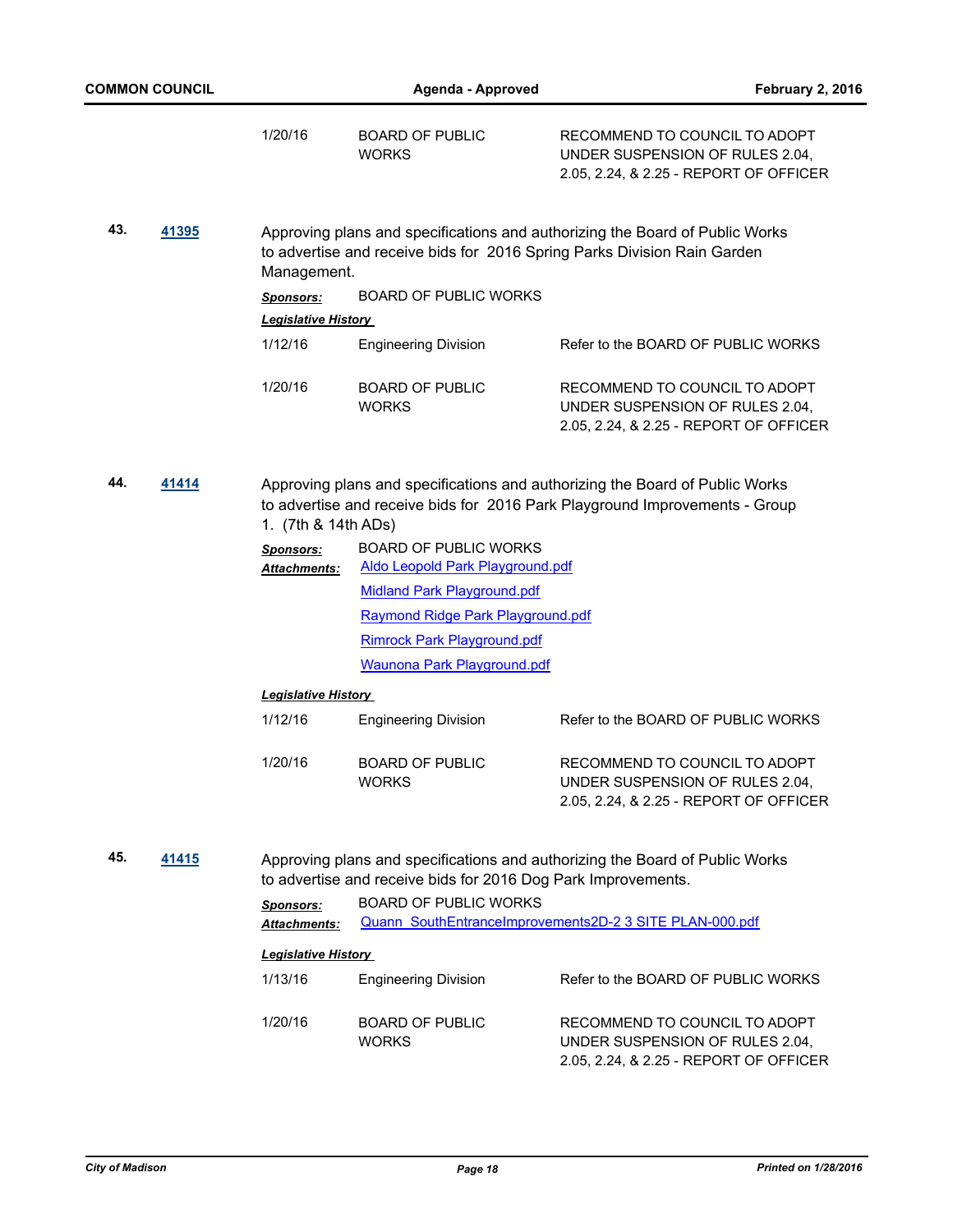| 46.<br>41420<br>$-2016$                                                                                                                                                                                                               |       | Declaring the City of Madison's intention to exercise its police powers | establishing the Turner Avenue, Allis Avenue and Maher St Assessment District                                                                                                                                          |                                                                                                                                                                                                                                           |  |  |
|---------------------------------------------------------------------------------------------------------------------------------------------------------------------------------------------------------------------------------------|-------|-------------------------------------------------------------------------|------------------------------------------------------------------------------------------------------------------------------------------------------------------------------------------------------------------------|-------------------------------------------------------------------------------------------------------------------------------------------------------------------------------------------------------------------------------------------|--|--|
|                                                                                                                                                                                                                                       |       | <b>Sponsors:</b>                                                        | <b>BOARD OF PUBLIC WORKS</b>                                                                                                                                                                                           |                                                                                                                                                                                                                                           |  |  |
|                                                                                                                                                                                                                                       |       | <b>Legislative History</b>                                              |                                                                                                                                                                                                                        |                                                                                                                                                                                                                                           |  |  |
|                                                                                                                                                                                                                                       |       | 1/13/16                                                                 | <b>Engineering Division</b>                                                                                                                                                                                            | Refer to the BOARD OF PUBLIC WORKS                                                                                                                                                                                                        |  |  |
|                                                                                                                                                                                                                                       |       | 1/20/16                                                                 | <b>BOARD OF PUBLIC</b><br><b>WORKS</b>                                                                                                                                                                                 | RECOMMEND TO COUNCIL TO ADOPT<br>UNDER SUSPENSION OF RULES 2.04,<br>2.05, 2.24, & 2.25 - REPORT OF OFFICER                                                                                                                                |  |  |
| 47.<br>41421                                                                                                                                                                                                                          |       |                                                                         | Approving plans and specifications and authorizing the Board of Public Works<br>to advertise and receive bids for Annual Horizontal Sawcutting of Concrete<br>Sidewalk and Incidental Work (Districts 2 and 6) - 2016. |                                                                                                                                                                                                                                           |  |  |
|                                                                                                                                                                                                                                       |       | <b>Sponsors:</b>                                                        | <b>BOARD OF PUBLIC WORKS</b>                                                                                                                                                                                           |                                                                                                                                                                                                                                           |  |  |
|                                                                                                                                                                                                                                       |       | Legislative History                                                     |                                                                                                                                                                                                                        |                                                                                                                                                                                                                                           |  |  |
|                                                                                                                                                                                                                                       |       | 1/13/16                                                                 | <b>Engineering Division</b>                                                                                                                                                                                            | Refer to the BOARD OF PUBLIC WORKS                                                                                                                                                                                                        |  |  |
|                                                                                                                                                                                                                                       |       | 1/20/16                                                                 | <b>BOARD OF PUBLIC</b><br><b>WORKS</b>                                                                                                                                                                                 | RECOMMEND TO COUNCIL TO ADOPT<br>UNDER SUSPENSION OF RULES 2.04,<br>2.05, 2.24, & 2.25 - REPORT OF OFFICER                                                                                                                                |  |  |
| 48.                                                                                                                                                                                                                                   | 41423 |                                                                         | (Districts 2 and 6) by the Common Council.                                                                                                                                                                             | Approving plans and specifications and authorizing the Board of Public Works<br>to advertise and receive bids for the Annual Construction and Reconstruction of<br>Concrete Sidewalk and Incidental Concrete Curb and Gutter Work Ordered |  |  |
|                                                                                                                                                                                                                                       |       | <b>Sponsors:</b>                                                        | <b>BOARD OF PUBLIC WORKS</b>                                                                                                                                                                                           |                                                                                                                                                                                                                                           |  |  |
|                                                                                                                                                                                                                                       |       | <b>Legislative History</b>                                              |                                                                                                                                                                                                                        |                                                                                                                                                                                                                                           |  |  |
|                                                                                                                                                                                                                                       |       | 1/13/16                                                                 | <b>Engineering Division</b>                                                                                                                                                                                            | Refer to the BOARD OF PUBLIC WORKS                                                                                                                                                                                                        |  |  |
|                                                                                                                                                                                                                                       |       | 1/20/16                                                                 | <b>BOARD OF PUBLIC</b><br><b>WORKS</b>                                                                                                                                                                                 | RECOMMEND TO COUNCIL TO ADOPT<br>UNDER SUSPENSION OF RULES 2.04,<br>2.05, 2.24, & 2.25 - REPORT OF OFFICER                                                                                                                                |  |  |
| 49.<br>41436<br>Approving plans and specifications and authorizing the Board of Public Works<br>to advertise and receive bids for Sidewalk, Curb & Gutter, and Concrete<br>Pavement Patches, Citywide Installation and Repair - 2016. |       |                                                                         |                                                                                                                                                                                                                        |                                                                                                                                                                                                                                           |  |  |
|                                                                                                                                                                                                                                       |       | <b>Sponsors:</b>                                                        | <b>BOARD OF PUBLIC WORKS</b>                                                                                                                                                                                           |                                                                                                                                                                                                                                           |  |  |
|                                                                                                                                                                                                                                       |       | <b>Legislative History</b>                                              |                                                                                                                                                                                                                        |                                                                                                                                                                                                                                           |  |  |
|                                                                                                                                                                                                                                       |       | 1/13/16                                                                 | <b>Engineering Division</b>                                                                                                                                                                                            | Refer to the BOARD OF PUBLIC WORKS                                                                                                                                                                                                        |  |  |
|                                                                                                                                                                                                                                       |       | 1/20/16                                                                 | <b>BOARD OF PUBLIC</b><br><b>WORKS</b>                                                                                                                                                                                 | RECOMMEND TO COUNCIL TO ADOPT<br>UNDER SUSPENSION OF RULES 2.04,<br>2.05, 2.24, & 2.25 - REPORT OF OFFICER                                                                                                                                |  |  |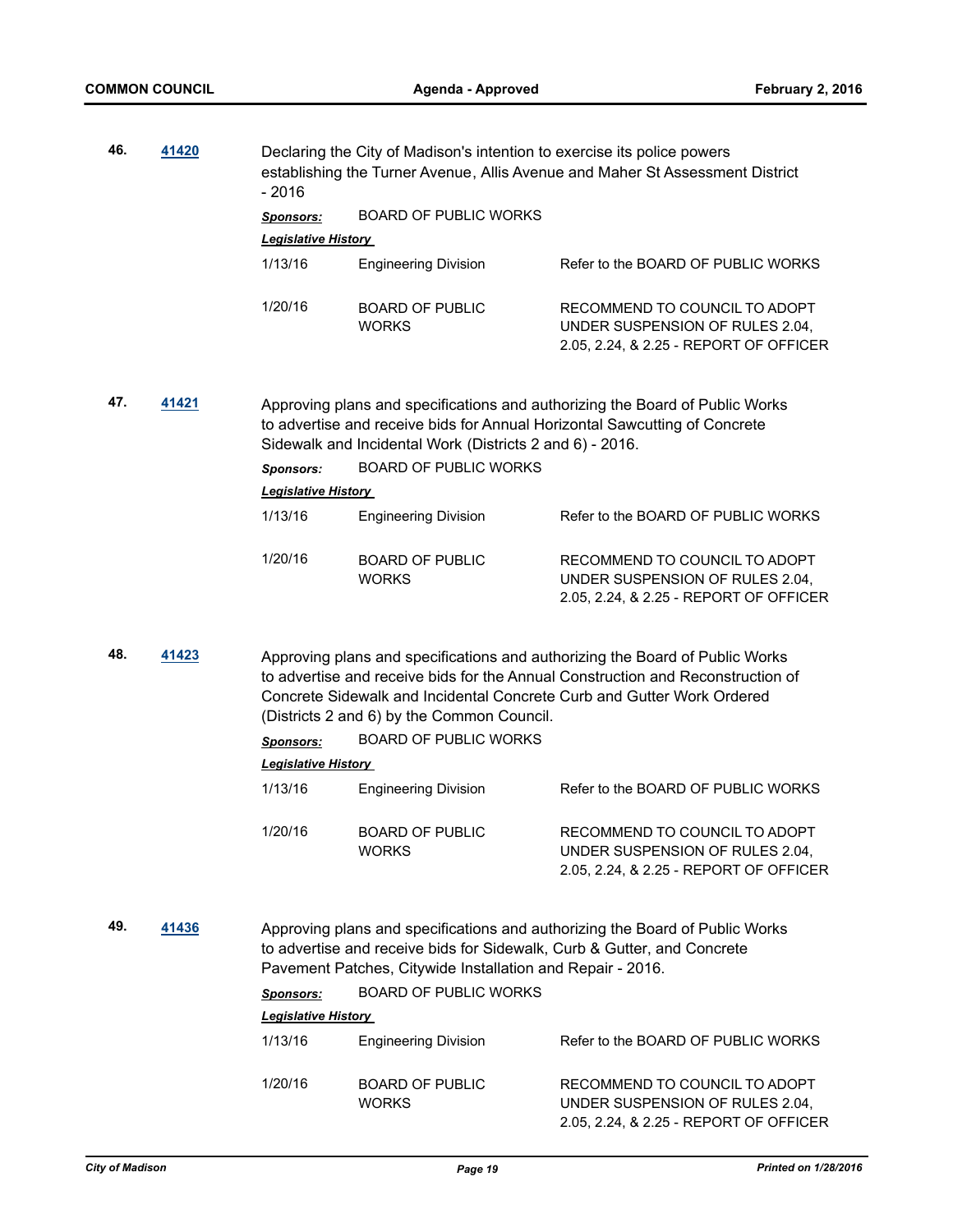| 50.          | 41441 | Addition.                               | Approving revised plans and specifications and authorizing the Board of Public<br>Works to readvertise and receive bids for Engineering Operations Building                                                                                        |                                                                                                                                                               |  |  |
|--------------|-------|-----------------------------------------|----------------------------------------------------------------------------------------------------------------------------------------------------------------------------------------------------------------------------------------------------|---------------------------------------------------------------------------------------------------------------------------------------------------------------|--|--|
|              |       | <b>Sponsors:</b>                        | <b>BOARD OF PUBLIC WORKS</b>                                                                                                                                                                                                                       |                                                                                                                                                               |  |  |
|              |       | Legislative History                     |                                                                                                                                                                                                                                                    |                                                                                                                                                               |  |  |
|              |       | 1/13/16                                 | <b>Engineering Division</b>                                                                                                                                                                                                                        | Refer to the BOARD OF PUBLIC WORKS                                                                                                                            |  |  |
|              |       | 1/20/16                                 | <b>BOARD OF PUBLIC</b><br><b>WORKS</b>                                                                                                                                                                                                             | RECOMMEND TO COUNCIL TO ADOPT<br>UNDER SUSPENSION OF RULES 2.04,<br>2.05, 2.24, & 2.25 - REPORT OF OFFICER                                                    |  |  |
| 51.<br>41442 |       |                                         | Approving contract for public improvements necessary for the Subdivision<br>known Paragon Place - Phase 1, to be undertaken by the Developer, and<br>Rescinding Resolution RES-15-00701, File Number 39682, Private Contract<br>No. 2439. (9th AD) |                                                                                                                                                               |  |  |
|              |       | <b>Sponsors:</b><br><b>Attachments:</b> | <b>BOARD OF PUBLIC WORKS</b><br>9603 paragon ph 1.pdf                                                                                                                                                                                              |                                                                                                                                                               |  |  |
|              |       | <b>Legislative History</b>              |                                                                                                                                                                                                                                                    |                                                                                                                                                               |  |  |
|              |       | 1/13/16                                 | <b>Engineering Division</b>                                                                                                                                                                                                                        | Refer to the BOARD OF PUBLIC WORKS                                                                                                                            |  |  |
|              |       | 1/20/16                                 | <b>BOARD OF PUBLIC</b><br><b>WORKS</b>                                                                                                                                                                                                             | RECOMMEND TO COUNCIL TO ADOPT<br>UNDER SUSPENSION OF RULES 2.04,<br>2.05, 2.24, & 2.25 - REPORT OF OFFICER                                                    |  |  |
| 52.          | 41443 |                                         |                                                                                                                                                                                                                                                    | Approving plans and specifications and authorizing the Board of Public Works<br>to advertise and receive bids for Bridge Maintenance and Repairs - 2016.      |  |  |
|              |       | <b>Sponsors:</b>                        | <b>BOARD OF PUBLIC WORKS</b>                                                                                                                                                                                                                       |                                                                                                                                                               |  |  |
|              |       | <b>Legislative History</b>              |                                                                                                                                                                                                                                                    |                                                                                                                                                               |  |  |
|              |       | 1/13/16                                 | <b>Engineering Division</b>                                                                                                                                                                                                                        | Refer to the BOARD OF PUBLIC WORKS                                                                                                                            |  |  |
|              |       | 1/20/16                                 | <b>BOARD OF PUBLIC</b><br><b>WORKS</b>                                                                                                                                                                                                             | RECOMMEND TO COUNCIL TO ADOPT<br>UNDER SUSPENSION OF RULES 2.04,<br>2.05, 2.24, & 2.25 - REPORT OF OFFICER                                                    |  |  |
| 53.          | 41445 | ADs)                                    |                                                                                                                                                                                                                                                    | Approving plans and specifications and authorizing the Board of Public Works<br>to advertise and receive bids for Chip Sealing 2016 - East. (3rd, 15th & 16th |  |  |
|              |       | <b>Sponsors:</b>                        | <b>BOARD OF PUBLIC WORKS</b>                                                                                                                                                                                                                       |                                                                                                                                                               |  |  |
|              |       | <b>Legislative History</b>              |                                                                                                                                                                                                                                                    |                                                                                                                                                               |  |  |
|              |       | 1/14/16                                 | <b>Engineering Division</b>                                                                                                                                                                                                                        | Refer to the BOARD OF PUBLIC WORKS                                                                                                                            |  |  |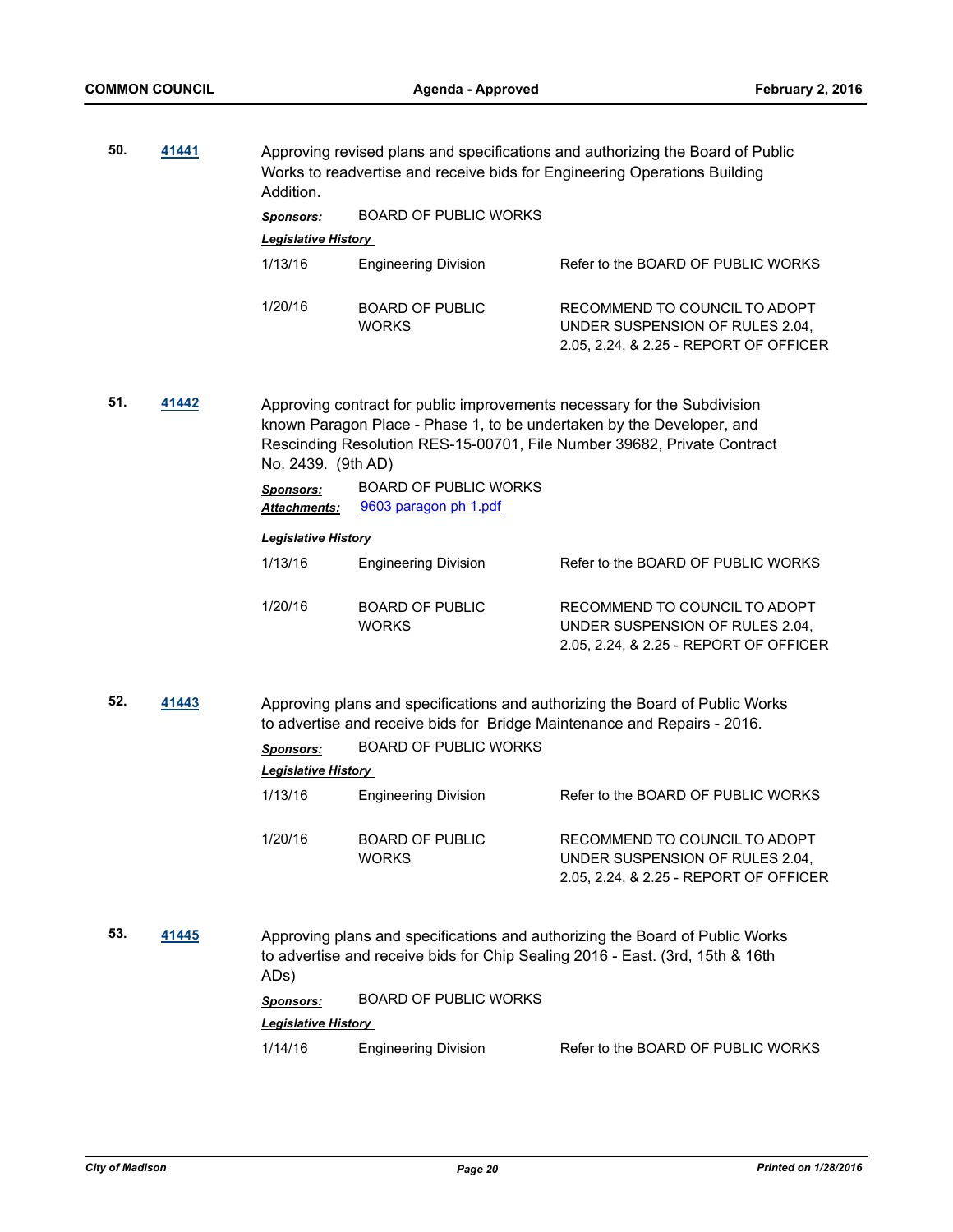| <b>COMMON COUNCIL</b> |       |                            | Agenda - Approved                      | <b>February 2, 2016</b>                                                                                                                                   |
|-----------------------|-------|----------------------------|----------------------------------------|-----------------------------------------------------------------------------------------------------------------------------------------------------------|
|                       |       | 1/20/16                    | <b>BOARD OF PUBLIC</b><br><b>WORKS</b> | RECOMMEND TO COUNCIL TO ADOPT<br>UNDER SUSPENSION OF RULES 2.04,<br>2.05, 2.24, & 2.25 - REPORT OF OFFICER                                                |
| 54.                   | 41446 |                            |                                        | Approving plans and specifications and authorizing the Board of Public Works<br>to advertise and receive bids for Chip Sealing 2016 - West. (1st AD)      |
|                       |       | Sponsors:                  | <b>BOARD OF PUBLIC WORKS</b>           |                                                                                                                                                           |
|                       |       | <b>Legislative History</b> |                                        |                                                                                                                                                           |
|                       |       | 1/14/16                    | <b>Engineering Division</b>            | Refer to the BOARD OF PUBLIC WORKS                                                                                                                        |
|                       |       | 1/20/16                    | <b>BOARD OF PUBLIC</b><br><b>WORKS</b> | RECOMMEND TO COUNCIL TO ADOPT<br>UNDER SUSPENSION OF RULES 2.04,<br>2.05, 2.24, & 2.25 - REPORT OF OFFICER                                                |
| 55.<br>41447          |       |                            | Major Streets 2016. (City Wide)        | Approving plans and specifications and authorizing the Board of Public Works<br>to advertise and receive bids for Repairing and Sealing Pavement Cracks - |
|                       |       | <b>Sponsors:</b>           | <b>BOARD OF PUBLIC WORKS</b>           |                                                                                                                                                           |
|                       |       | <b>Legislative History</b> |                                        |                                                                                                                                                           |
|                       |       | 1/14/16                    | <b>Engineering Division</b>            | Refer to the BOARD OF PUBLIC WORKS                                                                                                                        |
|                       |       | 1/20/16                    | <b>BOARD OF PUBLIC</b><br><b>WORKS</b> | RECOMMEND TO COUNCIL TO ADOPT<br>UNDER SUSPENSION OF RULES 2.04,<br>2.05, 2.24, & 2.25 - REPORT OF OFFICER                                                |
| 56.                   | 41448 |                            | Local Streets 2016. (City Wide)        | Approving plans and specifications and authorizing the Board of Public Works<br>to advertise and receive bids for Repairing and Sealing Pavement Cracks - |
|                       |       |                            | Sponsors: BOARD OF PUBLIC WORKS        |                                                                                                                                                           |
|                       |       | <b>Legislative History</b> |                                        |                                                                                                                                                           |
|                       |       | 1/14/16                    | <b>Engineering Division</b>            | Refer to the BOARD OF PUBLIC WORKS                                                                                                                        |
|                       |       | 1/20/16                    | <b>BOARD OF PUBLIC</b><br><b>WORKS</b> | RECOMMEND TO COUNCIL TO ADOPT<br>UNDER SUSPENSION OF RULES 2.04,<br>2.05, 2.24, & 2.25 - REPORT OF OFFICER                                                |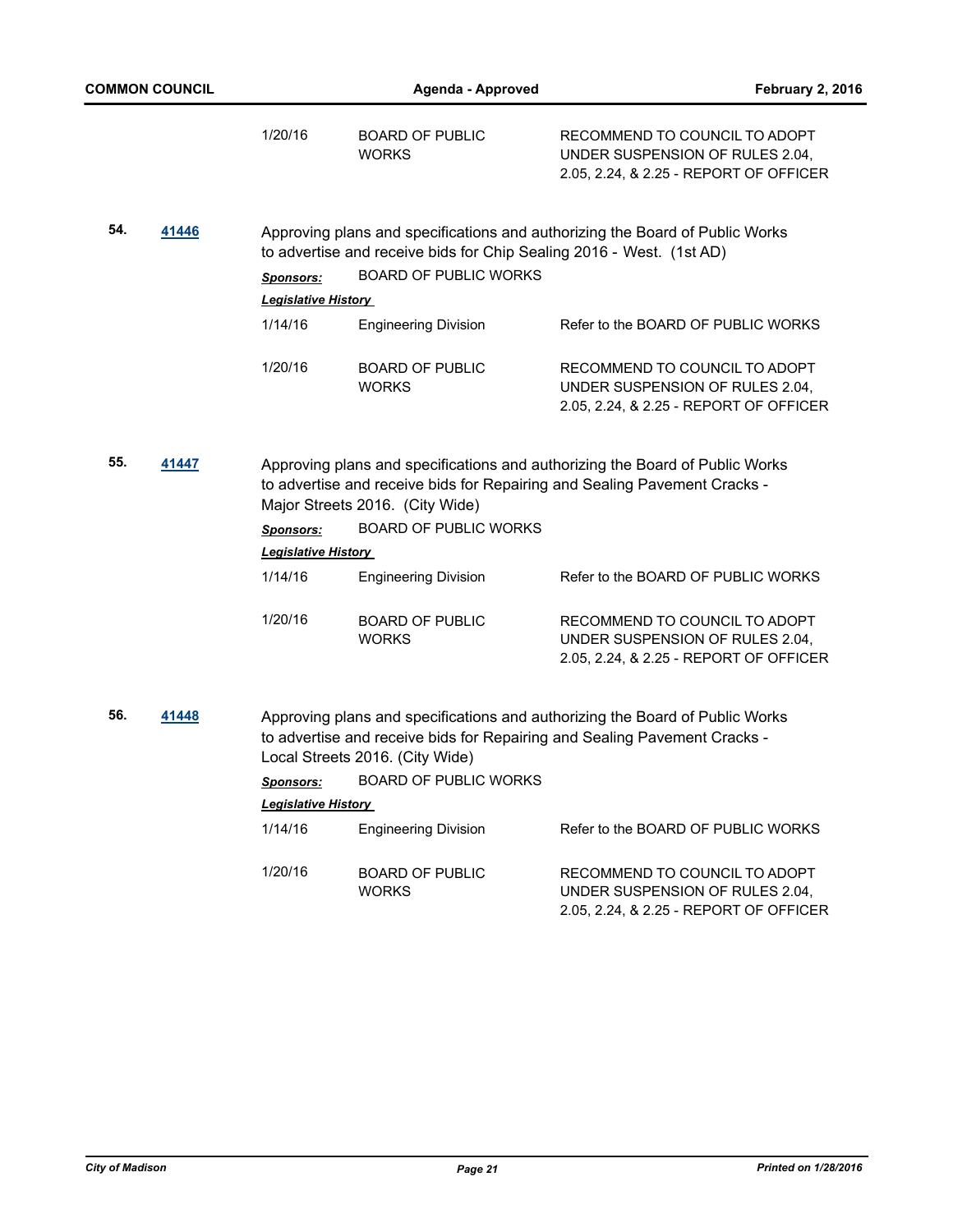## **REPORT OF CITY CLERK**

**57. [40860](http://madison.legistar.com/gateway.aspx?m=l&id=/matter.aspx?key=44323)** Report of Operator License Applications February 2, 2016. See attached report for list of operators. *Attachments:* [New Operators.pdf](http://madison.legistar.com/gateway.aspx?M=F&ID=2924151c-23b3-4bda-b617-f3225d0d0349.pdf) *Legislative History* 

11/17/15 Clerk's Office RECOMMEND TO COUNCIL TO GRANT -REPORT OF OFFICER

## **REPORT OF DEPARTMENT OF PLANNING & COMMUNITY & ECONOMIC DEVELOPMENT**

**58. [41149](http://madison.legistar.com/gateway.aspx?m=l&id=/matter.aspx?key=45586)** Approving a Certified Survey Map of property owned by M & A CP Towers, LP located at 502 N. Frances Street; 4th Ald. Dist.

*Sponsors:* Planning Division

Attachments: [502 N Frances St CSM.pdf](http://madison.legistar.com/gateway.aspx?M=F&ID=82275d27-cf33-4aa2-8202-4c2ec20ef178.pdf)

#### *Legislative History*

| 1/28/16 | Department of Planning and | RECOMMEND TO COUNCIL TO ADOPT          |
|---------|----------------------------|----------------------------------------|
|         | Community and Economic     | UNDER SUSPENSION OF RULES 2.04.        |
|         | Development                | 2.05, 2.24, & 2.25 - REPORT OF OFFICER |

**59. [41150](http://madison.legistar.com/gateway.aspx?m=l&id=/matter.aspx?key=45587)** Approving a Certified Survey Map of property owned by American Family Mutual Insurance Co. located at 4722-4802 S. Biltmore Lane; 17th Ald. Dist.

> *Sponsors:* Planning Division *Attachments:* [4722-4802 S Biltmore Ln CSM.pdf](http://madison.legistar.com/gateway.aspx?M=F&ID=238d65b0-d1e9-4eac-924d-b1fc7691dc5f.pdf)

#### *Legislative History*

- 1/28/16 Department of Planning and Community and Economic Development RECOMMEND TO COUNCIL TO ADOPT UNDER SUSPENSION OF RULES 2.04, 2.05, 2.24, & 2.25 - REPORT OF OFFICER
- **60. [41151](http://madison.legistar.com/gateway.aspx?m=l&id=/matter.aspx?key=45588)** Approving a Certified Survey Map of property owned by Campbell Capital Group, LLC located at 1801 E. Washington Avenue; 6th Ald. Dist.

*Sponsors:* Planning Division *Attachments:* [1801 E Washington Ave CSM.pdf](http://madison.legistar.com/gateway.aspx?M=F&ID=b66651e0-a598-40bc-a776-1e8dea725edc.pdf)

#### *Legislative History*

1/28/16 Department of Planning and Community and Economic Development RECOMMEND TO COUNCIL TO ADOPT UNDER SUSPENSION OF RULES 2.04, 2.05, 2.24, & 2.25 - REPORT OF OFFICER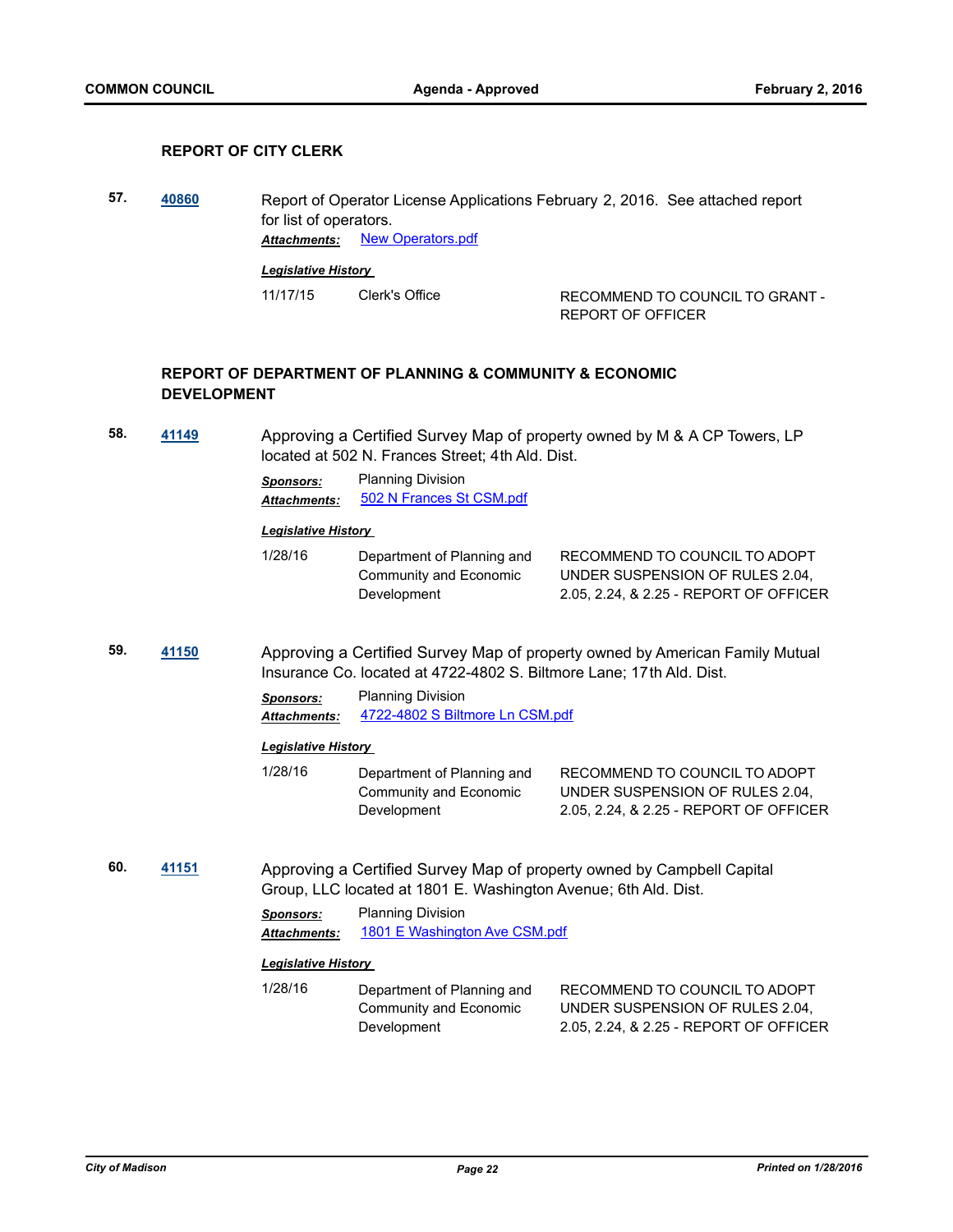## **REPORT OF FINANCE DEPARTMENT**

**61. [41540](http://madison.legistar.com/gateway.aspx?m=l&id=/matter.aspx?key=45933)** A resolution approving payment of a judgment, including costs and interest, in the matter of Association of Women in Agriculture v. City of Madison, and appropriating \$7,151.13 from the contingent reserve fund for that purpose. *Sponsors:* Paul R. Soglin *Legislative History*  1/25/16 Finance Department RECOMMEND TO COUNCIL TO ADOPT UNDER SUSPENSION OF RULES 2.04, 2.05, 2.24, & 2.25 - MISC. ITEMS

#### **REPORT OF PARKING UTILITY**

**62. [38435](http://madison.legistar.com/gateway.aspx?m=l&id=/matter.aspx?key=41125)** Authorizing the City to renew its annual software and/or hardware maintenance agreement with HUB Parking Technology USA Inc. (HUB), formerly known as Zeag USA Inc.

*Sponsors:* Rebecca Kemble

*Legislative History* 

1/20/16 Parking Utility RECOMMEND TO COUNCIL TO ADOPT UNDER SUSPENSION OF RULES 2.04, 2.05, 2.24, & 2.25 - MISC. ITEMS

## **REPORT OF PED BIKE MOTOR VEHICLE COMMISSION**

**63. [41160](http://madison.legistar.com/gateway.aspx?m=l&id=/matter.aspx?key=45597)** Authorizing the Traffic Engineering Division to accept a grant for \$141,600 from the Wisconsin Department of Transportation to maintain and expand a pedestrian-bicycle safety education program and authorizing the Mayor and City Clerk to enter into the grant contract.

> *Sponsors:* Rebecca Kemble and Paul E. Skidmore *Attachments:* [2016-2017 WIDOT Ped-Bike Grant agreement.pdf](http://madison.legistar.com/gateway.aspx?M=F&ID=76657cb8-9e6e-4ffd-ab19-79828221e45a.pdf)

#### *Legislative History*

12/17/15 Traffic Engineering Division Referred for Introduction Pedestrian/Bicycle/Motor Vehicle Commission, Board of Estimates 1/5/16 COMMON COUNCIL Refer to the PEDESTRIAN/BICYCLE/MOTOR VEHICLE COMMISSION Additional referral to Board of Estimates 1/5/16 PEDESTRIAN/BICYCLE/M OTOR VEHICLE **COMMISSION** Refer to the BOARD OF ESTIMATES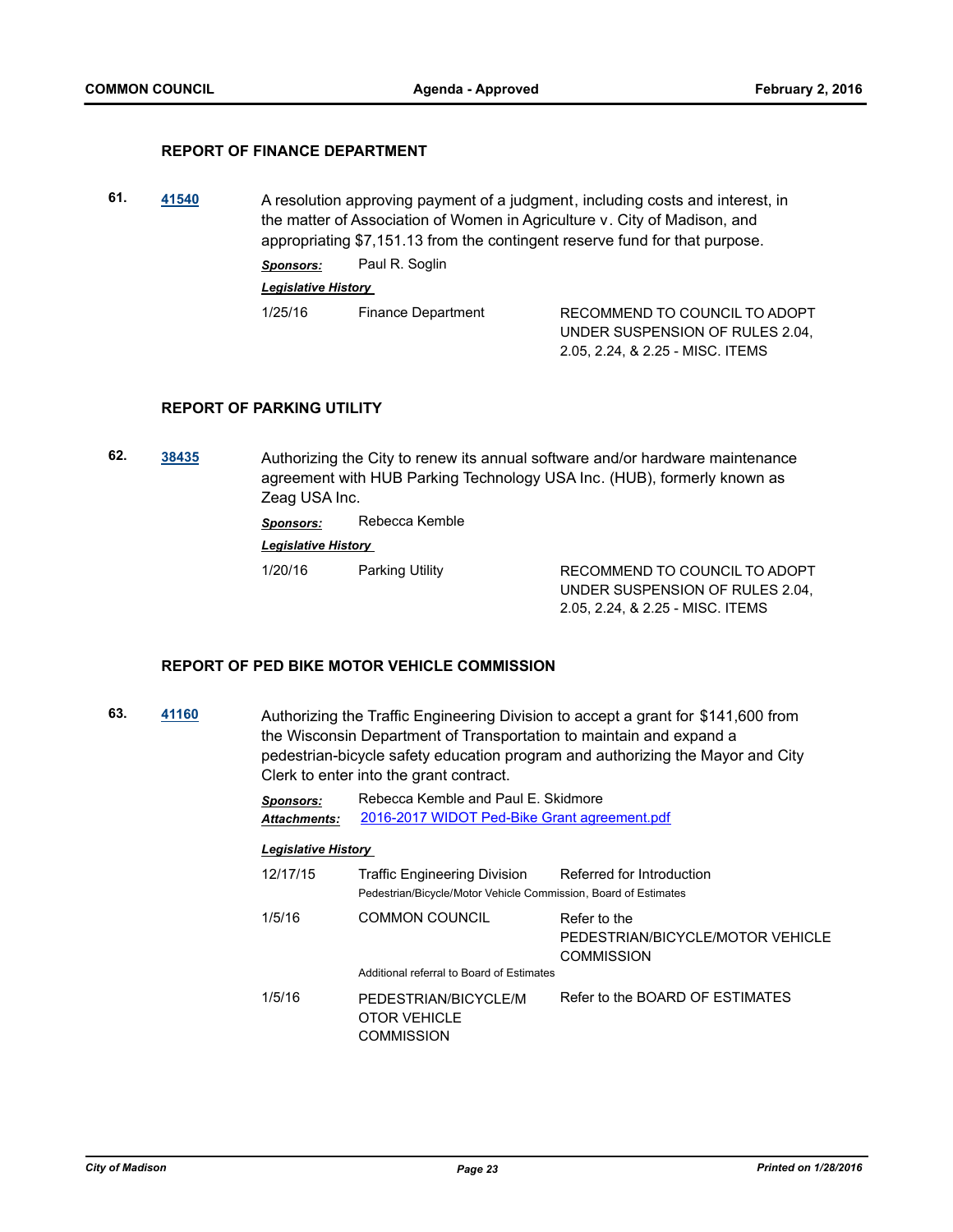|     |       | 1/11/16                                 | <b>BOARD OF ESTIMATES</b>                                        | Return to Lead with the Recommendation for<br>Approval to the<br>PEDESTRIAN/BICYCLE/MOTOR VEHICLE<br><b>COMMISSION</b>                                                                                                                                      |
|-----|-------|-----------------------------------------|------------------------------------------------------------------|-------------------------------------------------------------------------------------------------------------------------------------------------------------------------------------------------------------------------------------------------------------|
|     |       | 1/26/16                                 | PEDESTRIAN/BICYCLE/M<br><b>OTOR VEHICLE</b><br><b>COMMISSION</b> | RECOMMEND TO COUNCIL TO ADOPT -<br><b>REPORT OF OFFICER</b>                                                                                                                                                                                                 |
|     |       | <b>REPORT OF PLAN COMMISSION</b>        |                                                                  |                                                                                                                                                                                                                                                             |
| 64. | 41154 |                                         | 3 located at 6001-6033 Gemini Drive; 3rd Ald. Dist.              | Approving the preliminary plat and final plat of Grandview Commons Replat No.                                                                                                                                                                               |
|     |       | <b>Sponsors:</b><br><b>Attachments:</b> | <b>Planning Division</b><br>Maps&Plans.pdf                       |                                                                                                                                                                                                                                                             |
|     |       |                                         | <b>Staff Comments.pdf</b>                                        |                                                                                                                                                                                                                                                             |
|     |       |                                         | <b>Link Ord File 39894</b>                                       |                                                                                                                                                                                                                                                             |
|     |       | <b>Legislative History</b>              |                                                                  |                                                                                                                                                                                                                                                             |
|     |       | 1/25/16                                 | <b>PLAN COMMISSION</b>                                           | RECOMMEND TO COUNCIL TO ADOPT<br>UNDER SUSPENSION OF RULES 2.04,<br>2.05, 2.24, & 2.25 - REPORT OF OFFICER                                                                                                                                                  |
|     |       |                                         | conditions contained in the Plan Commission materials.           | On a motion by Cantrell, seconded by Rewey, the Plan Commission found that the<br>standards were met and recommended approval of the preliminary plat and final plat of<br>Grandview Commons Replat No. 3 to the Common Council subject to the comments and |
|     |       | <b>REPORT OF RISK MANAGER</b>           |                                                                  |                                                                                                                                                                                                                                                             |
| 65. | 41281 |                                         | I. Scott - vehicle damage - \$2,826.13.                          |                                                                                                                                                                                                                                                             |
|     |       | <b>Legislative History</b>              |                                                                  |                                                                                                                                                                                                                                                             |
|     |       | 1/19/16                                 | <b>COMMON COUNCIL</b>                                            | Referred to the Risk Manager                                                                                                                                                                                                                                |
|     |       | 1/27/16                                 | Risk Manager                                                     | RECOMMEND TO COUNCIL TO DISALLOW<br>- REPORT OF OFFICER                                                                                                                                                                                                     |
| 66. | 41284 |                                         | S. Taylor - property damage - \$288.43.                          |                                                                                                                                                                                                                                                             |
|     |       | <b>Legislative History</b>              |                                                                  |                                                                                                                                                                                                                                                             |
|     |       | 1/19/16                                 | <b>COMMON COUNCIL</b>                                            | Referred to the Risk Manager                                                                                                                                                                                                                                |
|     |       | 1/27/16                                 | <b>Risk Manager</b>                                              | RECOMMEND TO COUNCIL TO DISALLOW<br>- REPORT OF OFFICER                                                                                                                                                                                                     |
| 67. | 41297 |                                         | J. Furst - personal injury - \$12,564.48.                        |                                                                                                                                                                                                                                                             |
|     |       | <b>Legislative History</b>              |                                                                  |                                                                                                                                                                                                                                                             |
|     |       | 1/19/16                                 | <b>COMMON COUNCIL</b>                                            | Referred to the Risk Manager                                                                                                                                                                                                                                |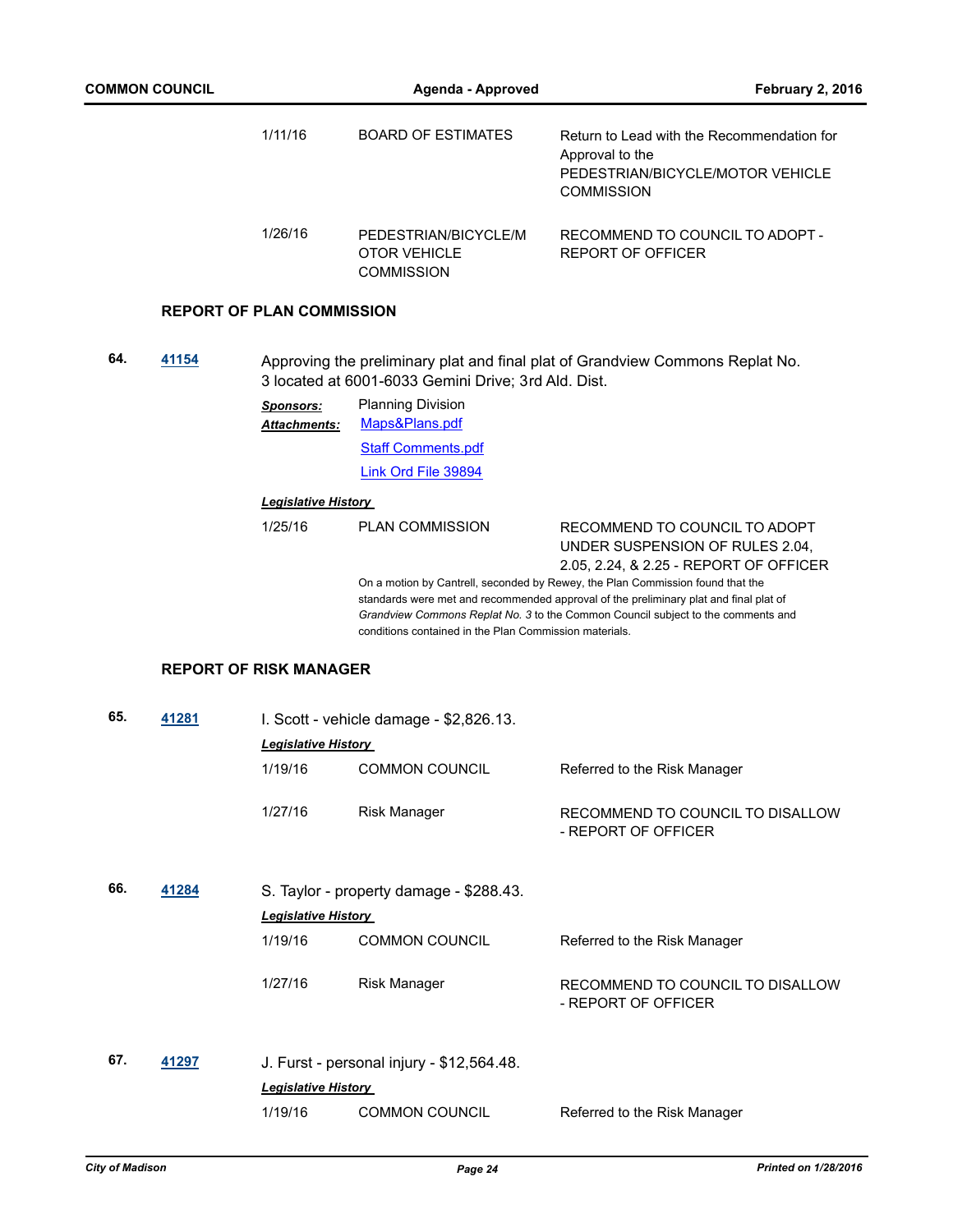| <b>COMMON COUNCIL</b> |       | Agenda - Approved          |                                           | February 2, 2016                                        |
|-----------------------|-------|----------------------------|-------------------------------------------|---------------------------------------------------------|
|                       |       | 1/27/16                    | <b>Risk Manager</b>                       | RECOMMEND TO COUNCIL TO DISALLOW<br>- REPORT OF OFFICER |
| 68.                   | 41365 | <b>Legislative History</b> | D. Hiebing - vehicle damage - \$3,180.22. |                                                         |
|                       |       | 1/19/16                    | <b>COMMON COUNCIL</b>                     | Referred to the Risk Manager                            |
|                       |       | 1/27/16                    | <b>Risk Manager</b>                       | RECOMMEND TO COUNCIL TO DISALLOW<br>- REPORT OF OFFICER |
| 69.                   | 41381 |                            | D. Solien - property damage - \$118.16.   |                                                         |
|                       |       | <b>Legislative History</b> |                                           |                                                         |
|                       |       | 1/19/16                    | <b>COMMON COUNCIL</b>                     | Referred to the Risk Manager                            |
|                       |       | 1/27/16                    | <b>Risk Manager</b>                       | RECOMMEND TO COUNCIL TO DISALLOW<br>- REPORT OF OFFICER |

## **REPORT OF TRANSIT/ PARKING COMMISSION**

**70. [41136](http://madison.legistar.com/gateway.aspx?m=l&id=/matter.aspx?key=45573)** Authorizing the Mayor and City Clerk to enter into an agreement with Dane County for the following purposes in the calendar year 2016: (1) providing the Transit Utility with MA Waiver Community Integration Program (CIP) funding; (2) providing Dane County with State 85.20 funding by the Transit Utility for the County's provision of accessible transportation for persons unable to use the Transit Utility's paratransit services with its service area.

*Sponsors:* Rebecca Kemble and Chris Schmidt

| <b>Legislative History</b> |  |  |  |
|----------------------------|--|--|--|
|                            |  |  |  |

| 12/11/15 | Metro Transit<br>Transit and Parking Commission; Board of Estimates | Referred for Introduction                                                                              |
|----------|---------------------------------------------------------------------|--------------------------------------------------------------------------------------------------------|
| 1/5/16   | <b>COMMON COUNCIL</b><br>Additional referral to Board of Estimates  | Refer to the TRANSIT AND PARKING<br><b>COMMISSION</b>                                                  |
| 1/5/16   | TRANSIT AND PARKING<br><b>COMMISSION</b>                            | Refer to the BOARD OF ESTIMATES                                                                        |
| 1/11/16  | <b>BOARD OF ESTIMATES</b>                                           | Return to Lead with the Recommendation for<br>Approval to the TRANSIT AND PARKING<br><b>COMMISSION</b> |
| 1/13/16  | TRANSIT AND PARKING<br>COMMISSION                                   | RECOMMEND TO COUNCIL TO ADOPT -<br>REPORT OF OFFICER                                                   |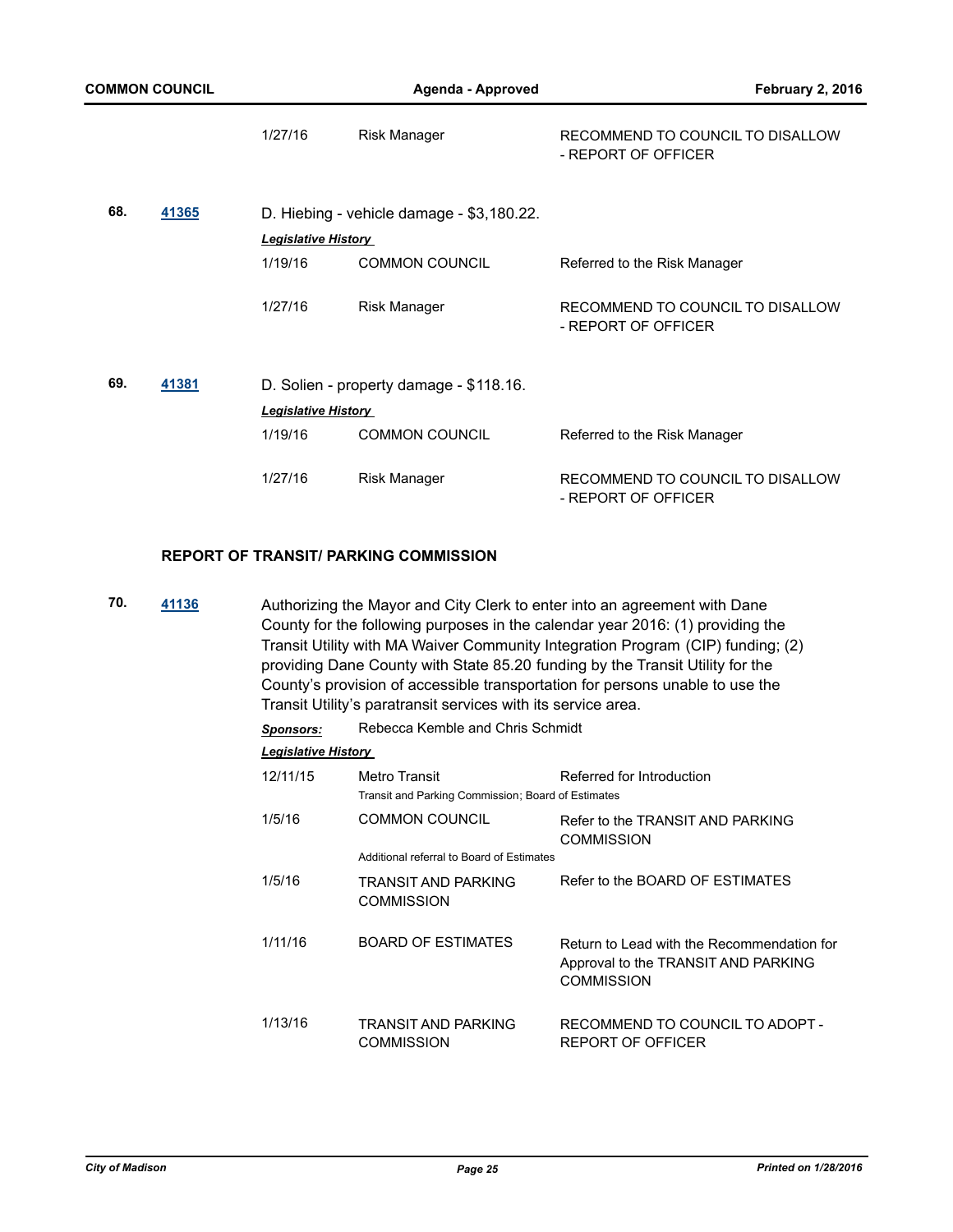## **REPORT OF WATER UTILITY BOARD**

**71. [40541](http://madison.legistar.com/gateway.aspx?m=l&id=/matter.aspx?key=44036)** Authorizing the execution of an Underground Electric Line Easement to Madison Gas and Electric Company, across a portion of the City Water Utility Operations Center property, located at 110 South Paterson Street.

> *Sponsors:* Marsha A. Rummel *Attachments:* [10882 Exhibit A.pdf](http://madison.legistar.com/gateway.aspx?M=F&ID=b02768d7-60fe-440d-9b4b-c5c3637bf893.pdf)

## *Legislative History*

| 10/15/15 | Economic Development<br><b>Division</b><br><b>Water Utility Board</b> | Referred for Introduction                                                         |
|----------|-----------------------------------------------------------------------|-----------------------------------------------------------------------------------|
| 11/3/15  | <b>COMMON COUNCIL</b>                                                 | Refer to the WATER UTILITY BOARD                                                  |
| 11/17/15 | <b>COMMON COUNCIL</b>                                                 | Add Referral(s)                                                                   |
| 11/17/15 | WATER UTILITY BOARD                                                   | Referred to the PLAN COMMISSION                                                   |
| 11/24/15 | WATER UTILITY BOARD                                                   | RECOMMEND TO COUNCIL TO ADOPT -<br>REPORT OF OFFICER                              |
| 12/7/15  | <b>PLAN COMMISSION</b>                                                | Return to Lead with the Recommendation for<br>Approval to the WATER UTILITY BOARD |

**72. [40909](http://madison.legistar.com/gateway.aspx?m=l&id=/matter.aspx?key=44368)** SUBSTITUTE: Authorizing the Mayor and the City Clerk to execute a Professional Services Agreement with (Dixon Engineering) for the preparation of plans and specifications, and construction inspection services for the painting of three steel water storage reservoirs.

> *Sponsors:* Samba Baldeh and David Ahrens Attachments: [Recommendation to Hire 2016 Painting Contract.pdf](http://madison.legistar.com/gateway.aspx?M=F&ID=a1d7f864-a7b6-4d4b-b37e-89d61c52c928.pdf)

| 11/19/15 | Water Utility<br>Water Utility Board | Referred for Introduction                            |
|----------|--------------------------------------|------------------------------------------------------|
| 12/1/15  | <b>COMMON COUNCIL</b>                | Refer to the WATER UTILITY BOARD                     |
| 1/26/16  | WATER UTILITY BOARD                  | RECOMMEND TO COUNCIL TO ADOPT -<br>REPORT OF OFFICER |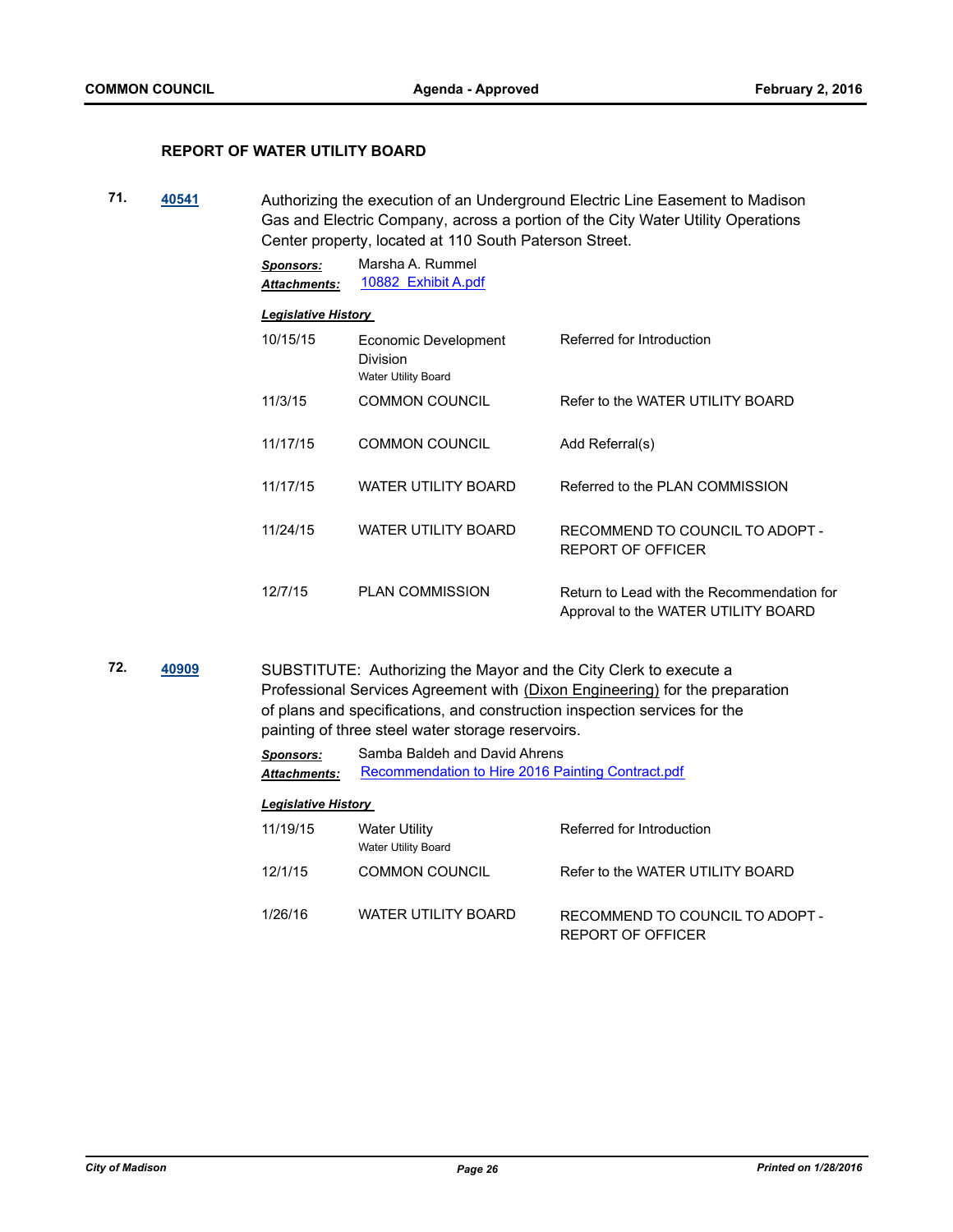**73. [40951](http://madison.legistar.com/gateway.aspx?m=l&id=/matter.aspx?key=44405)** Authorizing the Mayor and the City Clerk to execute Amendment #2 to the Professional Services Agreement with Mead and Hunt Inc. for public participation support, the preparation of final construction drawings and specifications, permitting, bidding, and construction administration for the final design and construction of Water Utility Operations Center located at 110 S. Paterson Street.

| <b>Sponsors:</b>    | David Ahrens                                                     |
|---------------------|------------------------------------------------------------------|
| <b>Attachments:</b> | Memo-Justification for Amendment 2 to Mead and Hunt Contract.pdf |

|--|

| 11/20/15 | Water Utility<br>Water Utility Board | Referred for Introduction                            |
|----------|--------------------------------------|------------------------------------------------------|
| 12/1/15  | COMMON COUNCIL                       | Refer to the WATER UTILITY BOARD                     |
| 1/26/16  | WATER UTILITY BOARD                  | RECOMMEND TO COUNCIL TO ADOPT -<br>REPORT OF OFFICER |

# **INTRODUCTION OF NEW BUSINESS FOR REFERRAL WITHOUT DEBATE**

## **ORDINANCES**

**74. [41557](http://madison.legistar.com/gateway.aspx?m=l&id=/matter.aspx?key=45947)** Creating Section 28.022-00221 of the Madison General Ordinances to change the zoning of property located at 4802-4824 Tradewinds Parkway, 16th Aldermanic District, from IL (Industrial Limited) District to SE (Suburban Employment) District. *Sponsors:* Planning Division *Legislative History*  1/26/16 Attorney's Office/Approval Group Referred for Introduction Plan Commission Public Hearing 3/7/16, Common Council 3/15/16 **75. [41558](http://madison.legistar.com/gateway.aspx?m=l&id=/matter.aspx?key=45948)** Creating Section 28.022 -- 00222 of the Madison General Ordinances rezoning property located at 1612 Seminole Highway, 10th Aldermanic District, from TR-C2 (Traditional Residential-Consistent 2) District to NMX (Neighborhood Mixed-Use) District. *Sponsors:* Planning Division *Legislative History*  1/26/16 Attorney's Office/Approval Group Referred for Introduction Plan Commission Public Hearing 3/7/16, Common Council 3/15/16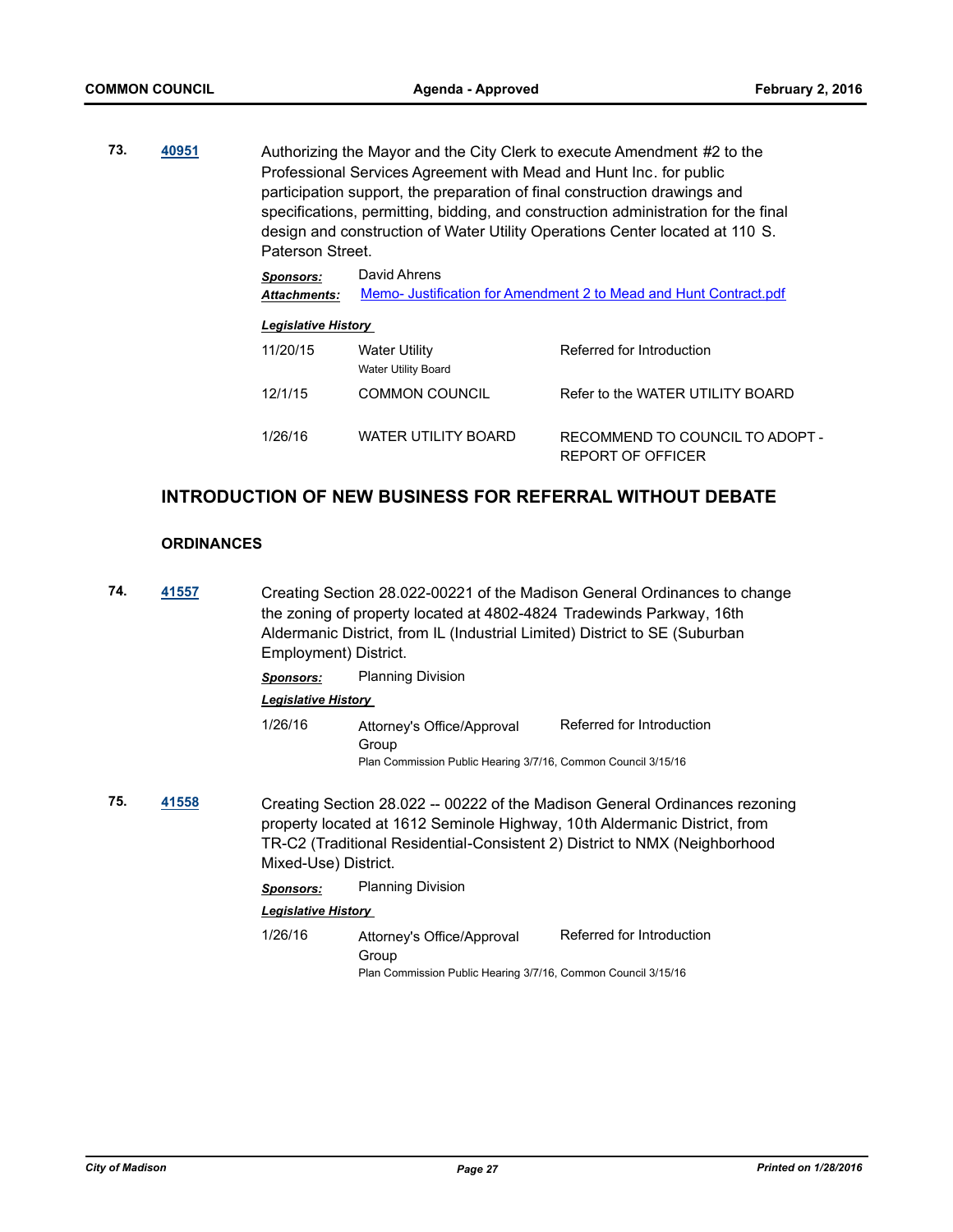**76. [41559](http://madison.legistar.com/gateway.aspx?m=l&id=/matter.aspx?key=45949)** Creating Section 28.022 - 00223 of the Madison General Ordinances to amend a Planned Development District at property located at 5401 Tancho Drive, 17th Aldermanic District, to approve an Amended General Development Plan, and creating Section 28.022 - 00224 to amend a Planned Development District to approve a Specific Implementation Plan.

*Sponsors:* Planning Division

*Legislative History* 

1/26/16 Attorney's Office/Approval Group Referred for Introduction Plan Commission Public Hearing 3/7/16, Common Council 3/15/16

**77. [41562](http://madison.legistar.com/gateway.aspx?m=l&id=/matter.aspx?key=45952)** Amending Section 39.02(9)(c) of the Madison General Ordinances to require contractors to interview qualified applicants referred by other organizations designated by the City in addition to applicants referred by the Affirmative Action Division.

*Sponsors:* Paul R. Soglin and Sara Eskrich

- *Legislative History*
- 1/26/16 Attorney's Office/Approval Group Referred for Introduction Affirmative Action Commission

## **RESOLUTIONS**

**78. [41422](http://madison.legistar.com/gateway.aspx?m=l&id=/matter.aspx?key=45830)** Authorizing the Mayor and City Clerk to execute a Cooperative Agreement 2015 Renewal with the Capital Area Regional Planning Commission for the investigation of water resources within the City of Madison through the Dane County Cooperative Water Resources Monitoring Program. Said Agreement renewal covers the period of 1/1/16 thru 12/31/16.

| Sponsors:           | <b>BOARD OF PUBLIC WORKS</b>          |  |  |
|---------------------|---------------------------------------|--|--|
| <b>Attachments:</b> | Madison monitoring agreement 2016.pdf |  |  |

#### *Legislative History*

- 1/15/16 Engineering Division Referred for Introduction Board of Public Works
- **79. [41458](http://madison.legistar.com/gateway.aspx?m=l&id=/matter.aspx?key=45859)** Delete the classification of Police Administrative Services Manager in CG18, R12, and recreate it in CG18, R14. Recreate position #2576 as a 1.0 FTE Police Administrative Services Manager in CG18, Range 14, and reallocate the incumbent (T. Genin) to the new position, in the Police budget.

| <b>Sponsors:</b>    | Paul R. Soglin                               |
|---------------------|----------------------------------------------|
| <b>Attachments:</b> | PB Memo Police Admin Srvc Mgr 12-2015 v2.pdf |
|                     | <b>Class Desc PoliceAdmSvcMgr.pdf</b>        |
|                     | OrganizationalChart.pdf                      |

## *Legislative History*

1/19/16 Human Resources **Department** Referred for Introduction Board of Estimates 2/15/16, Personnel Board 2/3/16, Common Council 2/23/16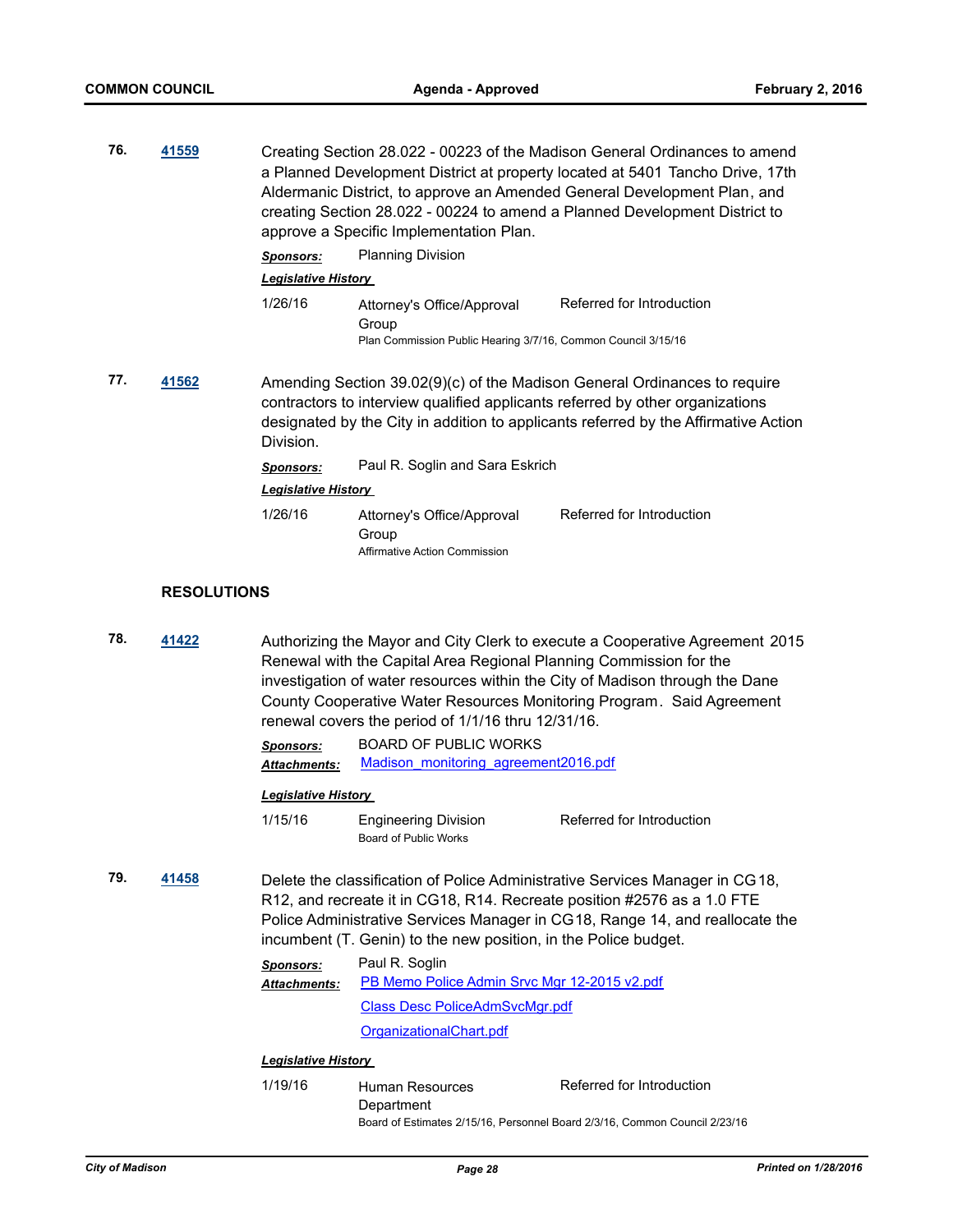| 80. | 41459                                                                                                                                                                                    |                                                                                                                                                             | Delete the classification of Police Records Section Manager in CG18, R12, and<br>recreate it in CG18, R15. Recreate position #4202 as a 1.0 FTE Police Records<br>Section Manager in CG18, Range 15, and reallocate the incumbent (S. Fitchel)<br>to the new position, in the Police budget. Delete the classification of Police<br>Records Section Supervisor in CG18, Range 10. |                           |  |
|-----|------------------------------------------------------------------------------------------------------------------------------------------------------------------------------------------|-------------------------------------------------------------------------------------------------------------------------------------------------------------|-----------------------------------------------------------------------------------------------------------------------------------------------------------------------------------------------------------------------------------------------------------------------------------------------------------------------------------------------------------------------------------|---------------------------|--|
|     |                                                                                                                                                                                          | <b>Sponsors:</b><br>Attachments:                                                                                                                            | Paul R. Soglin<br>PB Memo Police Record Sec Mgr 12-2015 v2.pdf                                                                                                                                                                                                                                                                                                                    |                           |  |
|     |                                                                                                                                                                                          |                                                                                                                                                             | Class Desc PoliceRecordsSectionMgr 12-2015.pdf                                                                                                                                                                                                                                                                                                                                    |                           |  |
|     |                                                                                                                                                                                          |                                                                                                                                                             | OrganizationalChart.pdf                                                                                                                                                                                                                                                                                                                                                           |                           |  |
|     |                                                                                                                                                                                          | <b>Legislative History</b>                                                                                                                                  |                                                                                                                                                                                                                                                                                                                                                                                   |                           |  |
|     |                                                                                                                                                                                          | 1/19/16                                                                                                                                                     | Human Resources<br>Department<br>Board of Estimates 2/15/16, Personnel Board 2/3/16, Common Council 2/23/16                                                                                                                                                                                                                                                                       | Referred for Introduction |  |
| 81. | 41461                                                                                                                                                                                    | <b>Sponsors:</b><br><b>Legislative History</b>                                                                                                              | Authorizing the Mayor and City Clerk to execute a contract with CGC, Inc for the<br>purpose of furnishing professional services to test asphalt pavement mixtures,<br>concrete mixes and soil compaction; investigate soils; drilling and well<br>construction on various projects administered by the City of Madison.<br>Paul E. Skidmore                                       |                           |  |
|     |                                                                                                                                                                                          | 1/26/16                                                                                                                                                     | <b>Engineering Division</b><br>Board of Public Works                                                                                                                                                                                                                                                                                                                              | Referred for Introduction |  |
| 82. | 41471<br>Amending the 2016 adopted Parking Utility Operating Budget to increase budget<br>authority by \$34,880.00 for the purchase of one vehicle scheduled for<br>replacement in 2015. |                                                                                                                                                             |                                                                                                                                                                                                                                                                                                                                                                                   |                           |  |
|     |                                                                                                                                                                                          | <b>Sponsors:</b>                                                                                                                                            | Rebecca Kemble                                                                                                                                                                                                                                                                                                                                                                    |                           |  |
|     |                                                                                                                                                                                          | <b>Legislative History</b>                                                                                                                                  |                                                                                                                                                                                                                                                                                                                                                                                   |                           |  |
|     |                                                                                                                                                                                          | 1/20/16                                                                                                                                                     | Parking Utility<br><b>Board of Estimates</b>                                                                                                                                                                                                                                                                                                                                      | Referred for Introduction |  |
| 83. | 41524                                                                                                                                                                                    |                                                                                                                                                             | Authorizing the execution of a Purchase and Sale Agreement by the City of<br>Madison, for the purchase of two platted outlots located at 334 Rustic Drive and<br>134 Venus Way, from AnchorBank FSB.                                                                                                                                                                              |                           |  |
|     |                                                                                                                                                                                          | <b>Sponsors:</b><br>Attachments:                                                                                                                            | Amanda Hall<br>10924 Exhibit A - Legal Description.pdf                                                                                                                                                                                                                                                                                                                            |                           |  |
|     |                                                                                                                                                                                          |                                                                                                                                                             | 10924 Exhibit B - Map.pdf                                                                                                                                                                                                                                                                                                                                                         |                           |  |
|     |                                                                                                                                                                                          | <b>Legislative History</b>                                                                                                                                  |                                                                                                                                                                                                                                                                                                                                                                                   |                           |  |
|     |                                                                                                                                                                                          | 1/22/16                                                                                                                                                     | Economic Development                                                                                                                                                                                                                                                                                                                                                              | Referred for Introduction |  |
|     |                                                                                                                                                                                          |                                                                                                                                                             | Division<br>Board of Public Works, Plan Commission.                                                                                                                                                                                                                                                                                                                               |                           |  |
| 84. | 41529                                                                                                                                                                                    | Authorizing the Mayor and City Clerk to enter into a contract with Isthmus<br>Architecture for the Forest Hill Mausoleum Architectural Consulting Services. |                                                                                                                                                                                                                                                                                                                                                                                   |                           |  |
|     |                                                                                                                                                                                          | <b>Sponsors:</b>                                                                                                                                            | Paul E. Skidmore                                                                                                                                                                                                                                                                                                                                                                  |                           |  |
|     |                                                                                                                                                                                          | <b>Legislative History</b>                                                                                                                                  |                                                                                                                                                                                                                                                                                                                                                                                   |                           |  |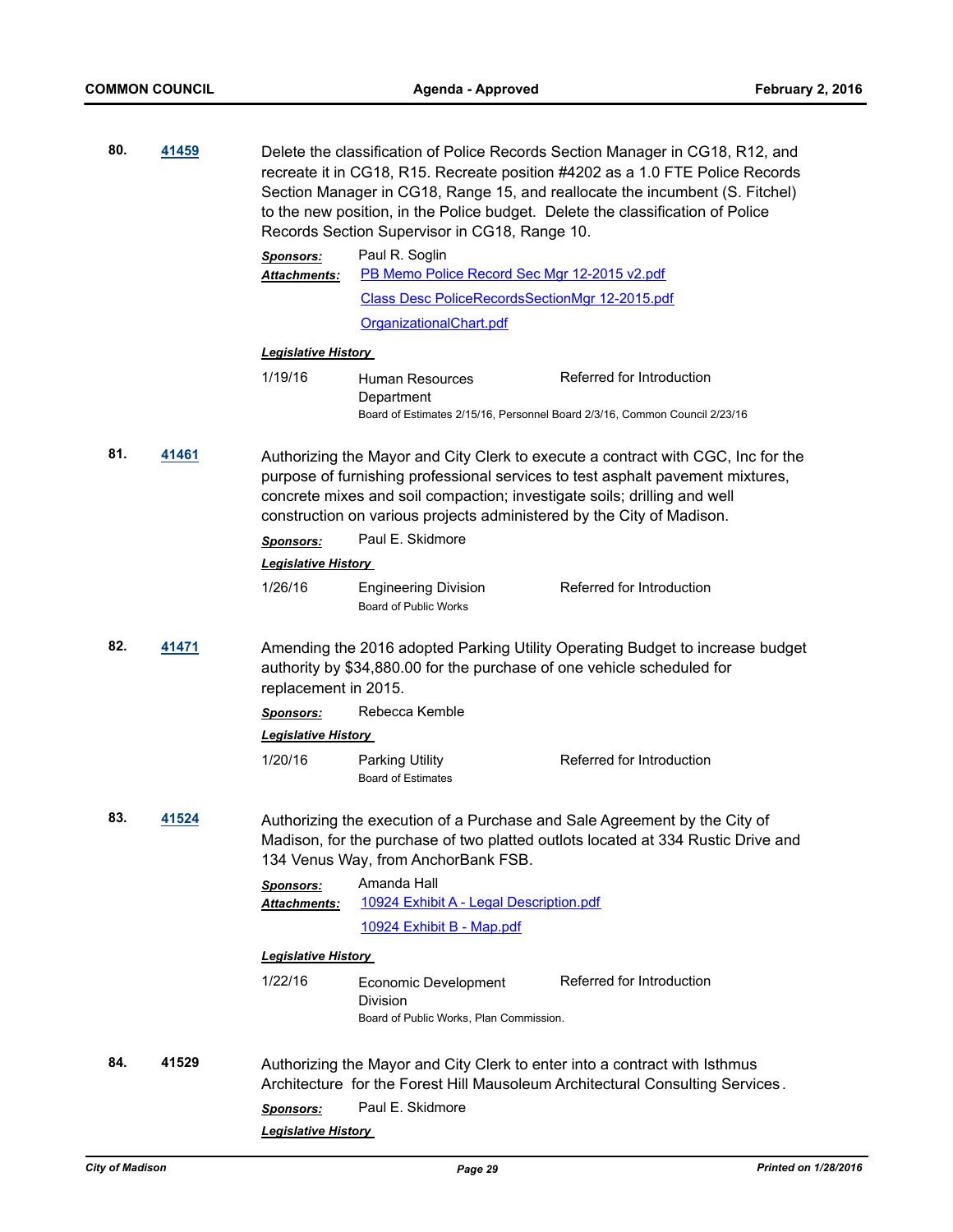|              |       | 1/28/16                                 | <b>Engineering Division</b><br>Board of Public Works                                                                                        | Referred for Introduction                                                                                                                                                                                                                  |  |  |
|--------------|-------|-----------------------------------------|---------------------------------------------------------------------------------------------------------------------------------------------|--------------------------------------------------------------------------------------------------------------------------------------------------------------------------------------------------------------------------------------------|--|--|
| 85.          | 41530 | Sponsors:<br><b>Legislative History</b> | filled on a permanent basis or until August 1, 2016, whichever is earlier.<br>Paul R. Soglin                                                | Approving an extension of a provisional appointment for Matt Wachter from<br>February 1, 2016 until such time as the position of CDA Executive Director is                                                                                 |  |  |
|              |       | 1/22/16                                 | Human Resources<br>Department<br>Board of Estimates 2/15/16, Common Council 2/23/16                                                         | Referred for Introduction                                                                                                                                                                                                                  |  |  |
| 86.          | 41534 |                                         | Public Works Development Manager 2 in CG18, R12.                                                                                            | Create the classification series of Public Works Development Manager 1-2 in<br>CG18, R10 and R12, respectively; and recreate the 1.0 FTE position currently<br>identified as "Development Manager" in the Engineering Division budget as a |  |  |
|              |       | <b>Sponsors:</b>                        | Paul R. Soglin                                                                                                                              |                                                                                                                                                                                                                                            |  |  |
|              |       | <b>Attachments:</b>                     | PB Memo PW Dev Mgr (Eng) 2-2016.pdf<br>PW Development Mgr (Engineering) 1-2016 .pdf                                                         |                                                                                                                                                                                                                                            |  |  |
|              |       |                                         | EngineeringTrans 012216.pdf                                                                                                                 |                                                                                                                                                                                                                                            |  |  |
|              |       | <b>Legislative History</b>              |                                                                                                                                             |                                                                                                                                                                                                                                            |  |  |
|              |       | 1/25/16                                 | Human Resources<br>Department<br>Board of Estimates 2/15/16, Personnel Board 2/3/16, Common Council 2/23/16                                 | Referred for Introduction                                                                                                                                                                                                                  |  |  |
| 87.<br>41548 |       | Mapping needs.                          | Authorizing the Mayor and City Clerk to enter into a contract with Ayres<br>Associates, Inc for obtaining, processing and providing updated | orthophotography and Lidar data for The City of Madison Engineering Division                                                                                                                                                               |  |  |
|              |       | <u> Sponsors:</u><br>Attachments:       | Maurice S. Cheeks, Larry Palm and Paul E. Skidmore<br><b>Summary Resolution Attachment.pdf</b>                                              |                                                                                                                                                                                                                                            |  |  |
|              |       | Legislative History                     |                                                                                                                                             |                                                                                                                                                                                                                                            |  |  |
|              |       | 1/26/16                                 | <b>Engineering Division</b><br><b>Board of Public Works</b>                                                                                 | Referred for Introduction                                                                                                                                                                                                                  |  |  |
| 88.          | 41549 |                                         | retail space and adjacent parking at the Madison Municipal Building.                                                                        | Authorizing the amendment of the expiration dates within two leases between<br>the City and the United States Postal Service for the Capital Station Post Office                                                                           |  |  |
|              |       | <b>Sponsors:</b>                        | Michael E. Verveer                                                                                                                          |                                                                                                                                                                                                                                            |  |  |
|              |       | <u> Legislative History</u>             |                                                                                                                                             |                                                                                                                                                                                                                                            |  |  |
|              |       | 1/26/16                                 | Economic Development<br>Division<br><b>Board of Estimates</b>                                                                               | Referred for Introduction                                                                                                                                                                                                                  |  |  |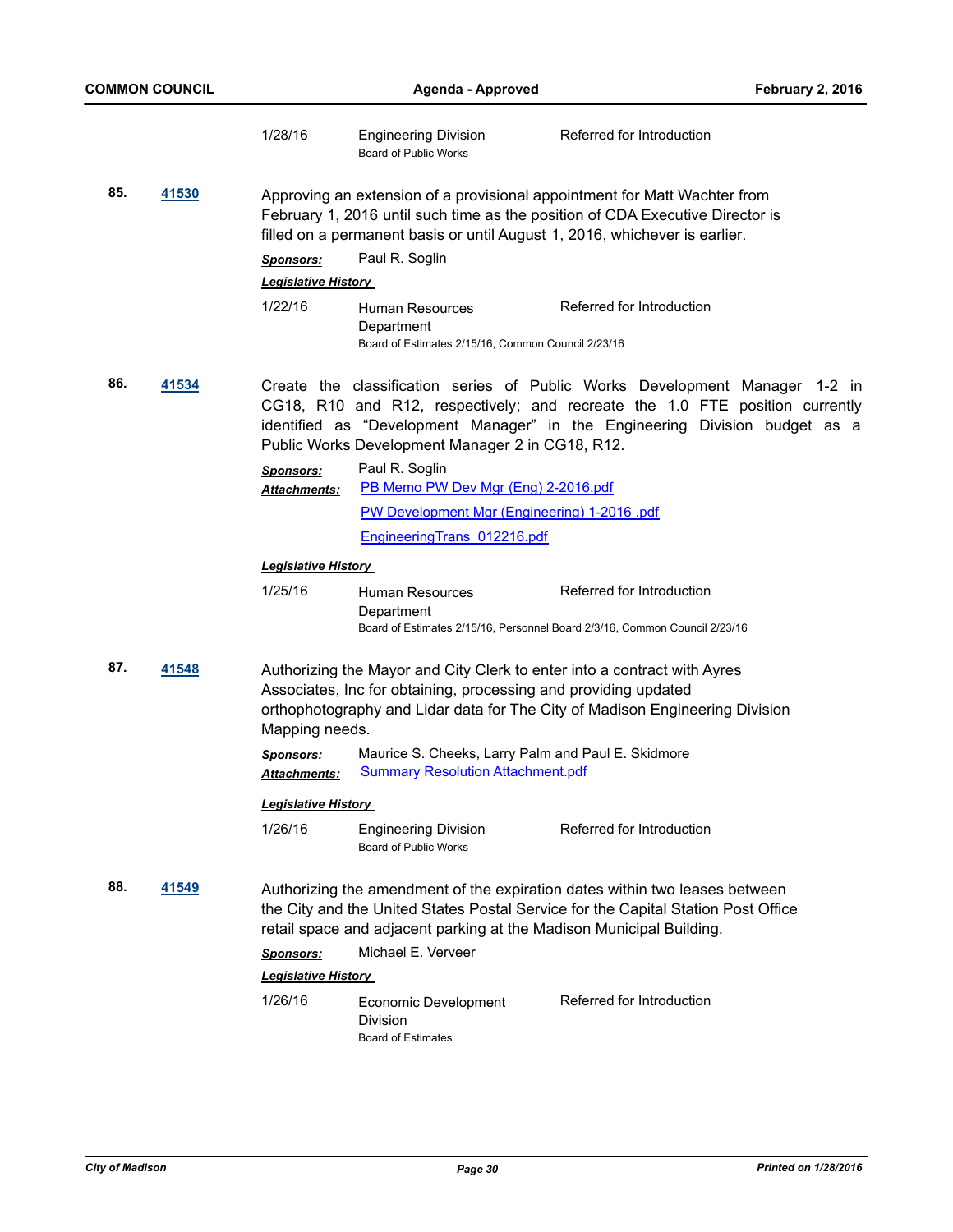| 89.<br>41556 |              | Resolution authorizing the Affirmative Action Division to Partner with the<br>Construction Employment Initiative and Other Organizations to Perform Tasks<br>Related to the City's Job Skills Bank as Required for City Contractors under<br>MGO 39.02(9)(C). |                                                                          |                                                                                                                                                                                                                                                                                                                                                                                                              |
|--------------|--------------|---------------------------------------------------------------------------------------------------------------------------------------------------------------------------------------------------------------------------------------------------------------|--------------------------------------------------------------------------|--------------------------------------------------------------------------------------------------------------------------------------------------------------------------------------------------------------------------------------------------------------------------------------------------------------------------------------------------------------------------------------------------------------|
|              |              | <b>Sponsors:</b>                                                                                                                                                                                                                                              | Sara Eskrich and Paul R. Soglin                                          |                                                                                                                                                                                                                                                                                                                                                                                                              |
|              |              | <b>Legislative History</b>                                                                                                                                                                                                                                    |                                                                          |                                                                                                                                                                                                                                                                                                                                                                                                              |
|              |              | 1/27/16                                                                                                                                                                                                                                                       | Civil Rights Department<br><b>Affirmative Action Commission</b>          | Referred for Introduction                                                                                                                                                                                                                                                                                                                                                                                    |
| 90.          | 41560        |                                                                                                                                                                                                                                                               | public water main facilities located at 7243 Manufacturers Drive.        | Authorizing the Mayor and City Clerk to execute a Release of Public Water Main<br>Easement, and accepting the Grant of new Public Water Main Easement for the                                                                                                                                                                                                                                                |
|              |              | <b>Sponsors:</b><br><b>Attachments:</b>                                                                                                                                                                                                                       | Samba Baldeh<br>10944 Exhibit A Release Binder.pdf                       |                                                                                                                                                                                                                                                                                                                                                                                                              |
|              |              |                                                                                                                                                                                                                                                               | 10944 Exhibit B New Easement Binder.pdf                                  |                                                                                                                                                                                                                                                                                                                                                                                                              |
|              |              | <b>Legislative History</b>                                                                                                                                                                                                                                    |                                                                          |                                                                                                                                                                                                                                                                                                                                                                                                              |
|              |              | 1/26/16                                                                                                                                                                                                                                                       | Economic Development<br>Division<br>Water Utility Board, Plan Commission | Referred for Introduction                                                                                                                                                                                                                                                                                                                                                                                    |
| 91.          | <u>41571</u> |                                                                                                                                                                                                                                                               | Development Inc. to implement the program.                               | Approving the provision of up to \$120,000 to Commonwealth Development Inc.<br>for contracted staff and administrative costs associated with recruiting, training,<br>supporting and paying salary and fringe costs for approximately 50 youth interns<br>for the 2016 Wanda Fullmore Youth Internship Program, and authorizing the<br>Mayor and the City Clerk to enter into an agreement with Commonwealth |
|              |              | <b>Sponsors:</b>                                                                                                                                                                                                                                              | and Denise DeMarb                                                        | Paul R. Soglin, Shiva Bidar-Sielaff, Maurice S. Cheeks, Matthew J. Phair                                                                                                                                                                                                                                                                                                                                     |
|              |              | <b>Legislative History</b>                                                                                                                                                                                                                                    |                                                                          |                                                                                                                                                                                                                                                                                                                                                                                                              |
|              |              | 1/27/16                                                                                                                                                                                                                                                       | <b>Community Development</b><br>Division<br><b>Board of Estimates</b>    | Referred for Introduction                                                                                                                                                                                                                                                                                                                                                                                    |
| 92.          | 41573        | contract for services.                                                                                                                                                                                                                                        |                                                                          | Approving the provision of up to \$15,000 to Madison Urban Ministry (MUM) for<br>the provision of case management services to participants in the Communities<br>Against Violence Program and amending the 2016 Adopted Operating Budget to<br>appropriate funds from XXXX to the Community Development Division for a                                                                                       |
|              |              | <b>Sponsors:</b>                                                                                                                                                                                                                                              | Paul R. Soglin                                                           |                                                                                                                                                                                                                                                                                                                                                                                                              |
|              |              | <b>Legislative History</b>                                                                                                                                                                                                                                    |                                                                          |                                                                                                                                                                                                                                                                                                                                                                                                              |
|              |              | 1/27/16                                                                                                                                                                                                                                                       | <b>Community Development</b><br>Division<br><b>Board of Estimates</b>    | Referred for Introduction                                                                                                                                                                                                                                                                                                                                                                                    |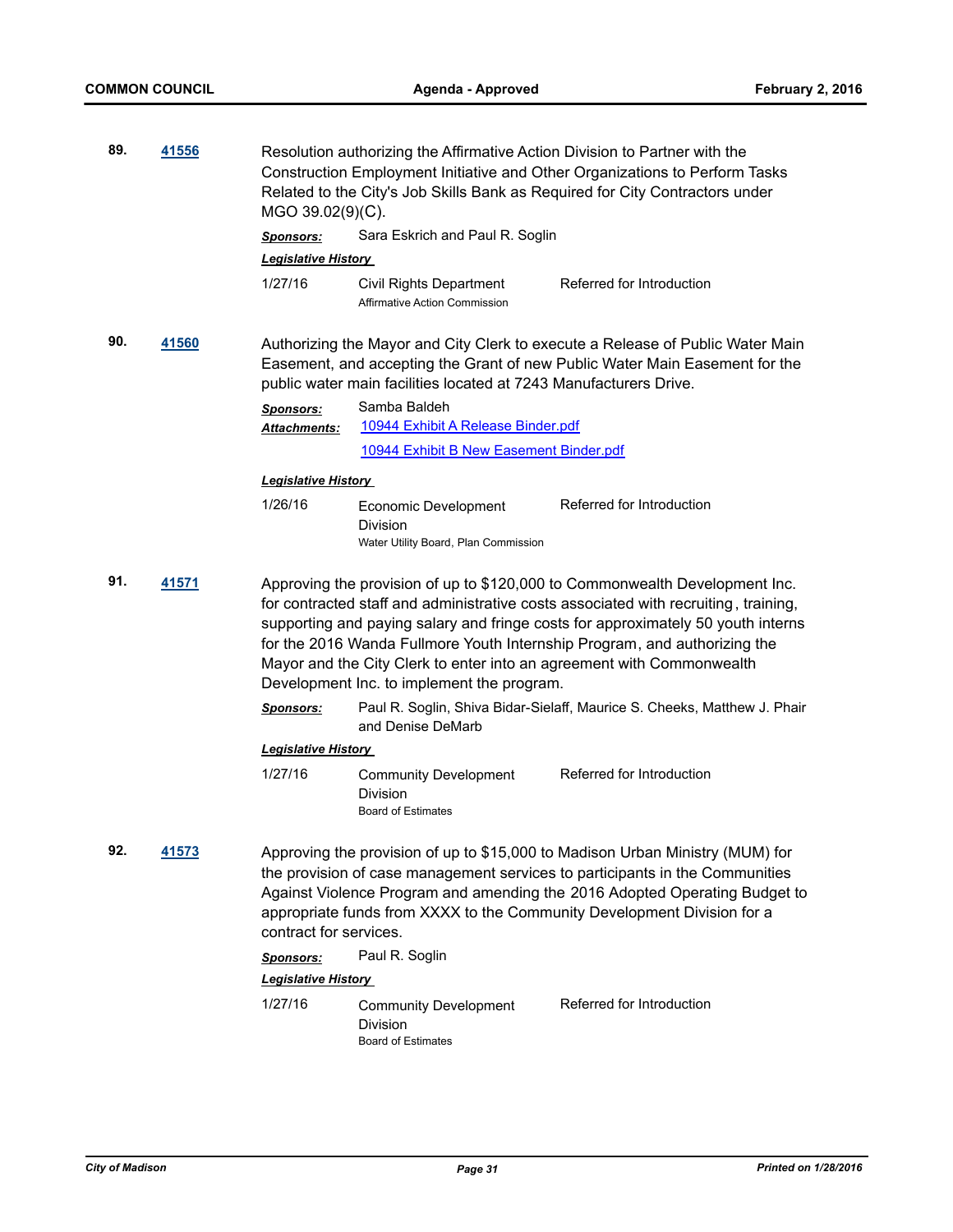**93. [41574](http://madison.legistar.com/gateway.aspx?m=l&id=/matter.aspx?key=45964)** Authorizing (*a vendor to be identified by February 4, 2016*) to provide the services of a *Street Outreach Team* that will identify, engage and connect chronically homeless persons with local support resources, including permanent housing and individualized treatment plans geared toward achieving housing stability. *Sponsors:* Samba Baldeh, Maurice S. Cheeks and Matthew J. Phair [1\\_Street Outreach Team RFP Jan 13 '16Final.pdf](http://madison.legistar.com/gateway.aspx?M=F&ID=fe75c4cc-d7bd-4d97-b462-04dbf69b977a.pdf) [HHO\\_StreetOutreachTeam\\_proposal.pdf](http://madison.legistar.com/gateway.aspx?M=F&ID=214e5b83-a728-4acc-82b8-e61aa96fab45.pdf) *Attachments:*

[MUM-Stepping Stones\\_StreetOutreachTeamz\\_proposal.pdf](http://madison.legistar.com/gateway.aspx?M=F&ID=a65e0997-a49b-48b8-a6e7-c004f5d683a4.pdf) [Tellurian-StreetOutreachTeam\\_proposal.pdf](http://madison.legistar.com/gateway.aspx?M=F&ID=7a589c27-8b96-4af4-b179-0a45432317af.pdf)

## *Legislative History*

| 1/27/16 | <b>Community Development</b>       | Referred for Introduction |
|---------|------------------------------------|---------------------------|
|         | <b>Division</b>                    |                           |
|         | Board of Estimates, CDBG Committee |                           |

## **LICENSES**

| 94. | 41505 | Public Hearing - New License<br>Badgerfest Inc • dba Festival Foods<br>810 E Washington Ave • Agent: Paul Anderson • Estimated Capacity: 147in/25<br>out<br>Class B Combination Liquor & Beer • 9% alcohol, 88% food, 3% other.<br>Aldermanic District 2 (Alder Zellers) • Police Sector 407            |                                                                   |                           |  |
|-----|-------|---------------------------------------------------------------------------------------------------------------------------------------------------------------------------------------------------------------------------------------------------------------------------------------------------------|-------------------------------------------------------------------|---------------------------|--|
|     |       | <b>Attachments:</b>                                                                                                                                                                                                                                                                                     | <i>application</i>                                                |                           |  |
|     |       |                                                                                                                                                                                                                                                                                                         | Floor plan                                                        |                           |  |
|     |       | <b>Legislative History</b>                                                                                                                                                                                                                                                                              |                                                                   |                           |  |
|     |       | 1/21/16                                                                                                                                                                                                                                                                                                 | Clerk's Office<br>Alcohol License Review Committee Public Hearing | Referred for Introduction |  |
| 95. | 41506 | Public Hearing - New License<br>Ideal Bar LLC . dba Ideal Bar<br>1968 Atwood Ave • Agent: Brady Borman • Estimated Capacity: 99<br>Class B Combination Liquor & Beer • 90% alcohol, 5% food, 5% other<br>Aldermanic District 6 (Alder Rummel) • Police Sector 410<br>application<br><b>Attachments:</b> |                                                                   |                           |  |
|     |       | <b>Legislative History</b>                                                                                                                                                                                                                                                                              |                                                                   |                           |  |
|     |       | 1/21/16                                                                                                                                                                                                                                                                                                 | Clerk's Office                                                    | Referred for Introduction |  |
|     |       | Alcohol License Review Committee Public Hearing                                                                                                                                                                                                                                                         |                                                                   |                           |  |